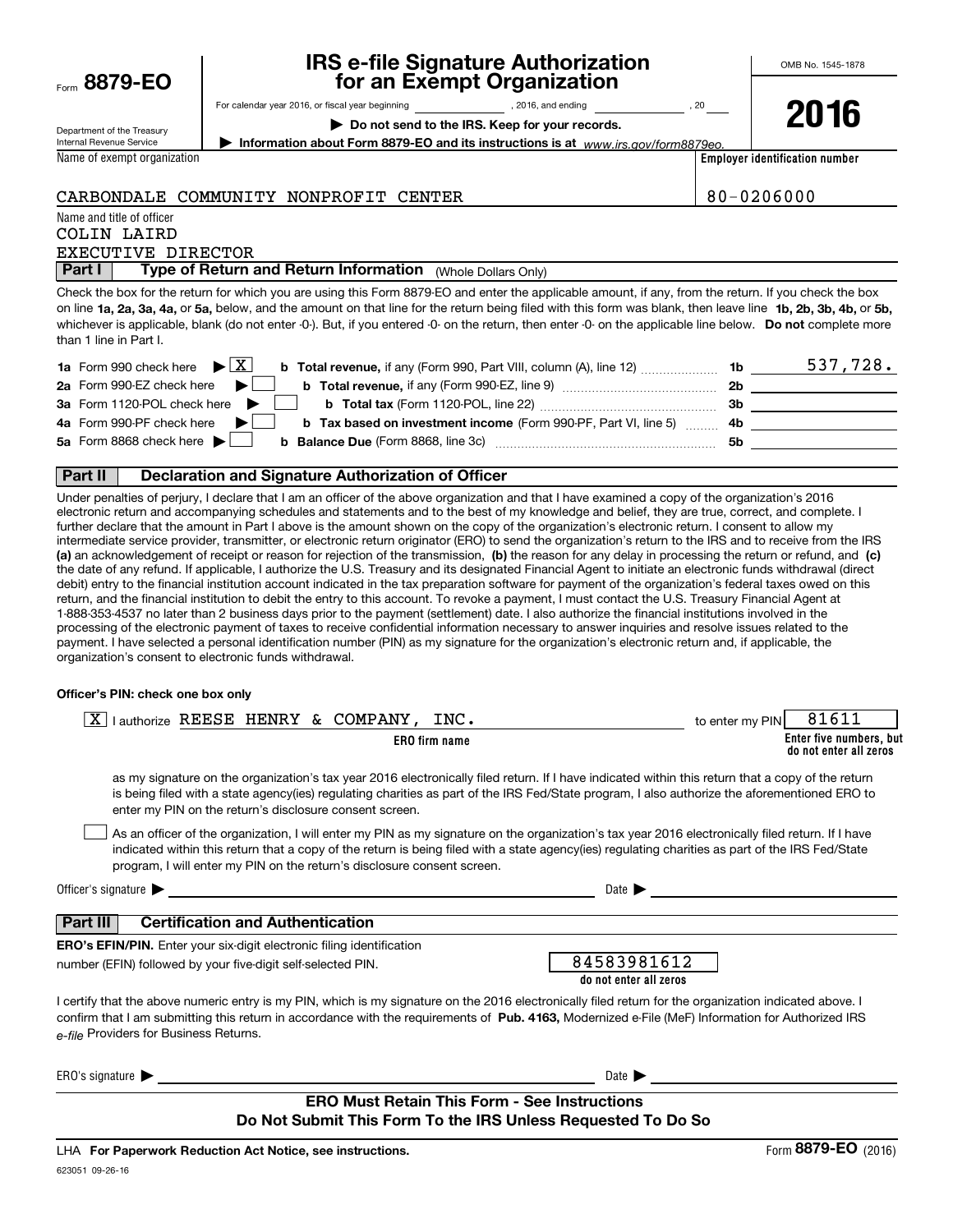|                                                                                                                                                                                                                     |                                                   |                                                                 | <b>Return of Organization Exempt From Income Tax</b>                                                        |                                   |                             |                 |                       |                                                     |                         | OMB No. 1545-0047                                             |
|---------------------------------------------------------------------------------------------------------------------------------------------------------------------------------------------------------------------|---------------------------------------------------|-----------------------------------------------------------------|-------------------------------------------------------------------------------------------------------------|-----------------------------------|-----------------------------|-----------------|-----------------------|-----------------------------------------------------|-------------------------|---------------------------------------------------------------|
| Form <b>990</b><br>Under section 501(c), 527, or 4947(a)(1) of the Internal Revenue Code (except private foundations)                                                                                               |                                                   |                                                                 |                                                                                                             |                                   |                             |                 |                       |                                                     |                         |                                                               |
| Do not enter social security numbers on this form as it may be made public.<br>Department of the Treasury<br>Internal Revenue Service<br>Information about Form 990 and its instructions is at www.irs.gov/form990. |                                                   |                                                                 |                                                                                                             |                                   |                             |                 | <b>Open to Public</b> |                                                     |                         |                                                               |
|                                                                                                                                                                                                                     |                                                   |                                                                 |                                                                                                             |                                   |                             |                 |                       |                                                     |                         | Inspection                                                    |
|                                                                                                                                                                                                                     |                                                   | A For the 2016 calendar year, or tax year beginning             |                                                                                                             |                                   |                             | and ending      |                       |                                                     |                         |                                                               |
| Check if<br>applicable:                                                                                                                                                                                             |                                                   | C Name of organization                                          |                                                                                                             |                                   |                             |                 |                       | D Employer identification number                    |                         |                                                               |
| Address                                                                                                                                                                                                             |                                                   |                                                                 |                                                                                                             |                                   |                             |                 |                       |                                                     |                         |                                                               |
| change<br>Name                                                                                                                                                                                                      |                                                   |                                                                 | CARBONDALE COMMUNITY NONPROFIT CENTER<br>THIRD STREET CENTER                                                |                                   |                             |                 |                       |                                                     | 80-0206000              |                                                               |
| change<br>Initial                                                                                                                                                                                                   |                                                   | Doing business as                                               |                                                                                                             |                                   |                             |                 |                       |                                                     |                         |                                                               |
| return<br>Final                                                                                                                                                                                                     |                                                   | 520 S. THIRD STREET                                             | Number and street (or P.O. box if mail is not delivered to street address)                                  |                                   |                             |                 | Room/suite            | E Telephone number                                  |                         | $970 - 963 - 3221$                                            |
| return/<br>termin-                                                                                                                                                                                                  |                                                   |                                                                 |                                                                                                             |                                   |                             |                 |                       |                                                     |                         | 537,728.                                                      |
| ated<br>Amended                                                                                                                                                                                                     |                                                   | CARBONDALE, CO 81623                                            | City or town, state or province, country, and ZIP or foreign postal code                                    |                                   |                             |                 |                       | G Gross receipts \$                                 |                         |                                                               |
| return<br>Applica-                                                                                                                                                                                                  |                                                   |                                                                 | F Name and address of principal officer: COLIN LAIRD                                                        |                                   |                             |                 |                       | H(a) Is this a group return                         |                         | $\sqrt{}$ Yes $\sqrt{}$ X $\sqrt{}$ No                        |
| tion<br>pending                                                                                                                                                                                                     |                                                   | SAME AS C ABOVE                                                 |                                                                                                             |                                   |                             |                 |                       |                                                     | for subordinates?       |                                                               |
|                                                                                                                                                                                                                     | Tax-exempt status: $\boxed{\mathbf{X}}$ 501(c)(3) |                                                                 |                                                                                                             |                                   |                             |                 | 527                   |                                                     |                         | $H(b)$ Are all subordinates included? $\Box$ Yes<br><b>No</b> |
|                                                                                                                                                                                                                     |                                                   | J Website: FHIRDSTREETCENTER.NET                                | $501(c)$ (                                                                                                  | $\blacktriangleleft$ (insert no.) |                             | $4947(a)(1)$ or |                       |                                                     |                         | If "No," attach a list. (see instructions)                    |
|                                                                                                                                                                                                                     |                                                   | <b>K</b> Form of organization: $\boxed{\mathbf{X}}$ Corporation | Trust                                                                                                       | Association                       | Other $\blacktriangleright$ |                 |                       | $H(c)$ Group exemption number $\blacktriangleright$ |                         | L Year of formation: 2008   M State of legal domicile: CO     |
| Part I                                                                                                                                                                                                              | <b>Summary</b>                                    |                                                                 |                                                                                                             |                                   |                             |                 |                       |                                                     |                         |                                                               |
| 1.                                                                                                                                                                                                                  |                                                   |                                                                 | Briefly describe the organization's mission or most significant activities: RENT OFFICE SPACE TO CARBONDALE |                                   |                             |                 |                       |                                                     |                         |                                                               |
|                                                                                                                                                                                                                     |                                                   | COMMUNITY NONPROFITS                                            |                                                                                                             |                                   |                             |                 |                       |                                                     |                         |                                                               |
| 2                                                                                                                                                                                                                   |                                                   |                                                                 |                                                                                                             |                                   |                             |                 |                       |                                                     |                         |                                                               |
| Check this box $\blacktriangleright$ $\Box$ if the organization discontinued its operations or disposed of more than 25% of its net assets.                                                                         |                                                   |                                                                 |                                                                                                             |                                   |                             |                 |                       |                                                     |                         |                                                               |
|                                                                                                                                                                                                                     |                                                   |                                                                 |                                                                                                             |                                   |                             |                 |                       |                                                     |                         |                                                               |
| з                                                                                                                                                                                                                   |                                                   |                                                                 | Number of voting members of the governing body (Part VI, line 1a)                                           |                                   |                             |                 |                       |                                                     | 3                       | 10                                                            |
| 4                                                                                                                                                                                                                   |                                                   |                                                                 |                                                                                                             |                                   |                             |                 |                       |                                                     | $\overline{\mathbf{4}}$ |                                                               |
| 5                                                                                                                                                                                                                   |                                                   |                                                                 |                                                                                                             |                                   |                             |                 |                       |                                                     | $\overline{5}$          | 10                                                            |
|                                                                                                                                                                                                                     |                                                   |                                                                 |                                                                                                             |                                   |                             |                 |                       |                                                     | $6\phantom{a}$          |                                                               |
|                                                                                                                                                                                                                     |                                                   |                                                                 |                                                                                                             |                                   |                             |                 |                       |                                                     | <b>7a</b>               | $\overline{0}$ .                                              |
|                                                                                                                                                                                                                     |                                                   |                                                                 |                                                                                                             |                                   |                             |                 |                       |                                                     | 7b                      |                                                               |
|                                                                                                                                                                                                                     |                                                   |                                                                 |                                                                                                             |                                   |                             |                 |                       | <b>Prior Year</b>                                   |                         | <b>Current Year</b>                                           |
| 8                                                                                                                                                                                                                   |                                                   | Contributions and grants (Part VIII, line 1h)                   |                                                                                                             |                                   |                             |                 |                       |                                                     | 40,363.                 |                                                               |
| 9                                                                                                                                                                                                                   |                                                   | Program service revenue (Part VIII, line 2g)                    |                                                                                                             |                                   |                             |                 |                       | 465,198.                                            |                         |                                                               |
| 10                                                                                                                                                                                                                  |                                                   |                                                                 |                                                                                                             |                                   |                             |                 |                       |                                                     | 62.<br>0.               |                                                               |
| 11                                                                                                                                                                                                                  |                                                   |                                                                 | Other revenue (Part VIII, column (A), lines 5, 6d, 8c, 9c, 10c, and 11e)                                    |                                   |                             |                 |                       |                                                     |                         | $\overline{0}$ .<br>84,533.<br>452,521.<br>674.<br>0.         |
| 12                                                                                                                                                                                                                  |                                                   |                                                                 | Total revenue - add lines 8 through 11 (must equal Part VIII, column (A), line 12)                          |                                   |                             |                 |                       | 505,623.                                            |                         | 537,728.                                                      |
| 13                                                                                                                                                                                                                  |                                                   |                                                                 | Grants and similar amounts paid (Part IX, column (A), lines 1-3)                                            |                                   |                             |                 |                       |                                                     | 0.                      |                                                               |
| 14                                                                                                                                                                                                                  |                                                   |                                                                 | Benefits paid to or for members (Part IX, column (A), line 4)                                               |                                   |                             |                 |                       |                                                     | 0.                      | 0.<br>0.                                                      |
| 15                                                                                                                                                                                                                  |                                                   |                                                                 | Salaries, other compensation, employee benefits (Part IX, column (A), lines 5-10)                           |                                   |                             |                 |                       | 138,607.                                            |                         | 142,547.                                                      |
|                                                                                                                                                                                                                     |                                                   |                                                                 |                                                                                                             |                                   |                             |                 |                       |                                                     | 0.                      | 0.                                                            |
|                                                                                                                                                                                                                     |                                                   |                                                                 | 15 Salaries, onto compensation of the Carl IX, column (A), line 11e) $\frac{25,449.}{25,449.}$              |                                   |                             |                 |                       |                                                     |                         |                                                               |
|                                                                                                                                                                                                                     |                                                   |                                                                 |                                                                                                             |                                   |                             |                 |                       | 430,650.                                            |                         | 424, 192.                                                     |
| 18                                                                                                                                                                                                                  |                                                   |                                                                 | Total expenses. Add lines 13-17 (must equal Part IX, column (A), line 25)                                   |                                   |                             |                 |                       | 569,257.                                            |                         | 566,739.                                                      |
| 19                                                                                                                                                                                                                  |                                                   |                                                                 | Revenue less expenses. Subtract line 18 from line 12                                                        |                                   |                             |                 |                       | $\overline{-6}3,634$ .                              |                         | $-29,011.$                                                    |
| Activities & Governance<br>Revenue<br>Expenses                                                                                                                                                                      |                                                   |                                                                 |                                                                                                             |                                   |                             |                 |                       | <b>Beginning of Current Year</b>                    |                         | <b>End of Year</b>                                            |
| 20                                                                                                                                                                                                                  | Total assets (Part X, line 16)                    |                                                                 |                                                                                                             |                                   |                             |                 |                       | 4,201,325.                                          |                         | 4,075,439.                                                    |
| Net Assets or<br>Fund Balances<br>21<br>22                                                                                                                                                                          |                                                   | Total liabilities (Part X, line 26)                             |                                                                                                             |                                   |                             |                 |                       | 2,396,252.<br>$\overline{1}$ , 805, 073.            |                         | $\overline{2}$ , 299, 377.<br>1,776,062.                      |

true, correct, and complete. Declaration of preparer (other than officer) is based on all information of which preparer has any knowledge.

| Sign            | Signature of officer                                                                                                  |                      |      | Date                       |  |  |  |
|-----------------|-----------------------------------------------------------------------------------------------------------------------|----------------------|------|----------------------------|--|--|--|
| Here            | COLIN LAIRD, EXECUTIVE DIRECTOR                                                                                       |                      |      |                            |  |  |  |
|                 | Type or print name and title                                                                                          |                      |      |                            |  |  |  |
|                 | Print/Type preparer's name                                                                                            | Preparer's signature | Date | <b>PTIN</b><br>Check       |  |  |  |
| Paid            | DENISE JURGENS, CPA                                                                                                   |                      |      | P00087338<br>self-emploved |  |  |  |
| Preparer        | Firm's name REESE HENRY & COMPANY,                                                                                    | INC.                 |      | 84-0803727<br>Firm's $EIN$ |  |  |  |
| Use Only        | Firm's address 100 EAST MAIN ST., SUITE 2                                                                             |                      |      |                            |  |  |  |
|                 | ASPEN, CO 81611                                                                                                       |                      |      | Phone no. 970 - 925 - 3771 |  |  |  |
|                 | $\mathbf{X}$<br><b>No</b><br>Yes<br>May the IRS discuss this return with the preparer shown above? (see instructions) |                      |      |                            |  |  |  |
| 632001 11-11-16 | LHA For Paperwork Reduction Act Notice, see the separate instructions.                                                |                      |      | Form 990 (2016)            |  |  |  |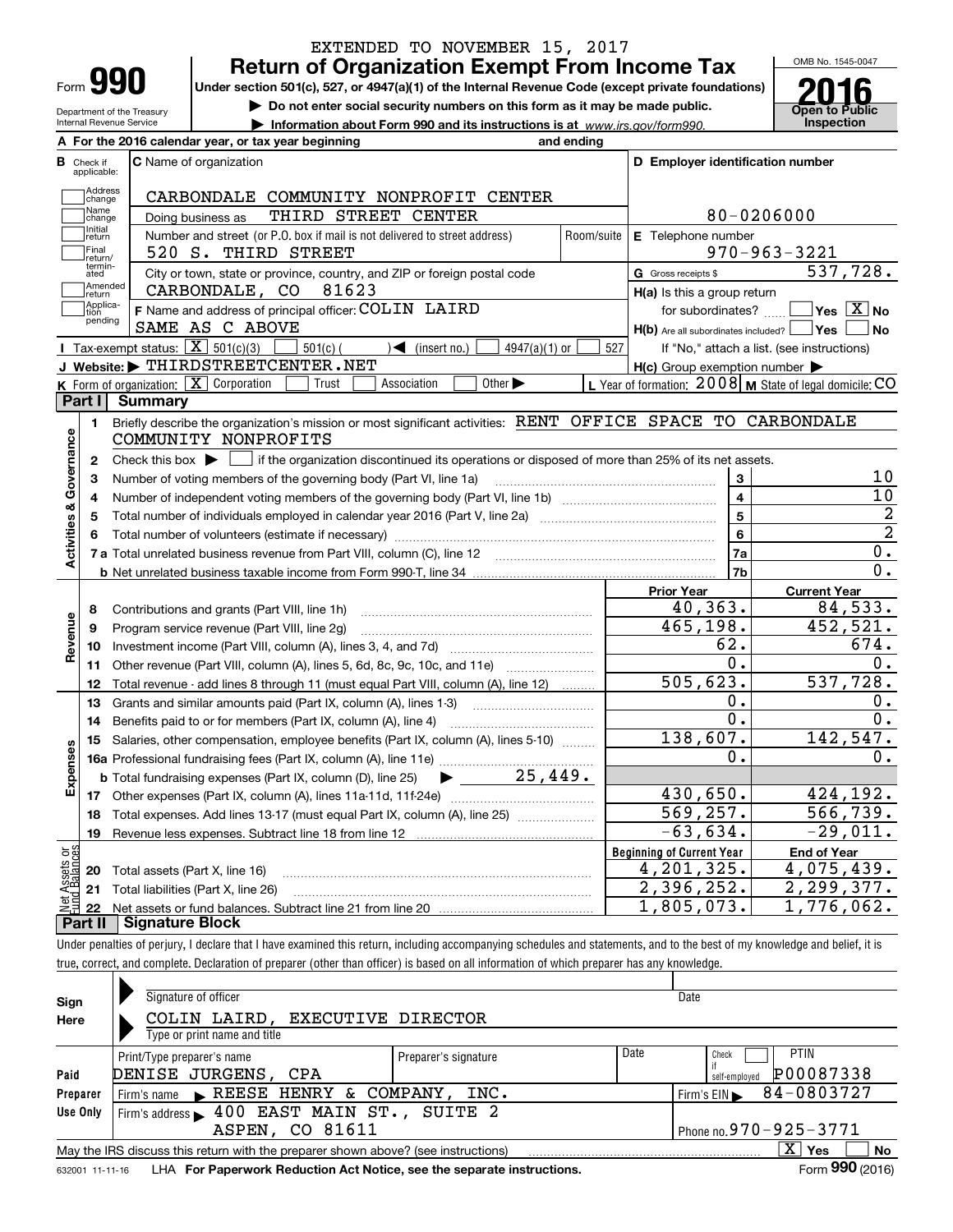|              | 80-0206000<br>CARBONDALE COMMUNITY NONPROFIT CENTER<br>Page 2<br>Form 990 (2016)                                                                       |
|--------------|--------------------------------------------------------------------------------------------------------------------------------------------------------|
|              | Part III   Statement of Program Service Accomplishments                                                                                                |
|              |                                                                                                                                                        |
| 1            | Briefly describe the organization's mission:                                                                                                           |
|              | RENT OFFICE SPACE TO CARBONDALE COMMUNITY NONPROFITS                                                                                                   |
|              |                                                                                                                                                        |
|              |                                                                                                                                                        |
|              |                                                                                                                                                        |
|              |                                                                                                                                                        |
| $\mathbf{2}$ | Did the organization undertake any significant program services during the year which were not listed on the                                           |
|              | $\sqrt{}$ Yes $\sqrt{}$ X $\sqrt{}$ No<br>prior Form 990 or 990-EZ?                                                                                    |
|              | If "Yes," describe these new services on Schedule O.                                                                                                   |
| 3            | $\sqrt{}$ Yes $\sqrt{}$ X $\sqrt{}$ No<br>Did the organization cease conducting, or make significant changes in how it conducts, any program services? |
|              | If "Yes," describe these changes on Schedule O.                                                                                                        |
| 4            | Describe the organization's program service accomplishments for each of its three largest program services, as measured by expenses.                   |
|              | Section 501(c)(3) and 501(c)(4) organizations are required to report the amount of grants and allocations to others, the total expenses, and           |
|              | revenue, if any, for each program service reported.                                                                                                    |
| 4a           | 452, 521.<br>498, 345. including grants of \$<br>) (Revenue \$<br>(Code: ) (Expenses \$                                                                |
|              | PROMOTE THE COMMUNITY THROUGH A MULTI-TENANT, MIXED USE FACILITY FOR                                                                                   |
|              | NONPROFIT ORGANIZATIONS AND ARTISTS THAT MODELS SUSTAINABILITY IN ITS                                                                                  |
|              |                                                                                                                                                        |
|              | DESIGN AND PRACTICE.                                                                                                                                   |
|              |                                                                                                                                                        |
|              |                                                                                                                                                        |
|              |                                                                                                                                                        |
|              |                                                                                                                                                        |
|              |                                                                                                                                                        |
|              |                                                                                                                                                        |
|              |                                                                                                                                                        |
|              |                                                                                                                                                        |
|              |                                                                                                                                                        |
|              |                                                                                                                                                        |
| 4b           | including grants of \$<br>$\left(\text{Code:}\ \_\_\_\_\_\_\_\\right)$ $\left(\text{Expenses $}\ \!\!\!\!\right)$<br>) (Revenue \$                     |
|              |                                                                                                                                                        |
|              |                                                                                                                                                        |
|              |                                                                                                                                                        |
|              |                                                                                                                                                        |
|              |                                                                                                                                                        |
|              |                                                                                                                                                        |
|              |                                                                                                                                                        |
|              |                                                                                                                                                        |
|              |                                                                                                                                                        |
|              |                                                                                                                                                        |
|              |                                                                                                                                                        |
|              |                                                                                                                                                        |
|              |                                                                                                                                                        |
|              |                                                                                                                                                        |
| 4c           |                                                                                                                                                        |
|              |                                                                                                                                                        |
|              |                                                                                                                                                        |
|              |                                                                                                                                                        |
|              |                                                                                                                                                        |
|              |                                                                                                                                                        |
|              |                                                                                                                                                        |
|              |                                                                                                                                                        |
|              |                                                                                                                                                        |
|              |                                                                                                                                                        |
|              |                                                                                                                                                        |
|              |                                                                                                                                                        |
|              |                                                                                                                                                        |
|              |                                                                                                                                                        |
|              |                                                                                                                                                        |
| 4d           | Other program services (Describe in Schedule O.)                                                                                                       |
|              | (Expenses \$<br>(Revenue \$<br>including grants of \$                                                                                                  |
| 4e           | 498,345.<br>Total program service expenses<br>$000 \text{ years}$                                                                                      |
|              |                                                                                                                                                        |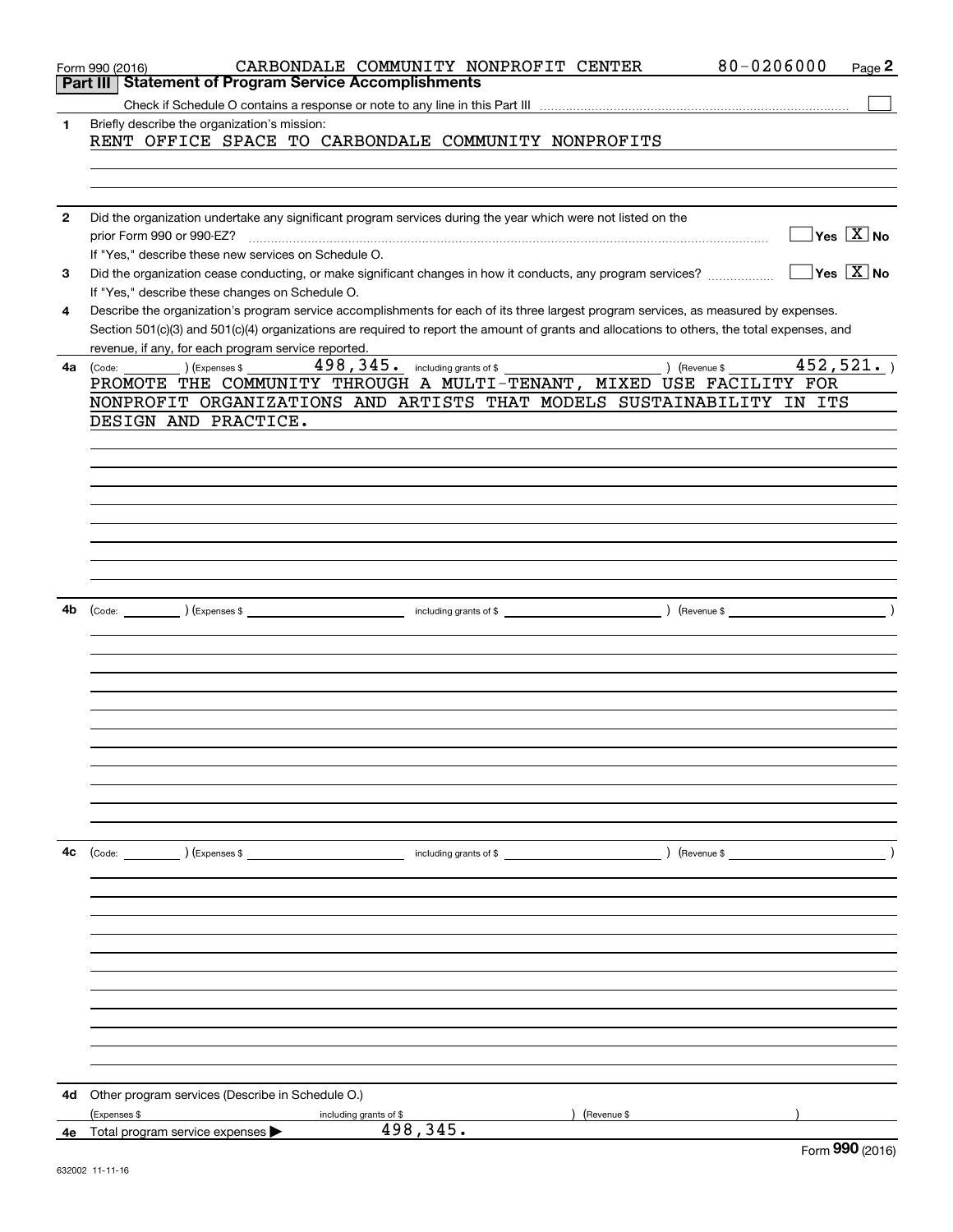|  | Form 990 (2016) |  |
|--|-----------------|--|

|     |                                                                                                                                      |                | Yes                     | No          |
|-----|--------------------------------------------------------------------------------------------------------------------------------------|----------------|-------------------------|-------------|
| 1   | Is the organization described in section $501(c)(3)$ or $4947(a)(1)$ (other than a private foundation)?                              |                |                         |             |
|     |                                                                                                                                      | 1              | X                       |             |
| 2   | Is the organization required to complete Schedule B, Schedule of Contributors?                                                       | $\overline{2}$ | $\overline{\mathbf{x}}$ |             |
| 3   | Did the organization engage in direct or indirect political campaign activities on behalf of or in opposition to candidates for      |                |                         |             |
|     |                                                                                                                                      | 3              |                         | x           |
| 4   | Section 501(c)(3) organizations. Did the organization engage in lobbying activities, or have a section 501(h) election in effect     |                |                         |             |
|     |                                                                                                                                      | 4              |                         | x           |
| 5   | Is the organization a section 501(c)(4), 501(c)(5), or 501(c)(6) organization that receives membership dues, assessments, or         |                |                         |             |
|     |                                                                                                                                      | 5              |                         | x           |
| 6   | Did the organization maintain any donor advised funds or any similar funds or accounts for which donors have the right to            |                |                         |             |
|     | provide advice on the distribution or investment of amounts in such funds or accounts? If "Yes," complete Schedule D, Part I         | 6              |                         | x           |
| 7   | Did the organization receive or hold a conservation easement, including easements to preserve open space,                            |                |                         |             |
|     |                                                                                                                                      | $\overline{7}$ |                         | x           |
| 8   | Did the organization maintain collections of works of art, historical treasures, or other similar assets? If "Yes," complete         |                |                         |             |
|     |                                                                                                                                      | 8              |                         | x           |
| 9   | Did the organization report an amount in Part X, line 21, for escrow or custodial account liability, serve as a custodian for        |                |                         |             |
|     | amounts not listed in Part X; or provide credit counseling, debt management, credit repair, or debt negotiation services?            |                |                         |             |
|     | If "Yes," complete Schedule D, Part IV                                                                                               | 9              |                         | x           |
| 10  | Did the organization, directly or through a related organization, hold assets in temporarily restricted endowments, permanent        |                |                         |             |
|     |                                                                                                                                      | 10             |                         | x           |
| 11  | If the organization's answer to any of the following questions is "Yes," then complete Schedule D, Parts VI, VIII, VIII, IX, or X    |                |                         |             |
|     | as applicable.                                                                                                                       |                |                         |             |
|     | a Did the organization report an amount for land, buildings, and equipment in Part X, line 10? If "Yes," complete Schedule D,        |                |                         |             |
|     | Part VI                                                                                                                              | 11a            | X                       |             |
|     | <b>b</b> Did the organization report an amount for investments - other securities in Part X, line 12 that is 5% or more of its total |                |                         |             |
|     |                                                                                                                                      | 11b            |                         | x           |
|     | c Did the organization report an amount for investments - program related in Part X, line 13 that is 5% or more of its total         |                |                         |             |
|     |                                                                                                                                      | 11c            |                         | x           |
|     | d Did the organization report an amount for other assets in Part X, line 15 that is 5% or more of its total assets reported in       |                |                         |             |
|     |                                                                                                                                      | 11d            |                         | x           |
|     |                                                                                                                                      | <b>11e</b>     | $\mathbf X$             |             |
| f   | Did the organization's separate or consolidated financial statements for the tax year include a footnote that addresses              |                |                         |             |
|     | the organization's liability for uncertain tax positions under FIN 48 (ASC 740)? If "Yes," complete Schedule D, Part X               | 11f            | X                       |             |
|     | 12a Did the organization obtain separate, independent audited financial statements for the tax year? If "Yes," complete              |                |                         |             |
|     | Schedule D, Parts XI and XII                                                                                                         | 12a            |                         | x           |
|     | <b>b</b> Was the organization included in consolidated, independent audited financial statements for the tax year?                   |                |                         |             |
|     | If "Yes," and if the organization answered "No" to line 12a, then completing Schedule D, Parts XI and XII is optional                | 12b            |                         | Y,          |
| 13  |                                                                                                                                      | 13             |                         | X           |
| 14a | Did the organization maintain an office, employees, or agents outside of the United States?                                          | 14a            |                         | $\mathbf X$ |
|     | <b>b</b> Did the organization have aggregate revenues or expenses of more than \$10,000 from grantmaking, fundraising, business,     |                |                         |             |
|     | investment, and program service activities outside the United States, or aggregate foreign investments valued at \$100,000           |                |                         |             |
|     |                                                                                                                                      | 14b            |                         | x           |
| 15  | Did the organization report on Part IX, column (A), line 3, more than \$5,000 of grants or other assistance to or for any            |                |                         |             |
|     |                                                                                                                                      | 15             |                         | x           |
| 16  | Did the organization report on Part IX, column (A), line 3, more than \$5,000 of aggregate grants or other assistance to             |                |                         |             |
|     |                                                                                                                                      | 16             |                         | x           |
| 17  | Did the organization report a total of more than \$15,000 of expenses for professional fundraising services on Part IX,              |                |                         |             |
|     |                                                                                                                                      | 17             |                         | x           |
| 18  | Did the organization report more than \$15,000 total of fundraising event gross income and contributions on Part VIII, lines         |                |                         |             |
|     |                                                                                                                                      | 18             |                         | x           |
| 19  | Did the organization report more than \$15,000 of gross income from gaming activities on Part VIII, line 9a? If "Yes."               |                |                         |             |
|     |                                                                                                                                      | 19             |                         | X           |
|     |                                                                                                                                      |                |                         |             |

Form (2016) **990**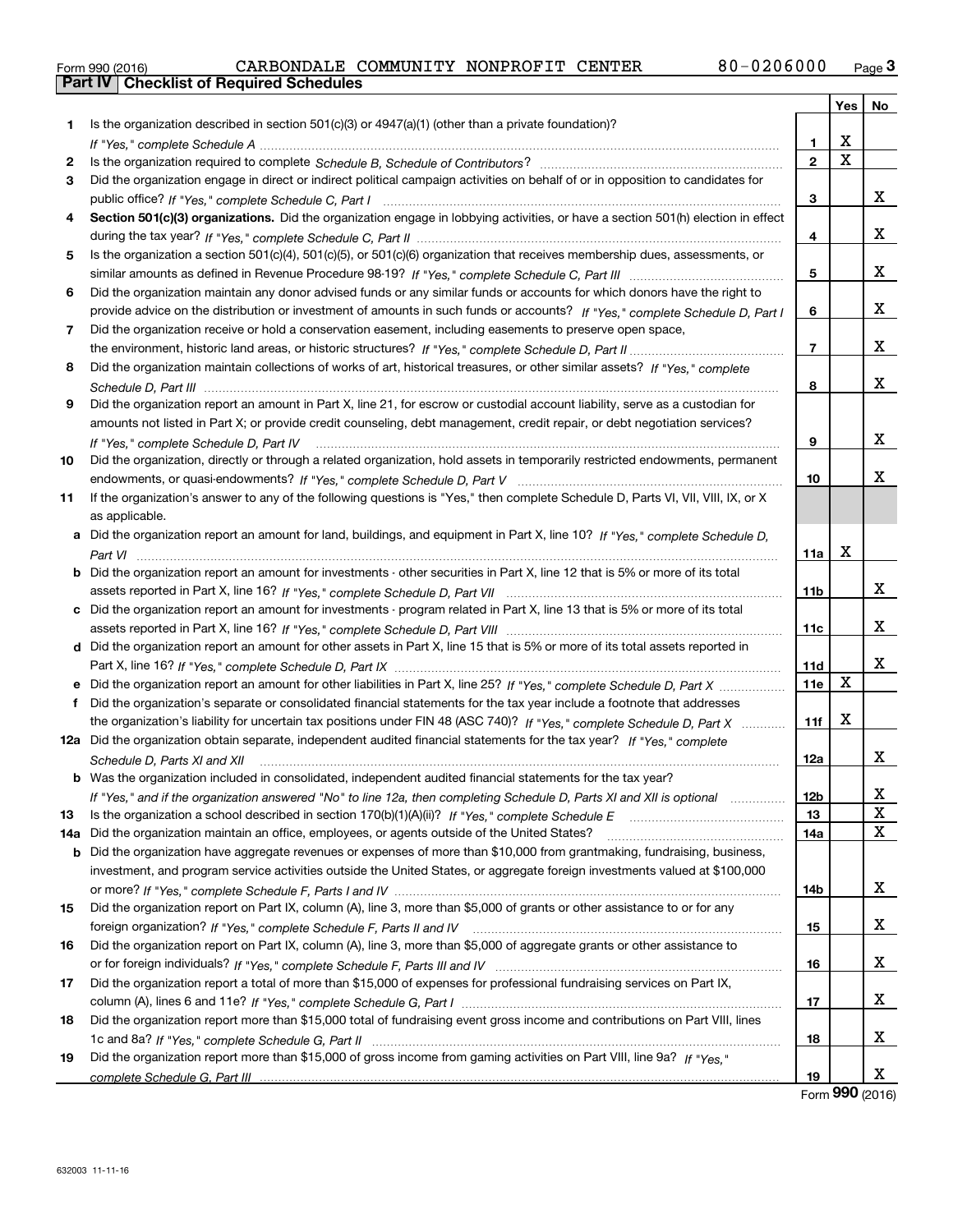| Form 990 (2016) |                                                              |  | CARBONDALE COMMUNITY NONPROFIT CENTER | $80 - 0206000$ | Page 4 |
|-----------------|--------------------------------------------------------------|--|---------------------------------------|----------------|--------|
|                 | <b>Part IV   Checklist of Required Schedules</b> (continued) |  |                                       |                |        |

|    | <b>Part IV</b><br>Criecklist of Required Scriedules (continued)                                                                                                                                                                                                   |                        |     |             |
|----|-------------------------------------------------------------------------------------------------------------------------------------------------------------------------------------------------------------------------------------------------------------------|------------------------|-----|-------------|
|    |                                                                                                                                                                                                                                                                   |                        | Yes | No          |
|    | 20a Did the organization operate one or more hospital facilities? If "Yes," complete Schedule H                                                                                                                                                                   | 20a                    |     | x           |
|    | <b>b</b> If "Yes" to line 20a, did the organization attach a copy of its audited financial statements to this return?                                                                                                                                             | 20 <sub>b</sub>        |     |             |
| 21 | Did the organization report more than \$5,000 of grants or other assistance to any domestic organization or                                                                                                                                                       |                        |     |             |
|    |                                                                                                                                                                                                                                                                   | 21                     |     | x           |
| 22 | Did the organization report more than \$5,000 of grants or other assistance to or for domestic individuals on                                                                                                                                                     |                        |     |             |
|    |                                                                                                                                                                                                                                                                   | 22                     |     | х           |
| 23 | Did the organization answer "Yes" to Part VII, Section A, line 3, 4, or 5 about compensation of the organization's current                                                                                                                                        |                        |     |             |
|    | and former officers, directors, trustees, key employees, and highest compensated employees? If "Yes," complete                                                                                                                                                    |                        |     |             |
|    |                                                                                                                                                                                                                                                                   | 23                     |     | х           |
|    | 24a Did the organization have a tax-exempt bond issue with an outstanding principal amount of more than \$100,000 as of the                                                                                                                                       |                        |     |             |
|    | last day of the year, that was issued after December 31, 2002? If "Yes," answer lines 24b through 24d and complete                                                                                                                                                |                        |     |             |
|    | Schedule K. If "No", go to line 25a                                                                                                                                                                                                                               | 24a                    |     | х           |
|    | <b>b</b> Did the organization invest any proceeds of tax-exempt bonds beyond a temporary period exception?                                                                                                                                                        | 24b                    |     |             |
|    | c Did the organization maintain an escrow account other than a refunding escrow at any time during the year to defease                                                                                                                                            |                        |     |             |
|    | any tax-exempt bonds?                                                                                                                                                                                                                                             | 24c                    |     |             |
|    | d Did the organization act as an "on behalf of" issuer for bonds outstanding at any time during the year?                                                                                                                                                         | 24d                    |     |             |
|    | 25a Section 501(c)(3), 501(c)(4), and 501(c)(29) organizations. Did the organization engage in an excess benefit                                                                                                                                                  |                        |     |             |
|    |                                                                                                                                                                                                                                                                   | 25a                    |     | x           |
|    | b Is the organization aware that it engaged in an excess benefit transaction with a disqualified person in a prior year, and                                                                                                                                      |                        |     |             |
|    | that the transaction has not been reported on any of the organization's prior Forms 990 or 990-EZ? If "Yes," complete                                                                                                                                             |                        |     |             |
|    | Schedule L, Part I                                                                                                                                                                                                                                                | 25b                    |     | х           |
| 26 | Did the organization report any amount on Part X, line 5, 6, or 22 for receivables from or payables to any current or                                                                                                                                             |                        |     |             |
|    | former officers, directors, trustees, key employees, highest compensated employees, or disqualified persons? If "Yes."                                                                                                                                            |                        |     |             |
|    |                                                                                                                                                                                                                                                                   | 26                     |     | х           |
| 27 | Did the organization provide a grant or other assistance to an officer, director, trustee, key employee, substantial                                                                                                                                              |                        |     |             |
|    | contributor or employee thereof, a grant selection committee member, or to a 35% controlled entity or family member                                                                                                                                               |                        |     |             |
|    |                                                                                                                                                                                                                                                                   | 27                     |     | x           |
| 28 | Was the organization a party to a business transaction with one of the following parties (see Schedule L, Part IV                                                                                                                                                 |                        |     |             |
|    |                                                                                                                                                                                                                                                                   |                        |     |             |
|    | instructions for applicable filing thresholds, conditions, and exceptions):                                                                                                                                                                                       |                        |     | х           |
|    | a A current or former officer, director, trustee, or key employee? If "Yes," complete Schedule L, Part IV                                                                                                                                                         | 28a<br>28 <sub>b</sub> |     | $\mathbf X$ |
|    | b A family member of a current or former officer, director, trustee, or key employee? If "Yes," complete Schedule L, Part IV<br>c An entity of which a current or former officer, director, trustee, or key employee (or a family member thereof) was an officer, |                        |     |             |
|    |                                                                                                                                                                                                                                                                   |                        |     | х           |
|    |                                                                                                                                                                                                                                                                   | 28c                    |     | Х           |
| 29 |                                                                                                                                                                                                                                                                   | 29                     |     |             |
| 30 | Did the organization receive contributions of art, historical treasures, or other similar assets, or qualified conservation                                                                                                                                       |                        |     |             |
|    |                                                                                                                                                                                                                                                                   | 30                     |     | х           |
| 31 | Did the organization liquidate, terminate, or dissolve and cease operations?                                                                                                                                                                                      |                        |     |             |
|    |                                                                                                                                                                                                                                                                   | 31                     |     | x           |
| 32 | Did the organization sell, exchange, dispose of, or transfer more than 25% of its net assets? If "Yes," complete                                                                                                                                                  |                        |     |             |
|    |                                                                                                                                                                                                                                                                   | 32                     |     | x           |
| 33 | Did the organization own 100% of an entity disregarded as separate from the organization under Regulations                                                                                                                                                        |                        |     |             |
|    |                                                                                                                                                                                                                                                                   | 33                     |     | х           |
| 34 | Was the organization related to any tax-exempt or taxable entity? If "Yes," complete Schedule R, Part II, III, or IV, and                                                                                                                                         |                        |     |             |
|    |                                                                                                                                                                                                                                                                   | 34                     |     | х           |
|    |                                                                                                                                                                                                                                                                   | <b>35a</b>             |     | х           |
|    | b If "Yes" to line 35a, did the organization receive any payment from or engage in any transaction with a controlled entity                                                                                                                                       |                        |     |             |
|    |                                                                                                                                                                                                                                                                   | 35b                    |     |             |
| 36 | Section 501(c)(3) organizations. Did the organization make any transfers to an exempt non-charitable related organization?                                                                                                                                        |                        |     |             |
|    |                                                                                                                                                                                                                                                                   | 36                     |     | x           |
| 37 | Did the organization conduct more than 5% of its activities through an entity that is not a related organization                                                                                                                                                  |                        |     |             |
|    |                                                                                                                                                                                                                                                                   | 37                     |     | х           |
| 38 | Did the organization complete Schedule O and provide explanations in Schedule O for Part VI, lines 11b and 19?                                                                                                                                                    |                        |     |             |
|    |                                                                                                                                                                                                                                                                   | 38                     | х   |             |

Form (2016) **990**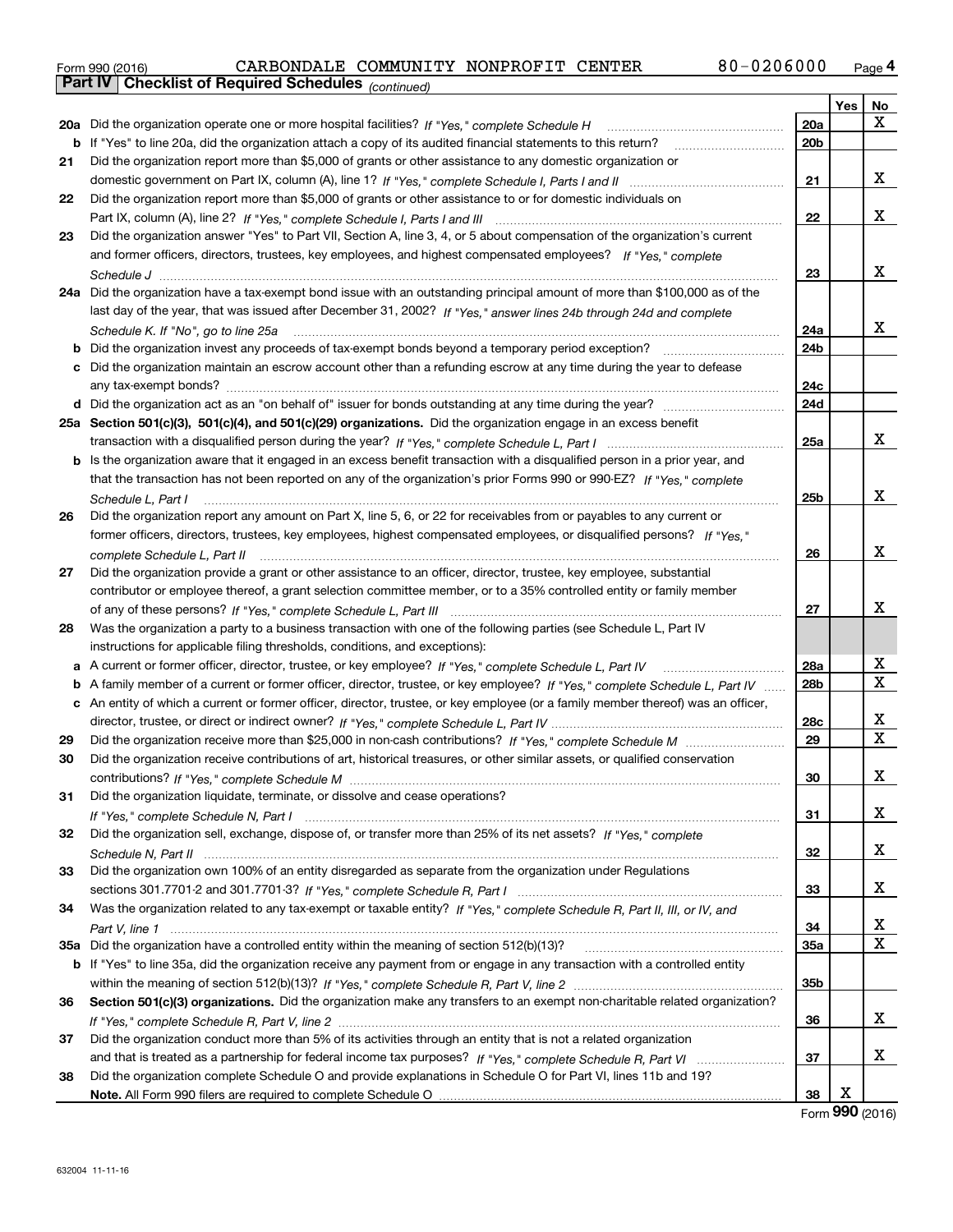|               | CARBONDALE COMMUNITY NONPROFIT CENTER<br>Form 990 (2016)                                                                                                                          |                 | 80-0206000 |                |     | Page $5$ |
|---------------|-----------------------------------------------------------------------------------------------------------------------------------------------------------------------------------|-----------------|------------|----------------|-----|----------|
| <b>Part V</b> | <b>Statements Regarding Other IRS Filings and Tax Compliance</b>                                                                                                                  |                 |            |                |     |          |
|               | Check if Schedule O contains a response or note to any line in this Part V                                                                                                        |                 |            |                |     |          |
|               |                                                                                                                                                                                   |                 |            |                | Yes | No       |
|               |                                                                                                                                                                                   | 1a              | 5          |                |     |          |
| b             | Enter the number of Forms W-2G included in line 1a. Enter -0- if not applicable                                                                                                   | 1 <sub>b</sub>  | 0          |                |     |          |
| c             | Did the organization comply with backup withholding rules for reportable payments to vendors and reportable gaming                                                                |                 |            |                |     |          |
|               |                                                                                                                                                                                   |                 |            | 1c             |     |          |
|               | 2a Enter the number of employees reported on Form W-3, Transmittal of Wage and Tax Statements,                                                                                    |                 |            |                |     |          |
|               | filed for the calendar year ending with or within the year covered by this return                                                                                                 | 2a              | 2          |                |     |          |
|               |                                                                                                                                                                                   |                 |            | 2 <sub>b</sub> | х   |          |
|               |                                                                                                                                                                                   |                 |            |                |     |          |
|               | 3a Did the organization have unrelated business gross income of \$1,000 or more during the year?                                                                                  |                 |            | 3a             |     | x        |
|               |                                                                                                                                                                                   |                 |            | 3 <sub>b</sub> |     |          |
|               | 4a At any time during the calendar year, did the organization have an interest in, or a signature or other authority over, a                                                      |                 |            |                |     |          |
|               | financial account in a foreign country (such as a bank account, securities account, or other financial account)?                                                                  |                 |            | 4a             |     | x        |
|               | <b>b</b> If "Yes," enter the name of the foreign country: $\blacktriangleright$                                                                                                   |                 |            |                |     |          |
|               | See instructions for filing requirements for FinCEN Form 114, Report of Foreign Bank and Financial Accounts (FBAR).                                                               |                 |            |                |     |          |
|               |                                                                                                                                                                                   |                 |            | 5a             |     | x        |
|               |                                                                                                                                                                                   |                 |            | 5 <sub>b</sub> |     | х        |
|               |                                                                                                                                                                                   |                 |            | 5c             |     |          |
|               | 6a Does the organization have annual gross receipts that are normally greater than \$100,000, and did the organization solicit                                                    |                 |            |                |     |          |
|               |                                                                                                                                                                                   |                 |            | 6a             |     | x        |
|               | <b>b</b> If "Yes," did the organization include with every solicitation an express statement that such contributions or gifts                                                     |                 |            |                |     |          |
|               |                                                                                                                                                                                   |                 |            | 6b             |     |          |
| 7             | Organizations that may receive deductible contributions under section 170(c).                                                                                                     |                 |            |                |     |          |
| a             | Did the organization receive a payment in excess of \$75 made partly as a contribution and partly for goods and services provided to the payor?                                   |                 |            | 7a             |     | х        |
|               | <b>b</b> If "Yes," did the organization notify the donor of the value of the goods or services provided?                                                                          |                 |            | 7b             |     |          |
|               | c Did the organization sell, exchange, or otherwise dispose of tangible personal property for which it was required                                                               |                 |            |                |     |          |
|               |                                                                                                                                                                                   |                 |            | 7c             |     | x        |
|               | d If "Yes," indicate the number of Forms 8282 filed during the year [11,111] The Section of Holder and The Section (11) The Section of Holder and The Section Annual Section 2014 | 7d              |            |                |     |          |
| е             |                                                                                                                                                                                   |                 |            | 7e             |     |          |
| f             | Did the organization, during the year, pay premiums, directly or indirectly, on a personal benefit contract?                                                                      |                 |            | 7f             |     |          |
| g             | If the organization received a contribution of qualified intellectual property, did the organization file Form 8899 as required?                                                  |                 |            | 7g             |     |          |
|               | h If the organization received a contribution of cars, boats, airplanes, or other vehicles, did the organization file a Form 1098-C?                                              |                 |            | 7h             |     |          |
| 8             | Sponsoring organizations maintaining donor advised funds. Did a donor advised fund maintained by the                                                                              |                 |            |                |     |          |
|               | sponsoring organization have excess business holdings at any time during the year?                                                                                                |                 |            | 8              |     |          |
|               | Sponsoring organizations maintaining donor advised funds.                                                                                                                         |                 |            |                |     |          |
| a             | Did the sponsoring organization make any taxable distributions under section 4966?                                                                                                |                 |            | 9а             |     |          |
| b             | Did the sponsoring organization make a distribution to a donor, donor advisor, or related person?                                                                                 |                 |            | 9b             |     |          |
| 10            | Section 501(c)(7) organizations. Enter:                                                                                                                                           |                 |            |                |     |          |
| а             | Initiation fees and capital contributions included on Part VIII, line 12                                                                                                          | 10a             |            |                |     |          |
| b             | Gross receipts, included on Form 990, Part VIII, line 12, for public use of club facilities                                                                                       | 10 <sub>b</sub> |            |                |     |          |
| 11            | Section 501(c)(12) organizations. Enter:                                                                                                                                          |                 |            |                |     |          |
| a             | Gross income from members or shareholders                                                                                                                                         | 11a             |            |                |     |          |
|               | b Gross income from other sources (Do not net amounts due or paid to other sources against                                                                                        |                 |            |                |     |          |
|               | amounts due or received from them.)                                                                                                                                               | 11b             |            |                |     |          |
|               | 12a Section 4947(a)(1) non-exempt charitable trusts. Is the organization filing Form 990 in lieu of Form 1041?                                                                    |                 |            | 12a            |     |          |
|               | <b>b</b> If "Yes," enter the amount of tax-exempt interest received or accrued during the year <i>manument</i>                                                                    | 12b             |            |                |     |          |
| 13            | Section 501(c)(29) qualified nonprofit health insurance issuers.                                                                                                                  |                 |            |                |     |          |
|               | a Is the organization licensed to issue qualified health plans in more than one state?                                                                                            |                 |            | 13а            |     |          |
|               | Note. See the instructions for additional information the organization must report on Schedule O.                                                                                 |                 |            |                |     |          |
|               | <b>b</b> Enter the amount of reserves the organization is required to maintain by the states in which the                                                                         |                 |            |                |     |          |
|               |                                                                                                                                                                                   | 13b             |            |                |     |          |
|               |                                                                                                                                                                                   | 13c             |            |                |     |          |
|               | 14a Did the organization receive any payments for indoor tanning services during the tax year?                                                                                    |                 |            | 14a            |     | х        |
|               |                                                                                                                                                                                   |                 |            | 14b            |     |          |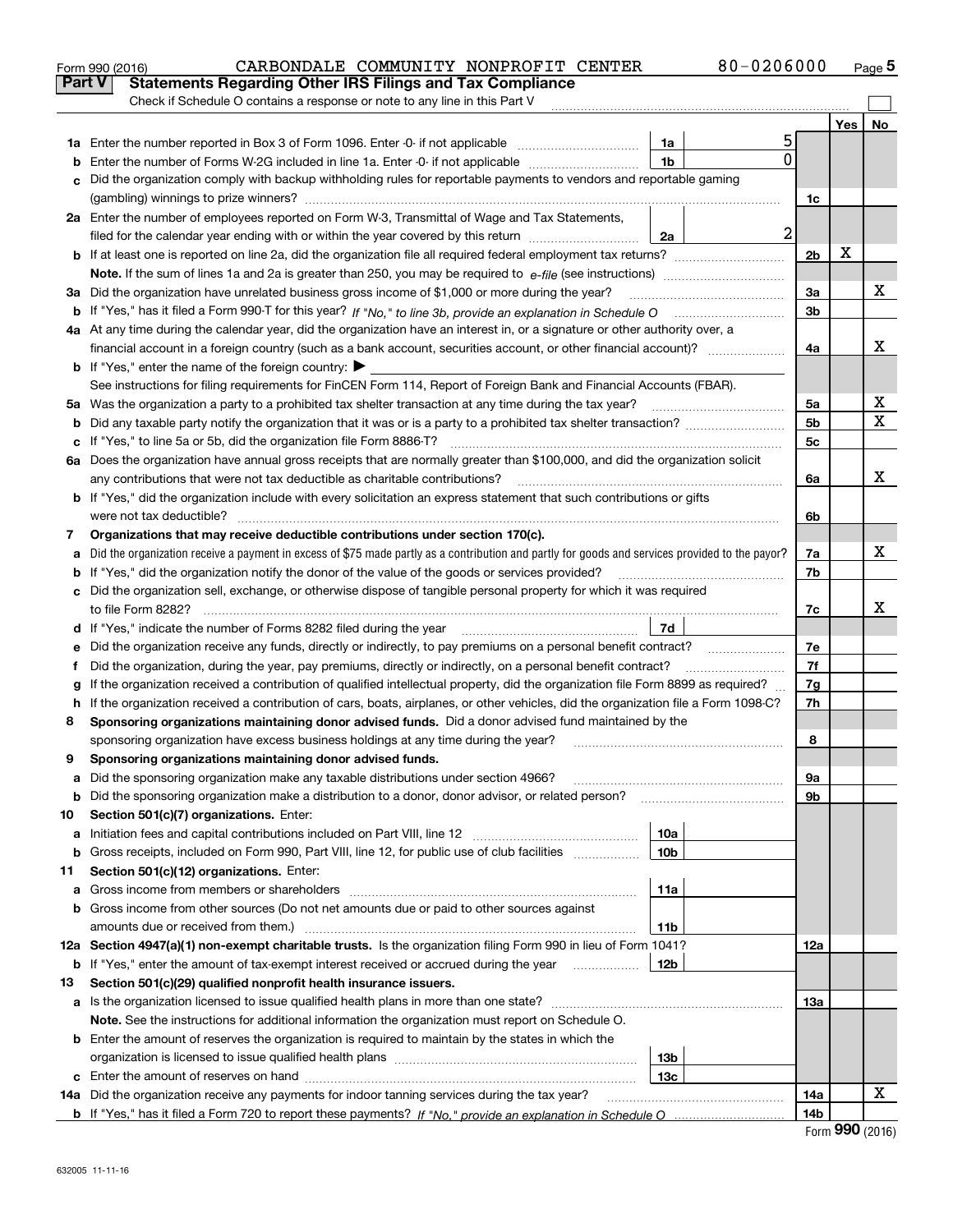|  | Form 990 (2016) |
|--|-----------------|
|  |                 |

# CARBONDALE COMMUNITY NONPROFIT CENTER 80-0206000

*For each "Yes" response to lines 2 through 7b below, and for a "No" response to line 8a, 8b, or 10b below, describe the circumstances, processes, or changes in Schedule O. See instructions.* Form 990 (2016) **CARBONDALE COMMUNITY NONPROFIT CENTER** 80-0206000 Page 6<br>**Part VI Governance, Management, and Disclosure** For each "Yes" response to lines 2 through 7b below, and for a "No" response

|     | Check if Schedule O contains a response or note to any line in this Part VI                                                                                                                                                    |    |    |                 |             | $\boxed{\text{X}}$ |  |  |  |
|-----|--------------------------------------------------------------------------------------------------------------------------------------------------------------------------------------------------------------------------------|----|----|-----------------|-------------|--------------------|--|--|--|
|     | <b>Section A. Governing Body and Management</b>                                                                                                                                                                                |    |    |                 |             |                    |  |  |  |
|     |                                                                                                                                                                                                                                |    |    |                 | Yes         | No                 |  |  |  |
|     | <b>1a</b> Enter the number of voting members of the governing body at the end of the tax year                                                                                                                                  | 1a | 10 |                 |             |                    |  |  |  |
|     | If there are material differences in voting rights among members of the governing body, or if the governing                                                                                                                    |    |    |                 |             |                    |  |  |  |
|     | body delegated broad authority to an executive committee or similar committee, explain in Schedule O.                                                                                                                          |    |    |                 |             |                    |  |  |  |
| b   | Enter the number of voting members included in line 1a, above, who are independent                                                                                                                                             | 1b | 10 |                 |             |                    |  |  |  |
| 2   | Did any officer, director, trustee, or key employee have a family relationship or a business relationship with any other                                                                                                       |    |    |                 |             |                    |  |  |  |
|     | officer, director, trustee, or key employee?                                                                                                                                                                                   |    |    | $\mathbf{2}$    |             | х                  |  |  |  |
| 3   | Did the organization delegate control over management duties customarily performed by or under the direct supervision                                                                                                          |    |    |                 |             |                    |  |  |  |
|     |                                                                                                                                                                                                                                |    |    | 3               |             | х                  |  |  |  |
| 4   | Did the organization make any significant changes to its governing documents since the prior Form 990 was filed?                                                                                                               |    |    | 4               |             | $\mathbf X$        |  |  |  |
| 5   |                                                                                                                                                                                                                                |    |    | 5               |             | $\mathbf X$        |  |  |  |
| 6   | Did the organization have members or stockholders?                                                                                                                                                                             |    |    | 6               |             | $\mathbf X$        |  |  |  |
| 7a  | Did the organization have members, stockholders, or other persons who had the power to elect or appoint one or                                                                                                                 |    |    |                 |             |                    |  |  |  |
|     | more members of the governing body?                                                                                                                                                                                            |    |    | 7a              |             | х                  |  |  |  |
|     | <b>b</b> Are any governance decisions of the organization reserved to (or subject to approval by) members, stockholders, or                                                                                                    |    |    |                 |             |                    |  |  |  |
|     | persons other than the governing body?                                                                                                                                                                                         |    |    |                 |             |                    |  |  |  |
| 8   | Did the organization contemporaneously document the meetings held or written actions undertaken during the year by the following:                                                                                              |    |    |                 |             |                    |  |  |  |
| a   |                                                                                                                                                                                                                                |    |    |                 |             |                    |  |  |  |
| b   | Each committee with authority to act on behalf of the governing body?                                                                                                                                                          |    |    | 8b              | X           |                    |  |  |  |
| 9   | Is there any officer, director, trustee, or key employee listed in Part VII, Section A, who cannot be reached at the                                                                                                           |    |    |                 |             |                    |  |  |  |
|     |                                                                                                                                                                                                                                |    |    | 9               |             | х                  |  |  |  |
|     | Section B. Policies <sub>(This Section B requests information about policies not required by the Internal Revenue Code.)</sub>                                                                                                 |    |    |                 |             |                    |  |  |  |
|     |                                                                                                                                                                                                                                |    |    |                 | Yes         | No                 |  |  |  |
|     |                                                                                                                                                                                                                                |    |    | 10a             |             | $\mathbf X$        |  |  |  |
|     | <b>b</b> If "Yes," did the organization have written policies and procedures governing the activities of such chapters, affiliates,                                                                                            |    |    |                 |             |                    |  |  |  |
|     | and branches to ensure their operations are consistent with the organization's exempt purposes?                                                                                                                                |    |    | 10 <sub>b</sub> |             |                    |  |  |  |
|     | 11a Has the organization provided a complete copy of this Form 990 to all members of its governing body before filing the form?                                                                                                |    |    | 11a             | $\mathbf X$ |                    |  |  |  |
| b   | Describe in Schedule O the process, if any, used by the organization to review this Form 990.                                                                                                                                  |    |    |                 |             |                    |  |  |  |
| 12a | Did the organization have a written conflict of interest policy? If "No," go to line 13                                                                                                                                        |    |    | 12a             | X           |                    |  |  |  |
| b   |                                                                                                                                                                                                                                |    |    | 12 <sub>b</sub> | $\mathbf X$ |                    |  |  |  |
| с   | Did the organization regularly and consistently monitor and enforce compliance with the policy? If "Yes." describe                                                                                                             |    |    |                 |             |                    |  |  |  |
|     | in Schedule O how this was done material and the control of the state of the state of the state of the state of the state of the state of the state of the state of the state of the state of the state of the state of the st |    |    | 12c             | X           |                    |  |  |  |
| 13  | Did the organization have a written whistleblower policy?                                                                                                                                                                      |    |    | 13              | X           |                    |  |  |  |
| 14  | Did the organization have a written document retention and destruction policy?                                                                                                                                                 |    |    | 14              | $\mathbf X$ |                    |  |  |  |
| 15  | Did the process for determining compensation of the following persons include a review and approval by independent                                                                                                             |    |    |                 |             |                    |  |  |  |
|     | persons, comparability data, and contemporaneous substantiation of the deliberation and decision?                                                                                                                              |    |    |                 |             |                    |  |  |  |
| a   | The organization's CEO, Executive Director, or top management official manufactured content of the organization's CEO, Executive Director, or top management official                                                          |    |    | 15a             | х           |                    |  |  |  |
|     | <b>b</b> Other officers or key employees of the organization                                                                                                                                                                   |    |    | 15b             | X           |                    |  |  |  |
|     | If "Yes" to line 15a or 15b, describe the process in Schedule O (see instructions).                                                                                                                                            |    |    |                 |             |                    |  |  |  |
|     | 16a Did the organization invest in, contribute assets to, or participate in a joint venture or similar arrangement with a                                                                                                      |    |    |                 |             |                    |  |  |  |
|     | taxable entity during the year?                                                                                                                                                                                                |    |    | 16a             |             | x                  |  |  |  |
|     | b If "Yes," did the organization follow a written policy or procedure requiring the organization to evaluate its participation                                                                                                 |    |    |                 |             |                    |  |  |  |
|     | in joint venture arrangements under applicable federal tax law, and take steps to safeguard the organization's                                                                                                                 |    |    |                 |             |                    |  |  |  |
|     | exempt status with respect to such arrangements?<br><b>Section C. Disclosure</b>                                                                                                                                               |    |    | 16b             |             |                    |  |  |  |
|     |                                                                                                                                                                                                                                |    |    |                 |             |                    |  |  |  |
| 17  | List the states with which a copy of this Form 990 is required to be filed $\blacktriangleright$ CO                                                                                                                            |    |    |                 |             |                    |  |  |  |
| 18  | Section 6104 requires an organization to make its Forms 1023 (or 1024 if applicable), 990, and 990-T (Section 501(c)(3)s only) available                                                                                       |    |    |                 |             |                    |  |  |  |
|     | for public inspection. Indicate how you made these available. Check all that apply.<br>$X$ Upon request                                                                                                                        |    |    |                 |             |                    |  |  |  |
|     | Own website<br>Another's website<br>Other (explain in Schedule O)                                                                                                                                                              |    |    |                 |             |                    |  |  |  |
| 19  | Describe in Schedule O whether (and if so, how) the organization made its governing documents, conflict of interest policy, and financial<br>statements available to the public during the tax year.                           |    |    |                 |             |                    |  |  |  |
|     | State the name, address, and telephone number of the person who possesses the organization's books and records:                                                                                                                |    |    |                 |             |                    |  |  |  |
| 20  | THE ORGANIZATION - 970-963-3221                                                                                                                                                                                                |    |    |                 |             |                    |  |  |  |
|     | 520 S. THIRD STREET, CARBONDALE, CO<br>81623                                                                                                                                                                                   |    |    |                 |             |                    |  |  |  |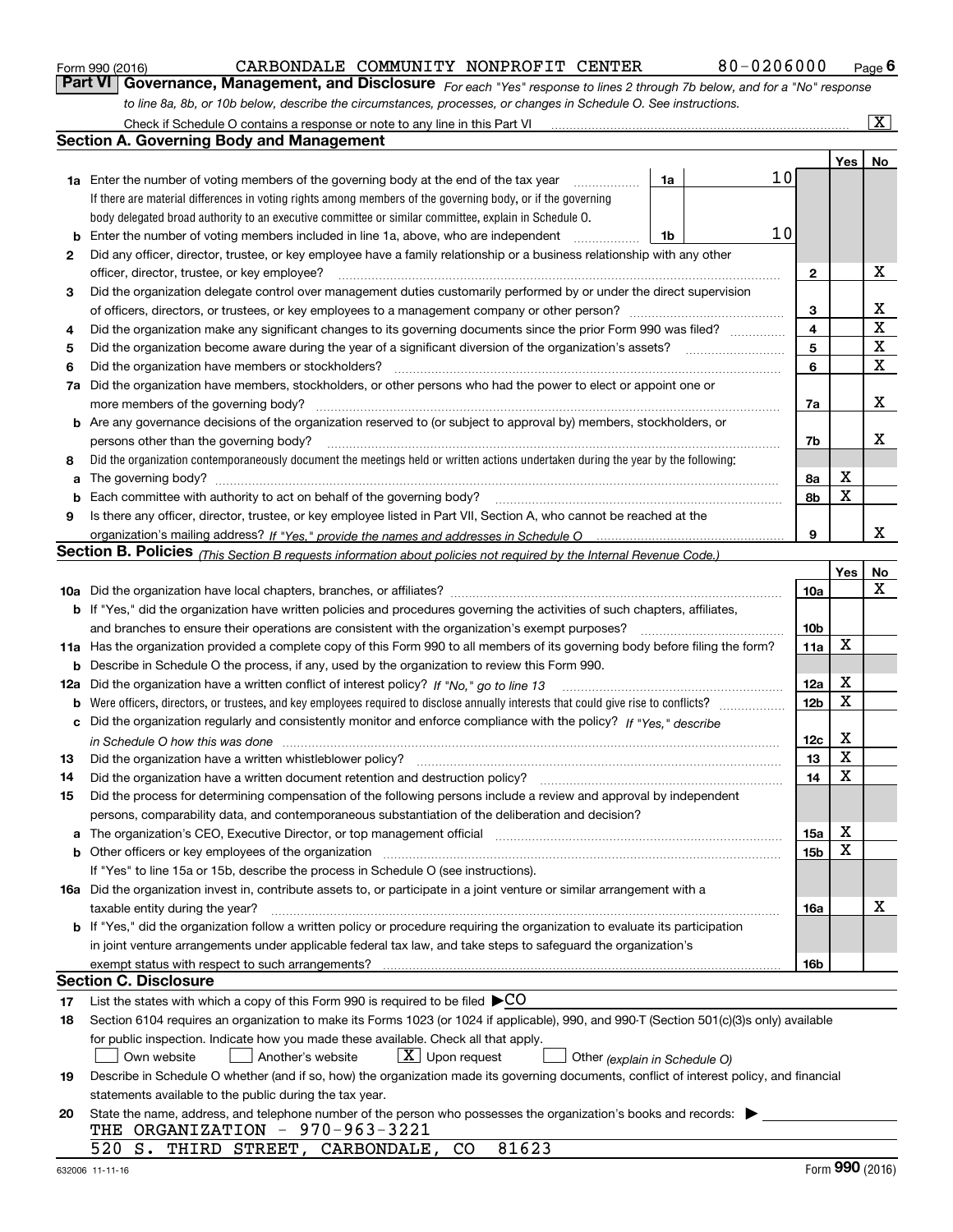$\mathcal{L}^{\text{max}}$ 

**7Part VII Compensation of Officers, Directors, Trustees, Key Employees, Highest Compensated Employees, and Independent Contractors**

Check if Schedule O contains a response or note to any line in this Part VII

**Section A. Officers, Directors, Trustees, Key Employees, and Highest Compensated Employees**

**1a**  Complete this table for all persons required to be listed. Report compensation for the calendar year ending with or within the organization's tax year.

**•** List all of the organization's current officers, directors, trustees (whether individuals or organizations), regardless of amount of compensation. Enter -0- in columns  $(D)$ ,  $(E)$ , and  $(F)$  if no compensation was paid.

● List all of the organization's **current** key employees, if any. See instructions for definition of "key employee."

**•** List the organization's five current highest compensated employees (other than an officer, director, trustee, or key employee) who received reportable compensation (Box 5 of Form W-2 and/or Box 7 of Form 1099-MISC) of more than \$100,000 from the organization and any related organizations.

 $\bullet$  List all of the organization's **former** officers, key employees, and highest compensated employees who received more than \$100,000 of reportable compensation from the organization and any related organizations.

**•** List all of the organization's former directors or trustees that received, in the capacity as a former director or trustee of the organization, more than \$10,000 of reportable compensation from the organization and any related organizations.

List persons in the following order: individual trustees or directors; institutional trustees; officers; key employees; highest compensated employees; and former such persons.

Check this box if neither the organization nor any related organization compensated any current officer, director, or trustee.  $\mathcal{L}^{\text{max}}$ 

| (A)                      | (B)            | (C)                           |                       |             |              |                                               | (D)             | (E)             | (F)           |
|--------------------------|----------------|-------------------------------|-----------------------|-------------|--------------|-----------------------------------------------|-----------------|-----------------|---------------|
| Name and Title           | Average        |                               |                       | Position    |              | (do not check more than one                   | Reportable      | Reportable      | Estimated     |
|                          | hours per      |                               |                       |             |              | box, unless person is both an                 | compensation    | compensation    | amount of     |
|                          | week           |                               |                       |             |              | officer and a director/trustee)               | from            | from related    | other         |
|                          | (list any      |                               |                       |             |              |                                               | the             | organizations   | compensation  |
|                          | hours for      |                               |                       |             |              |                                               | organization    | (W-2/1099-MISC) | from the      |
|                          | related        |                               |                       |             |              |                                               | (W-2/1099-MISC) |                 | organization  |
|                          | organizations  |                               |                       |             |              |                                               |                 |                 | and related   |
|                          | below<br>line) | ndividual trustee or director | Institutional trustee | Officer     | Key employee | Highest compensated<br>  employee<br>  Former |                 |                 | organizations |
| <b>LAURA KIRK</b><br>(1) | 1.00           |                               |                       |             |              |                                               |                 |                 |               |
| PRESIDENT                |                | $\mathbf x$                   |                       | $\rm X$     |              |                                               | 0.              | 0.              | $0_{.}$       |
| RICHARD HART<br>(2)      | 1.00           |                               |                       |             |              |                                               |                 |                 |               |
| SECRETARY/TREASURER      |                | $\mathbf X$                   |                       | $\mathbf X$ |              |                                               | 0.              | $\mathbf 0$ .   | $\mathbf 0$ . |
| FRANK MCSWAIN<br>(3)     | 1.00           |                               |                       |             |              |                                               |                 |                 |               |
| <b>DIRECTOR</b>          |                | $\mathbf x$                   |                       |             |              |                                               | 0.              | $\mathbf 0$ .   | $0_{.}$       |
| KRISTINA BYARS<br>(4)    | 1.00           |                               |                       |             |              |                                               |                 |                 |               |
| <b>DIRECTOR</b>          |                | $\mathbf X$                   |                       |             |              |                                               | 0.              | $\mathbf 0$ .   | $\mathbf 0$ . |
| SCOTT DARLING<br>(5)     | 1.00           |                               |                       |             |              |                                               |                 |                 |               |
| VICE PRESIDENT           |                | $\mathbf x$                   |                       | $\rm X$     |              |                                               | 0.              | 0.              | $\mathbf 0$ . |
| SLOAN SHOEMAKER<br>(6)   | 1.00           |                               |                       |             |              |                                               |                 |                 |               |
| <b>DIRECTOR</b>          |                | $\mathbf x$                   |                       |             |              |                                               | 0.              | 0.              | $\mathbf 0$ . |
| (7)<br><b>JIM KENNEY</b> | 1.00           |                               |                       |             |              |                                               |                 |                 |               |
| <b>DIRECTOR</b>          |                | $\mathbf x$                   |                       |             |              |                                               | $0$ .           | $\mathbf 0$ .   | $0_{.}$       |
| GARRETT JAMMERON<br>(8)  | 1.00           |                               |                       |             |              |                                               |                 |                 |               |
| <b>DIRECTOR</b>          |                | $\mathbf X$                   |                       |             |              |                                               | 0.              | 0.              | 0.            |
| COLIN LAIRD<br>(9)       | 40.00          |                               |                       |             |              |                                               |                 |                 |               |
| EXECUTIVE DIRECTOR       |                | $\mathbf x$                   |                       |             |              |                                               | 52,441.         | 0.              | 19,549.       |
| (10) KATHY FEINSINGER    | 1.00           |                               |                       |             |              |                                               |                 |                 |               |
| <b>DIRECTOR</b>          |                | $\mathbf x$                   |                       |             |              |                                               | 0.              | 0.              | $\mathbf 0$ . |
| (11) ANDREA STEWART      | 1.00           |                               |                       |             |              |                                               |                 |                 |               |
| <b>DIRECTOR</b>          |                | $\mathbf x$                   |                       |             |              |                                               | 0.              | 0.              | $\mathbf 0$ . |
|                          |                |                               |                       |             |              |                                               |                 |                 |               |
|                          |                |                               |                       |             |              |                                               |                 |                 |               |
|                          |                |                               |                       |             |              |                                               |                 |                 |               |
|                          |                |                               |                       |             |              |                                               |                 |                 |               |
|                          |                |                               |                       |             |              |                                               |                 |                 |               |
|                          |                |                               |                       |             |              |                                               |                 |                 |               |
|                          |                |                               |                       |             |              |                                               |                 |                 |               |
|                          |                |                               |                       |             |              |                                               |                 |                 |               |
|                          |                |                               |                       |             |              |                                               |                 |                 |               |
|                          |                |                               |                       |             |              |                                               |                 |                 |               |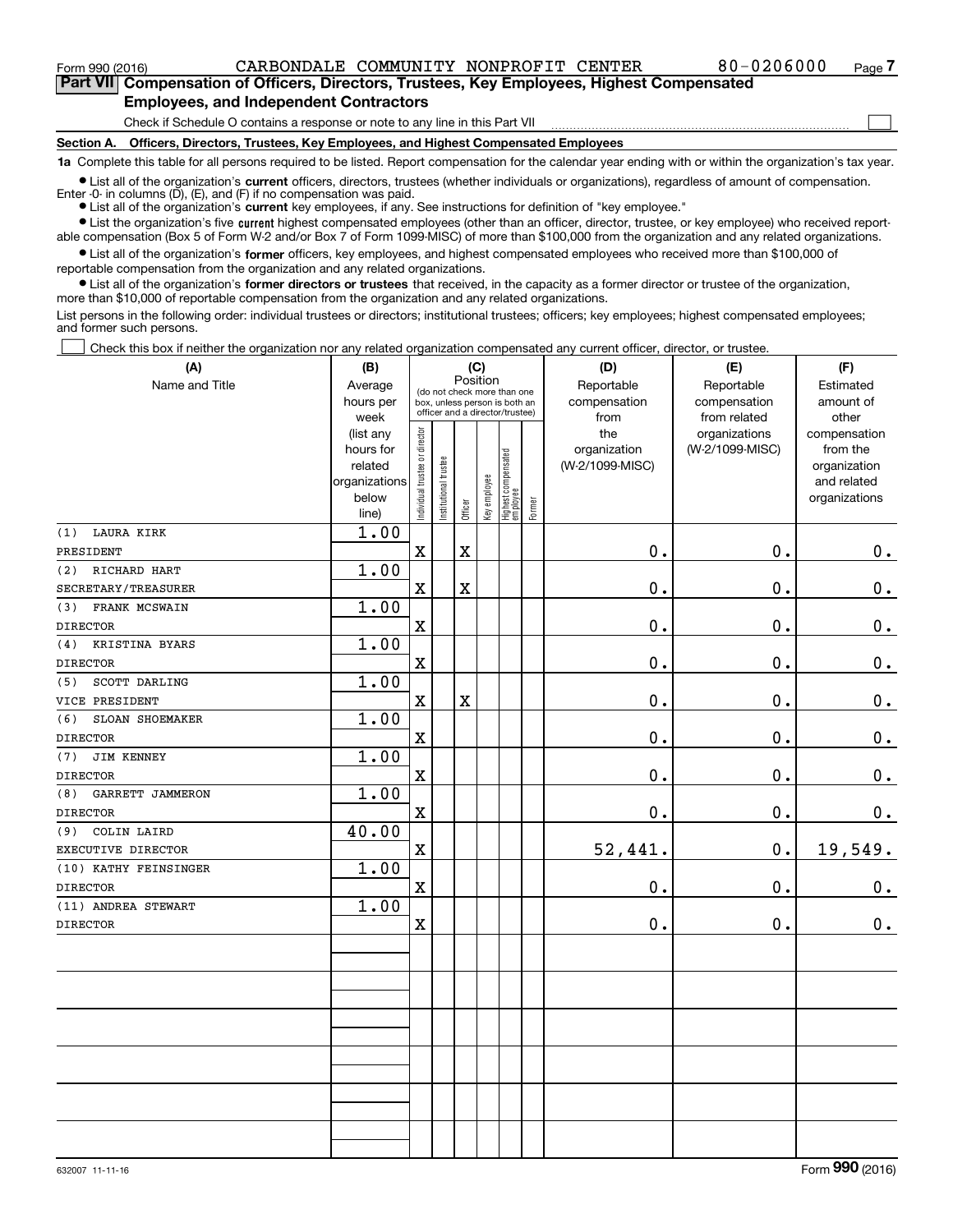|                 | Form 990 (2016)                                                                                                                                                                                                                                                             |                                                                      |                                |                       |            |              |                                                                                                 |        | CARBONDALE COMMUNITY NONPROFIT CENTER     | 80-0206000                                        |                                        |                     | Page 8                                                                   |
|-----------------|-----------------------------------------------------------------------------------------------------------------------------------------------------------------------------------------------------------------------------------------------------------------------------|----------------------------------------------------------------------|--------------------------------|-----------------------|------------|--------------|-------------------------------------------------------------------------------------------------|--------|-------------------------------------------|---------------------------------------------------|----------------------------------------|---------------------|--------------------------------------------------------------------------|
| <b>Part VII</b> | Section A. Officers, Directors, Trustees, Key Employees, and Highest Compensated Employees (continued)                                                                                                                                                                      |                                                                      |                                |                       |            |              |                                                                                                 |        |                                           |                                                   |                                        |                     |                                                                          |
|                 | (A)<br>Name and title                                                                                                                                                                                                                                                       | (B)<br>Average<br>hours per<br>week                                  |                                |                       | (C)        | Position     | (do not check more than one<br>box, unless person is both an<br>officer and a director/trustee) |        | (D)<br>Reportable<br>compensation<br>from | (E)<br>Reportable<br>compensation<br>from related | (F)<br>Estimated<br>amount of<br>other |                     |                                                                          |
|                 |                                                                                                                                                                                                                                                                             | (list any<br>hours for<br>related<br>organizations<br>below<br>line) | Individual trustee or director | Institutional trustee | $O$ fficer | Key employee | Highest compensated<br> employee                                                                | Former | the<br>organization<br>(W-2/1099-MISC)    | organizations<br>(W-2/1099-MISC)                  |                                        |                     | compensation<br>from the<br>organization<br>and related<br>organizations |
|                 |                                                                                                                                                                                                                                                                             |                                                                      |                                |                       |            |              |                                                                                                 |        |                                           |                                                   |                                        |                     |                                                                          |
|                 |                                                                                                                                                                                                                                                                             |                                                                      |                                |                       |            |              |                                                                                                 |        |                                           |                                                   |                                        |                     |                                                                          |
|                 |                                                                                                                                                                                                                                                                             |                                                                      |                                |                       |            |              |                                                                                                 |        |                                           |                                                   |                                        |                     |                                                                          |
|                 |                                                                                                                                                                                                                                                                             |                                                                      |                                |                       |            |              |                                                                                                 |        |                                           |                                                   |                                        |                     |                                                                          |
|                 |                                                                                                                                                                                                                                                                             |                                                                      |                                |                       |            |              |                                                                                                 |        |                                           |                                                   |                                        |                     |                                                                          |
|                 |                                                                                                                                                                                                                                                                             |                                                                      |                                |                       |            |              |                                                                                                 |        |                                           |                                                   |                                        |                     |                                                                          |
|                 |                                                                                                                                                                                                                                                                             |                                                                      |                                |                       |            |              |                                                                                                 |        |                                           |                                                   |                                        |                     |                                                                          |
|                 |                                                                                                                                                                                                                                                                             |                                                                      |                                |                       |            |              |                                                                                                 |        | 52,441.                                   |                                                   | $0$ .                                  |                     | 19,549.                                                                  |
|                 | c Total from continuation sheets to Part VII, Section A                                                                                                                                                                                                                     |                                                                      |                                |                       |            |              |                                                                                                 |        | 0.<br>52,441.                             |                                                   | $\overline{0}$ .<br>0.                 |                     | $0$ .<br>19,549.                                                         |
| 2               | Total number of individuals (including but not limited to those listed above) who received more than \$100,000 of reportable<br>compensation from the organization                                                                                                          |                                                                      |                                |                       |            |              |                                                                                                 |        |                                           |                                                   |                                        |                     | 0                                                                        |
| 3               | Did the organization list any former officer, director, or trustee, key employee, or highest compensated employee on                                                                                                                                                        |                                                                      |                                |                       |            |              |                                                                                                 |        |                                           |                                                   |                                        |                     | Yes<br>No<br>X                                                           |
|                 | line 1a? If "Yes," complete Schedule J for such individual manufactured contained and the 1a? If "Yes," complete Schedule J for such individual<br>For any individual listed on line 1a, is the sum of reportable compensation and other compensation from the organization |                                                                      |                                |                       |            |              |                                                                                                 |        |                                           |                                                   |                                        | 3<br>4              | х                                                                        |
| 5               | Did any person listed on line 1a receive or accrue compensation from any unrelated organization or individual for services                                                                                                                                                  |                                                                      |                                |                       |            |              |                                                                                                 |        |                                           |                                                   |                                        | 5                   | х                                                                        |
|                 | <b>Section B. Independent Contractors</b>                                                                                                                                                                                                                                   |                                                                      |                                |                       |            |              |                                                                                                 |        |                                           |                                                   |                                        |                     |                                                                          |
| 1.              | Complete this table for your five highest compensated independent contractors that received more than \$100,000 of compensation from<br>the organization. Report compensation for the calendar year ending with or within the organization's tax year.                      |                                                                      |                                |                       |            |              |                                                                                                 |        |                                           |                                                   |                                        |                     |                                                                          |
|                 | (A)<br>Name and business address                                                                                                                                                                                                                                            |                                                                      |                                | <b>NONE</b>           |            |              |                                                                                                 |        | (B)<br>Description of services            |                                                   |                                        | (C)<br>Compensation |                                                                          |
|                 |                                                                                                                                                                                                                                                                             |                                                                      |                                |                       |            |              |                                                                                                 |        |                                           |                                                   |                                        |                     |                                                                          |
|                 |                                                                                                                                                                                                                                                                             |                                                                      |                                |                       |            |              |                                                                                                 |        |                                           |                                                   |                                        |                     |                                                                          |
|                 |                                                                                                                                                                                                                                                                             |                                                                      |                                |                       |            |              |                                                                                                 |        |                                           |                                                   |                                        |                     |                                                                          |
|                 |                                                                                                                                                                                                                                                                             |                                                                      |                                |                       |            |              |                                                                                                 |        |                                           |                                                   |                                        |                     |                                                                          |
| 2               | Total number of independent contractors (including but not limited to those listed above) who received more than<br>\$100,000 of compensation from the organization                                                                                                         |                                                                      |                                |                       |            | 0            |                                                                                                 |        |                                           |                                                   |                                        |                     |                                                                          |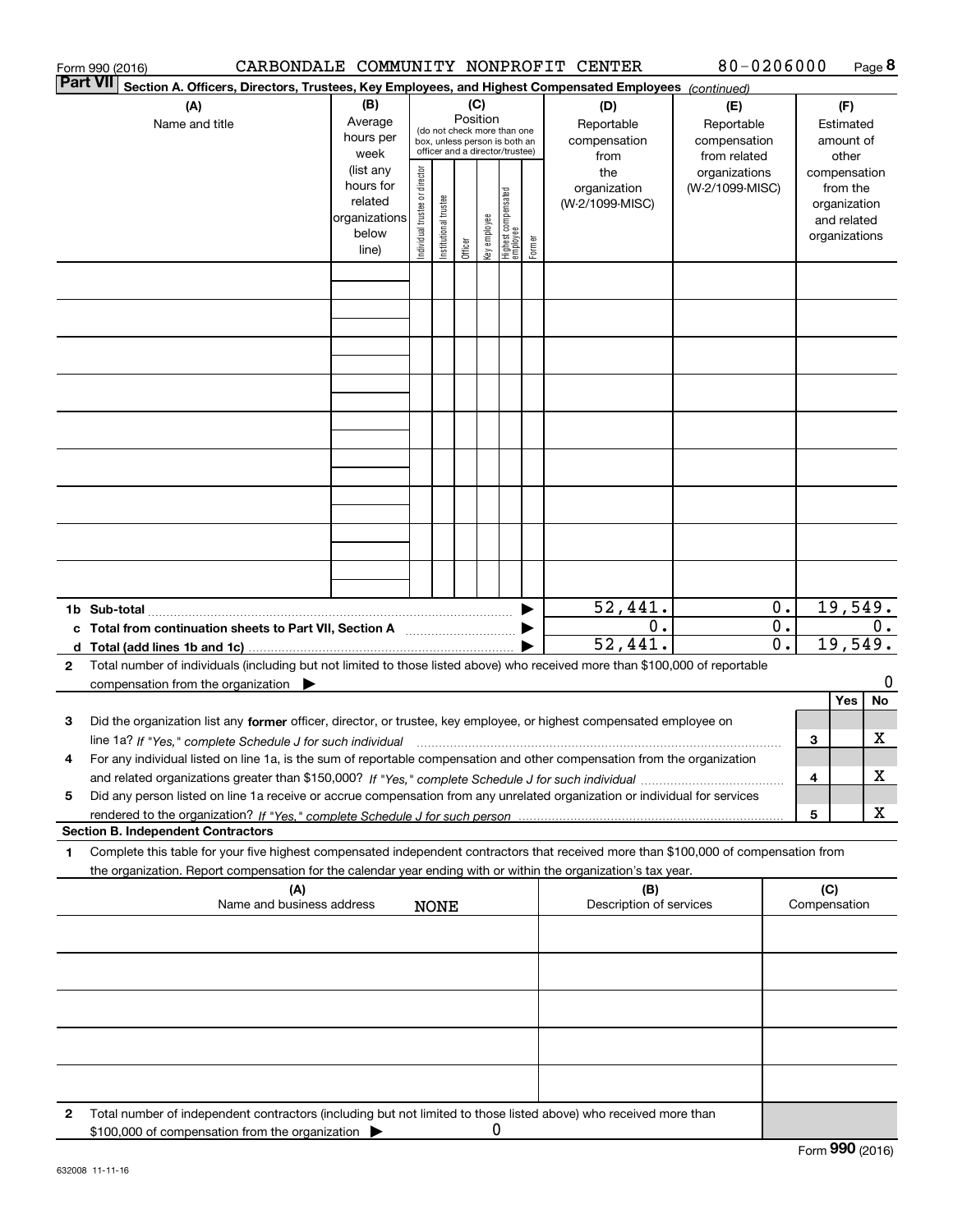|                                                           | Form 990 (2016)  |                                                                                                                                                                                                                                                               |                                              |                                          | CARBONDALE COMMUNITY NONPROFIT CENTER |                                                 | 80-0206000                                           | Page 9                                                             |
|-----------------------------------------------------------|------------------|---------------------------------------------------------------------------------------------------------------------------------------------------------------------------------------------------------------------------------------------------------------|----------------------------------------------|------------------------------------------|---------------------------------------|-------------------------------------------------|------------------------------------------------------|--------------------------------------------------------------------|
|                                                           | <b>Part VIII</b> | <b>Statement of Revenue</b>                                                                                                                                                                                                                                   |                                              |                                          |                                       |                                                 |                                                      |                                                                    |
|                                                           |                  | Check if Schedule O contains a response or note to any line in this Part VIII                                                                                                                                                                                 |                                              |                                          | (A)<br>Total revenue                  | (B)<br>Related or<br>exempt function<br>revenue | $\overline{(C)}$<br>Unrelated<br>business<br>revenue | (D)<br>Revenue excluded<br>from tax under<br>sections<br>512 - 514 |
| Contributions, Gifts, Grants<br>and Other Similar Amounts | g                | 1 a Federated campaigns<br>c Fundraising events<br>d Related organizations<br>e Government grants (contributions)<br>f All other contributions, gifts, grants, and<br>similar amounts not included above<br>Noncash contributions included in lines 1a-1f: \$ | 1a<br>1 <sub>b</sub><br>1c<br>1d<br>1e<br>1f | 36,528.<br>48,005.                       | 84,533.                               |                                                 |                                                      |                                                                    |
| Program Service<br>Revenue                                | с<br>d<br>е      | 2 a LEASE INCOME<br><b>b ADMINISTRATIVE SVCS</b><br><u> 1989 - Johann Barbara, martin amerikan basar dan berasal dalam basar dalam basar dalam basar dalam basar dala</u><br>f All other program service revenue                                              |                                              | <b>Business Code</b><br>531120<br>531120 | 436,994.<br>15,527.                   | 436,994.<br>15,527.                             |                                                      |                                                                    |
|                                                           | a<br>З<br>4<br>5 | Investment income (including dividends, interest, and<br>Income from investment of tax-exempt bond proceeds                                                                                                                                                   |                                              |                                          | 452,521.<br>674.                      |                                                 |                                                      | 674.                                                               |
|                                                           | c                | <b>6 a</b> Gross rents<br><b>b</b> Less: rental expenses<br>Rental income or (loss)                                                                                                                                                                           | (i) Real                                     | (ii) Personal                            |                                       |                                                 |                                                      |                                                                    |
|                                                           |                  | 7 a Gross amount from sales of<br>assets other than inventory<br><b>b</b> Less: cost or other basis<br>and sales expenses                                                                                                                                     | (i) Securities                               | (ii) Other                               |                                       |                                                 |                                                      |                                                                    |
|                                                           |                  | 8 a Gross income from fundraising events (not                                                                                                                                                                                                                 |                                              |                                          |                                       |                                                 |                                                      |                                                                    |
| <b>Other Revenue</b>                                      |                  | contributions reported on line 1c). See                                                                                                                                                                                                                       | $\mathbf b$                                  |                                          |                                       |                                                 |                                                      |                                                                    |
|                                                           |                  | c Net income or (loss) from fundraising events<br><b>9 a</b> Gross income from gaming activities. See                                                                                                                                                         | $\mathbf b$                                  | .                                        |                                       |                                                 |                                                      |                                                                    |
|                                                           |                  | 10 a Gross sales of inventory, less returns<br><b>c</b> Net income or (loss) from sales of inventory                                                                                                                                                          | $\mathbf b$                                  |                                          |                                       |                                                 |                                                      |                                                                    |
|                                                           |                  | Miscellaneous Revenue                                                                                                                                                                                                                                         |                                              | <b>Business Code</b>                     |                                       |                                                 |                                                      |                                                                    |
|                                                           | 11 a<br>b<br>с   | <u> 1989 - Johann Barn, amerikansk politiker (</u><br><u> 1989 - Johann Barbara, martin amerikan basar dan berasal dalam basar dalam basar dalam basar dalam basar dala</u><br>the control of the control of the control of the control of the control of     |                                              |                                          |                                       |                                                 |                                                      |                                                                    |
|                                                           | 12               |                                                                                                                                                                                                                                                               |                                              |                                          | 537,728.                              | 452,521.                                        | $0$ .                                                | 674.                                                               |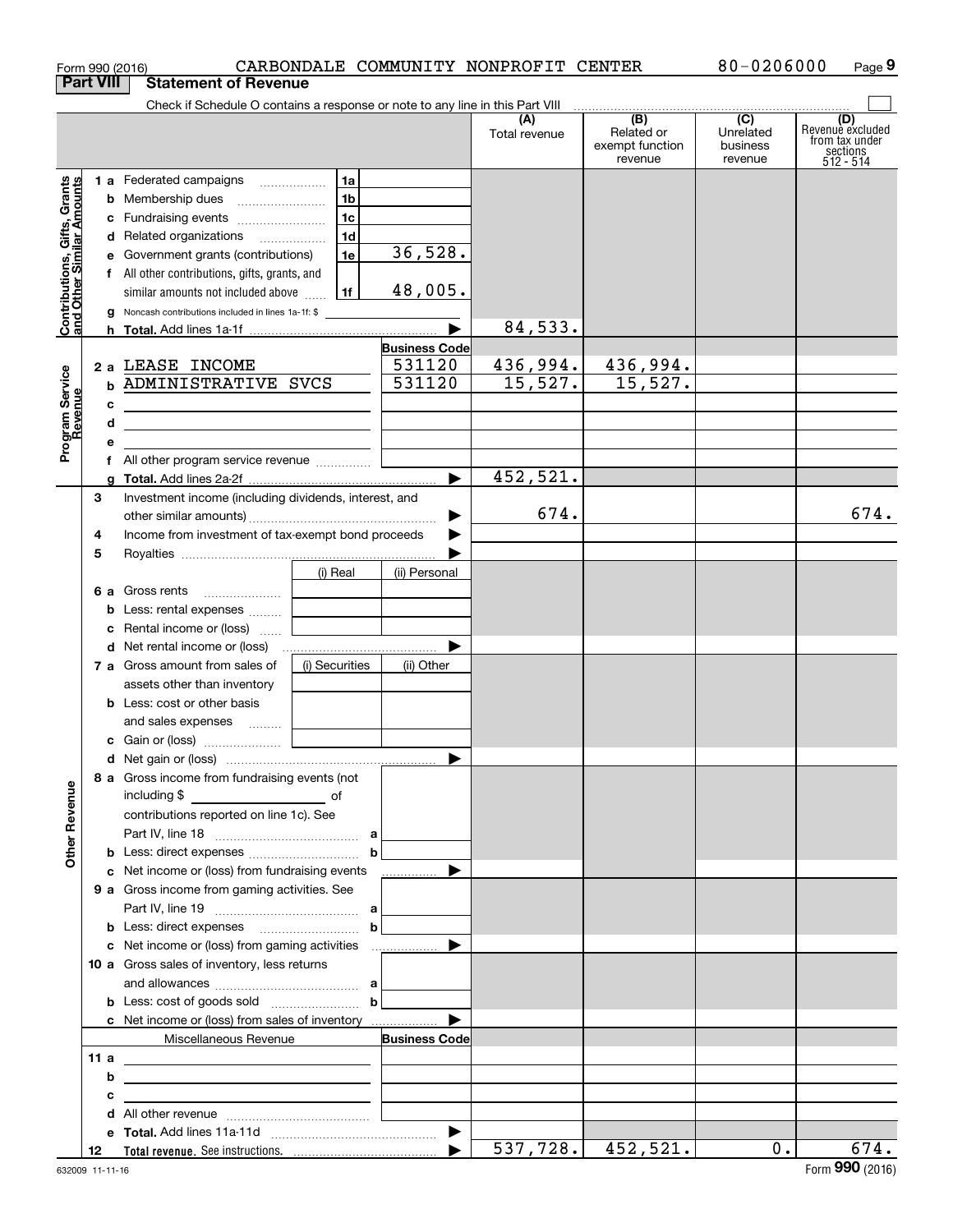Check here

 $\mathcal{L}^{\text{max}}$ 

 $\frac{1}{2}$  if following SOP 98-2 (ASC 958-720)

#### Form 990 (2016) CARBONDALE COMMUNITY NONPROFIT CENTER 8 U-U 2 U 6 U U Page **Part IX Statement of Functional Expenses** CARBONDALE COMMUNITY NONPROFIT CENTER 80-0206000

*Section 501(c)(3) and 501(c)(4) organizations must complete all columns. All other organizations must complete column (A).*

**10**

|              | Do not include amounts reported on lines 6b,<br>7b, 8b, 9b, and 10b of Part VIII.                                                                                                                           | (A)<br>Total expenses | $\overline{(B)}$<br>Program service<br>expenses | $\overline{C}$<br>Management and<br>general expenses | (D)<br>Fundraising<br>expenses |
|--------------|-------------------------------------------------------------------------------------------------------------------------------------------------------------------------------------------------------------|-----------------------|-------------------------------------------------|------------------------------------------------------|--------------------------------|
| 1            | Grants and other assistance to domestic organizations                                                                                                                                                       |                       |                                                 |                                                      |                                |
|              | and domestic governments. See Part IV, line 21                                                                                                                                                              |                       |                                                 |                                                      |                                |
| $\mathbf{2}$ | Grants and other assistance to domestic                                                                                                                                                                     |                       |                                                 |                                                      |                                |
|              | individuals. See Part IV, line 22                                                                                                                                                                           |                       |                                                 |                                                      |                                |
| 3            | Grants and other assistance to foreign                                                                                                                                                                      |                       |                                                 |                                                      |                                |
|              | organizations, foreign governments, and foreign                                                                                                                                                             |                       |                                                 |                                                      |                                |
|              | individuals. See Part IV, lines 15 and 16                                                                                                                                                                   |                       |                                                 |                                                      |                                |
| 4            | Benefits paid to or for members                                                                                                                                                                             |                       |                                                 |                                                      |                                |
| 5            | Compensation of current officers, directors,                                                                                                                                                                |                       |                                                 |                                                      |                                |
|              |                                                                                                                                                                                                             | 52,441.               | 26,221.                                         | 13, 110.                                             | 13,110.                        |
| 6            | Compensation not included above, to disqualified                                                                                                                                                            |                       |                                                 |                                                      |                                |
|              | persons (as defined under section 4958(f)(1)) and                                                                                                                                                           |                       |                                                 |                                                      |                                |
|              | persons described in section 4958(c)(3)(B)                                                                                                                                                                  |                       |                                                 |                                                      |                                |
| 7            |                                                                                                                                                                                                             | 50,000.               | 50,000.                                         |                                                      |                                |
| 8            | Pension plan accruals and contributions (include                                                                                                                                                            |                       |                                                 |                                                      |                                |
|              | section 401(k) and 403(b) employer contributions)                                                                                                                                                           |                       |                                                 |                                                      |                                |
| 9            |                                                                                                                                                                                                             | 26,777.               | 17,653.                                         | 4,562.                                               | 4,562.                         |
| 10           |                                                                                                                                                                                                             | 13,329.               | 10,663.                                         | 1,333.                                               | 1,333.                         |
| 11           | Fees for services (non-employees):                                                                                                                                                                          |                       |                                                 |                                                      |                                |
| a            |                                                                                                                                                                                                             |                       |                                                 |                                                      |                                |
|              |                                                                                                                                                                                                             |                       |                                                 |                                                      |                                |
|              |                                                                                                                                                                                                             | 15,670.               | 6, 268.                                         | 9,402.                                               |                                |
| d            |                                                                                                                                                                                                             |                       |                                                 |                                                      |                                |
| е            | Professional fundraising services. See Part IV, line 17                                                                                                                                                     |                       |                                                 |                                                      |                                |
| f            | Investment management fees                                                                                                                                                                                  |                       |                                                 |                                                      |                                |
| g            | Other. (If line 11g amount exceeds 10% of line 25,                                                                                                                                                          | 13, 240.              | 6,606.                                          | 5,686.                                               | 948.                           |
|              | column (A) amount, list line 11g expenses on Sch O.)                                                                                                                                                        | $\overline{4,774}$ .  | $\overline{1,225}$ .                            | 157.                                                 | 3,392.                         |
| 12<br>13     |                                                                                                                                                                                                             | 2,415.                | $\overline{243}$ .                              | 1,207.                                               | 965.                           |
| 14           |                                                                                                                                                                                                             | 916.                  | 458.                                            | 458.                                                 |                                |
| 15           |                                                                                                                                                                                                             |                       |                                                 |                                                      |                                |
| 16           |                                                                                                                                                                                                             | 32,769.               | 31,677.                                         | 546.                                                 | 546.                           |
| 17           | Travel                                                                                                                                                                                                      |                       |                                                 |                                                      |                                |
| 18           | Payments of travel or entertainment expenses                                                                                                                                                                |                       |                                                 |                                                      |                                |
|              | for any federal, state, or local public officials                                                                                                                                                           |                       |                                                 |                                                      |                                |
| 19           | Conferences, conventions, and meetings                                                                                                                                                                      | 654.                  | 654.                                            |                                                      |                                |
| 20           | Interest                                                                                                                                                                                                    | 78,640.               | 78,640.                                         |                                                      |                                |
| 21           |                                                                                                                                                                                                             |                       |                                                 |                                                      |                                |
| 22           | Depreciation, depletion, and amortization                                                                                                                                                                   | 130,998.              | 130,998.                                        |                                                      |                                |
| 23           | Insurance                                                                                                                                                                                                   | 16,306.               | 15, 226.                                        | 540.                                                 | 540.                           |
| 24           | Other expenses. Itemize expenses not covered<br>above. (List miscellaneous expenses in line 24e. If line<br>24e amount exceeds 10% of line 25, column (A)<br>amount, list line 24e expenses on Schedule O.) |                       |                                                 |                                                      |                                |
|              | a CLEANING                                                                                                                                                                                                  | 33,148.               | 33,148.                                         |                                                      |                                |
|              | <b>b REPAIRS &amp; MAINTENANCE</b>                                                                                                                                                                          | 30,931.               | 30,931.                                         |                                                      |                                |
|              | c CAM CHARGES                                                                                                                                                                                               | 29,948.               | 24,547.                                         | 5,401.                                               |                                |
|              | d FACILITY IMPROVEMENTS                                                                                                                                                                                     | 10,011.               | 10,011.                                         |                                                      |                                |
|              | e All other expenses                                                                                                                                                                                        | 23,772.               | 23, 176.                                        | 543.                                                 | 53.                            |
| 25           | Total functional expenses. Add lines 1 through 24e                                                                                                                                                          | 566, 739.             | 498,345.                                        | 42,945.                                              | 25,449.                        |
| 26           | Joint costs. Complete this line only if the organization                                                                                                                                                    |                       |                                                 |                                                      |                                |
|              | reported in column (B) joint costs from a combined                                                                                                                                                          |                       |                                                 |                                                      |                                |
|              | educational campaign and fundraising solicitation.                                                                                                                                                          |                       |                                                 |                                                      |                                |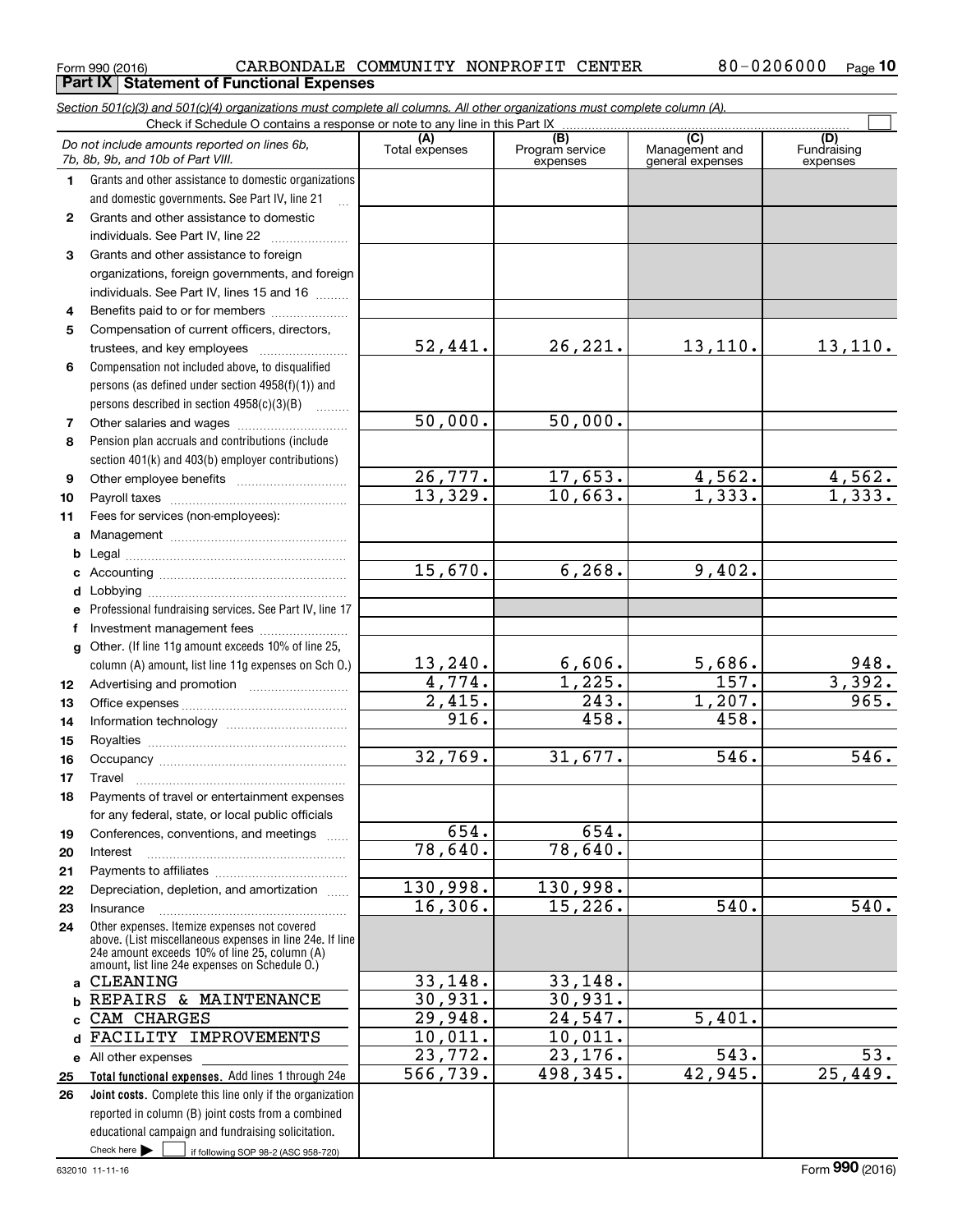| Form 990 (2016) |  | CARBONDALE | COMMUNITY | NONPROFIT | CENTER | 80-0206000 | Page |
|-----------------|--|------------|-----------|-----------|--------|------------|------|
|-----------------|--|------------|-----------|-----------|--------|------------|------|

|                             |    | Check if Schedule O contains a response or note to any line in this Part X                           |                          |                 |                                 |
|-----------------------------|----|------------------------------------------------------------------------------------------------------|--------------------------|-----------------|---------------------------------|
|                             |    |                                                                                                      | (A)<br>Beginning of year |                 | (B)<br>End of year              |
|                             | 1. |                                                                                                      | 47,315.                  | $\mathbf{1}$    |                                 |
|                             | 2  |                                                                                                      | $\overline{233,648}$ .   | $\mathbf{2}$    | $\overline{2}32,332.$           |
|                             | з  |                                                                                                      |                          | 3               | $20,655$ .                      |
|                             | 4  |                                                                                                      | 6,272.                   | 4               | 7,701.                          |
|                             | 5  | Loans and other receivables from current and former officers, directors,                             |                          |                 |                                 |
|                             |    | trustees, key employees, and highest compensated employees. Complete                                 |                          |                 |                                 |
|                             |    | Part II of Schedule L                                                                                |                          | 5               |                                 |
|                             | 6  | Loans and other receivables from other disqualified persons (as defined under                        |                          |                 |                                 |
|                             |    | section 4958(f)(1)), persons described in section 4958(c)(3)(B), and contributing                    |                          |                 |                                 |
|                             |    | employers and sponsoring organizations of section 501(c)(9) voluntary                                |                          |                 |                                 |
|                             |    | employees' beneficiary organizations (see instr). Complete Part II of Sch L                          |                          | 6               |                                 |
| Assets                      | 7  |                                                                                                      |                          | $\overline{7}$  |                                 |
|                             | 8  |                                                                                                      |                          | 8               |                                 |
|                             | 9  | Prepaid expenses and deferred charges                                                                |                          | 9               |                                 |
|                             |    | <b>10a</b> Land, buildings, and equipment: cost or other                                             |                          |                 |                                 |
|                             |    |                                                                                                      |                          |                 |                                 |
|                             |    |                                                                                                      | 3,914,090.               | 10 <sub>c</sub> | 3,814,751.                      |
|                             | 11 |                                                                                                      |                          | 11              |                                 |
|                             | 12 |                                                                                                      |                          | 12              |                                 |
|                             | 13 |                                                                                                      |                          | 13              |                                 |
|                             | 14 |                                                                                                      |                          | 14              |                                 |
|                             | 15 |                                                                                                      |                          | 15              |                                 |
|                             | 16 |                                                                                                      | 4, 201, 325.             | 16              | 4,075,439.                      |
|                             | 17 |                                                                                                      | 59,333.                  | 17              | 19,962.                         |
|                             | 18 |                                                                                                      |                          | 18              |                                 |
|                             | 19 |                                                                                                      |                          | 19              |                                 |
|                             | 20 |                                                                                                      |                          | 20              |                                 |
|                             | 21 | Escrow or custodial account liability. Complete Part IV of Schedule D                                |                          | 21              |                                 |
|                             | 22 | Loans and other payables to current and former officers, directors, trustees,                        |                          |                 |                                 |
| Liabilities                 |    | key employees, highest compensated employees, and disqualified persons.                              |                          |                 |                                 |
|                             | 23 | Secured mortgages and notes payable to unrelated third parties [100011111111111111111111111111111111 | 2, 275, 485.             | 22<br>23        | 2,218,543.                      |
|                             | 24 |                                                                                                      |                          | 24              |                                 |
|                             | 25 | Other liabilities (including federal income tax, payables to related third                           |                          |                 |                                 |
|                             |    | parties, and other liabilities not included on lines 17-24). Complete Part X of                      |                          |                 |                                 |
|                             |    | Schedule D                                                                                           | <u>61,434.</u>           | 25              |                                 |
|                             | 26 | Total liabilities. Add lines 17 through 25                                                           | 2,396,252.               | 26              | $\frac{60,872}{2,299,377.}$     |
|                             |    | Organizations that follow SFAS 117 (ASC 958), check here $\blacktriangleright \boxed{X}$ and         |                          |                 |                                 |
|                             |    | complete lines 27 through 29, and lines 33 and 34.                                                   |                          |                 |                                 |
|                             | 27 | Unrestricted net assets                                                                              | 1,805,073.               | 27              |                                 |
|                             | 28 | Temporarily restricted net assets                                                                    |                          | 28              | $\frac{1,730,107.}{45,955.}$    |
|                             | 29 | Permanently restricted net assets                                                                    |                          | 29              |                                 |
|                             |    | Organizations that do not follow SFAS 117 (ASC 958), check here ▶ □                                  |                          |                 |                                 |
| Net Assets or Fund Balances |    | and complete lines 30 through 34.                                                                    |                          |                 |                                 |
|                             | 30 |                                                                                                      |                          | 30              |                                 |
|                             | 31 | Paid-in or capital surplus, or land, building, or equipment fund                                     |                          | 31              |                                 |
|                             | 32 | Retained earnings, endowment, accumulated income, or other funds                                     |                          | 32              |                                 |
|                             | 33 |                                                                                                      | 1,805,073.               | 33              | $\frac{1,776,062.}{4,075,439.}$ |
|                             | 34 |                                                                                                      | $\overline{4,201},325.$  | 34              |                                 |

**Part X Balance B** 

| , , , , |               | . . |
|---------|---------------|-----|
|         | Balance Sheet |     |

Form (2016) **990**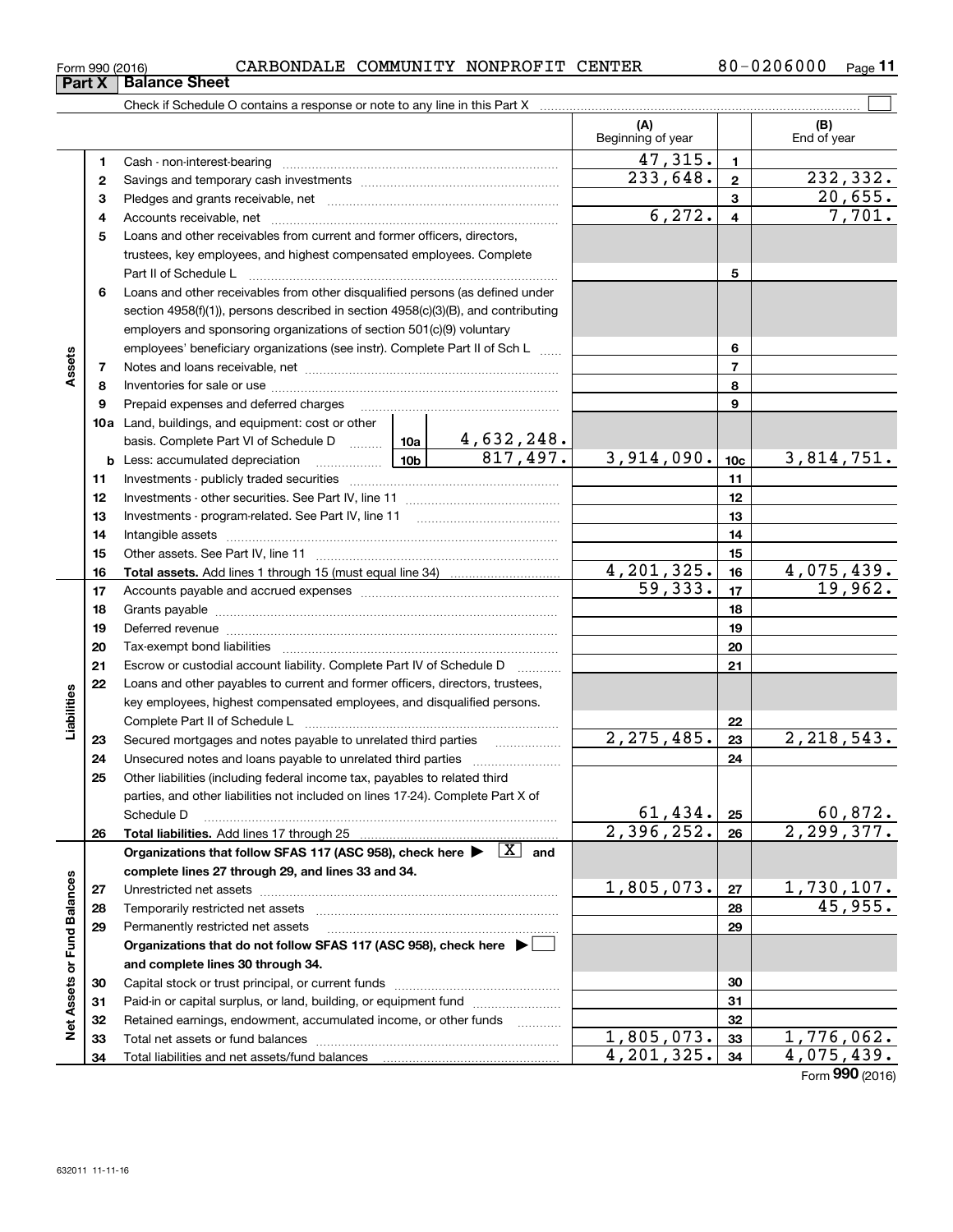|    | CARBONDALE COMMUNITY NONPROFIT CENTER<br>Form 990 (2016)                                                                                                                                                                       |                | 80-0206000     |            | $Page$ 12              |  |  |
|----|--------------------------------------------------------------------------------------------------------------------------------------------------------------------------------------------------------------------------------|----------------|----------------|------------|------------------------|--|--|
|    | Part XI<br><b>Reconciliation of Net Assets</b>                                                                                                                                                                                 |                |                |            |                        |  |  |
|    | Check if Schedule O contains a response or note to any line in this Part XI [11] [12] [12] Check if Schedule O contains a response or note to any line in this Part XI                                                         |                |                |            |                        |  |  |
|    |                                                                                                                                                                                                                                |                |                |            |                        |  |  |
| 1  |                                                                                                                                                                                                                                | 1              |                |            | 537,728.               |  |  |
| 2  | Total expenses (must equal Part IX, column (A), line 25)                                                                                                                                                                       | $\overline{2}$ |                |            | 566, 739.              |  |  |
| з  | Revenue less expenses. Subtract line 2 from line 1                                                                                                                                                                             | 3              |                |            | $\overline{-29,011}$ . |  |  |
| 4  | Net assets or fund balances at beginning of year (must equal Part X, line 33, column (A)) <i></i>                                                                                                                              | $\overline{4}$ | 1,805,073.     |            |                        |  |  |
| 5  | Net unrealized gains (losses) on investments                                                                                                                                                                                   | 5              |                |            |                        |  |  |
| 6  | Donated services and use of facilities                                                                                                                                                                                         | 6              |                |            |                        |  |  |
| 7  | Investment expenses                                                                                                                                                                                                            | $\overline{7}$ |                |            |                        |  |  |
| 8  | Prior period adjustments                                                                                                                                                                                                       | 8              |                |            |                        |  |  |
| 9  | Other changes in net assets or fund balances (explain in Schedule O) [11] [12] manument changes in net assets or fund balances (explain in Schedule O) [11] manument changes in net assets or fund balances (explain in Schedu | $\mathbf{Q}$   |                |            | 0.                     |  |  |
| 10 | Net assets or fund balances at end of year. Combine lines 3 through 9 (must equal Part X, line 33,                                                                                                                             |                |                |            |                        |  |  |
|    | column (B))                                                                                                                                                                                                                    | 10             | 1,776,062.     |            |                        |  |  |
|    | Part XII Financial Statements and Reporting                                                                                                                                                                                    |                |                |            |                        |  |  |
|    |                                                                                                                                                                                                                                |                |                |            |                        |  |  |
|    |                                                                                                                                                                                                                                |                |                | <b>Yes</b> | <b>No</b>              |  |  |
| 1  | $\boxed{\mathbf{X}}$ Accrual<br>Accounting method used to prepare the Form 990: [139] Cash<br>Other                                                                                                                            |                |                |            |                        |  |  |
|    | If the organization changed its method of accounting from a prior year or checked "Other," explain in Schedule O.                                                                                                              |                |                |            |                        |  |  |
|    | 2a Were the organization's financial statements compiled or reviewed by an independent accountant?                                                                                                                             |                | 2a             | Χ          |                        |  |  |
|    | If "Yes," check a box below to indicate whether the financial statements for the year were compiled or reviewed on a                                                                                                           |                |                |            |                        |  |  |
|    | separate basis, consolidated basis, or both:                                                                                                                                                                                   |                |                |            |                        |  |  |
|    | $ \mathbf{X} $ Separate basis<br><b>Consolidated basis</b><br>Both consolidated and separate basis                                                                                                                             |                |                |            |                        |  |  |
|    | b Were the organization's financial statements audited by an independent accountant?                                                                                                                                           |                | 2 <sub>b</sub> |            | x                      |  |  |
|    | If "Yes," check a box below to indicate whether the financial statements for the year were audited on a separate basis,                                                                                                        |                |                |            |                        |  |  |
|    | consolidated basis, or both:                                                                                                                                                                                                   |                |                |            |                        |  |  |
|    | Separate basis<br><b>Consolidated basis</b><br>Both consolidated and separate basis                                                                                                                                            |                |                |            |                        |  |  |
|    | c If "Yes" to line 2a or 2b, does the organization have a committee that assumes responsibility for oversight of the audit,                                                                                                    |                |                |            |                        |  |  |
|    |                                                                                                                                                                                                                                |                | 2c             |            | х                      |  |  |
|    | If the organization changed either its oversight process or selection process during the tax year, explain in Schedule O.                                                                                                      |                |                |            |                        |  |  |
|    | 3a As a result of a federal award, was the organization required to undergo an audit or audits as set forth in the Single Audit                                                                                                |                |                |            |                        |  |  |
|    |                                                                                                                                                                                                                                |                | 3a             |            | x                      |  |  |
|    | b If "Yes," did the organization undergo the required audit or audits? If the organization did not undergo the required audit                                                                                                  |                |                |            |                        |  |  |
|    |                                                                                                                                                                                                                                |                | 3 <sub>b</sub> |            |                        |  |  |

Form (2016) **990**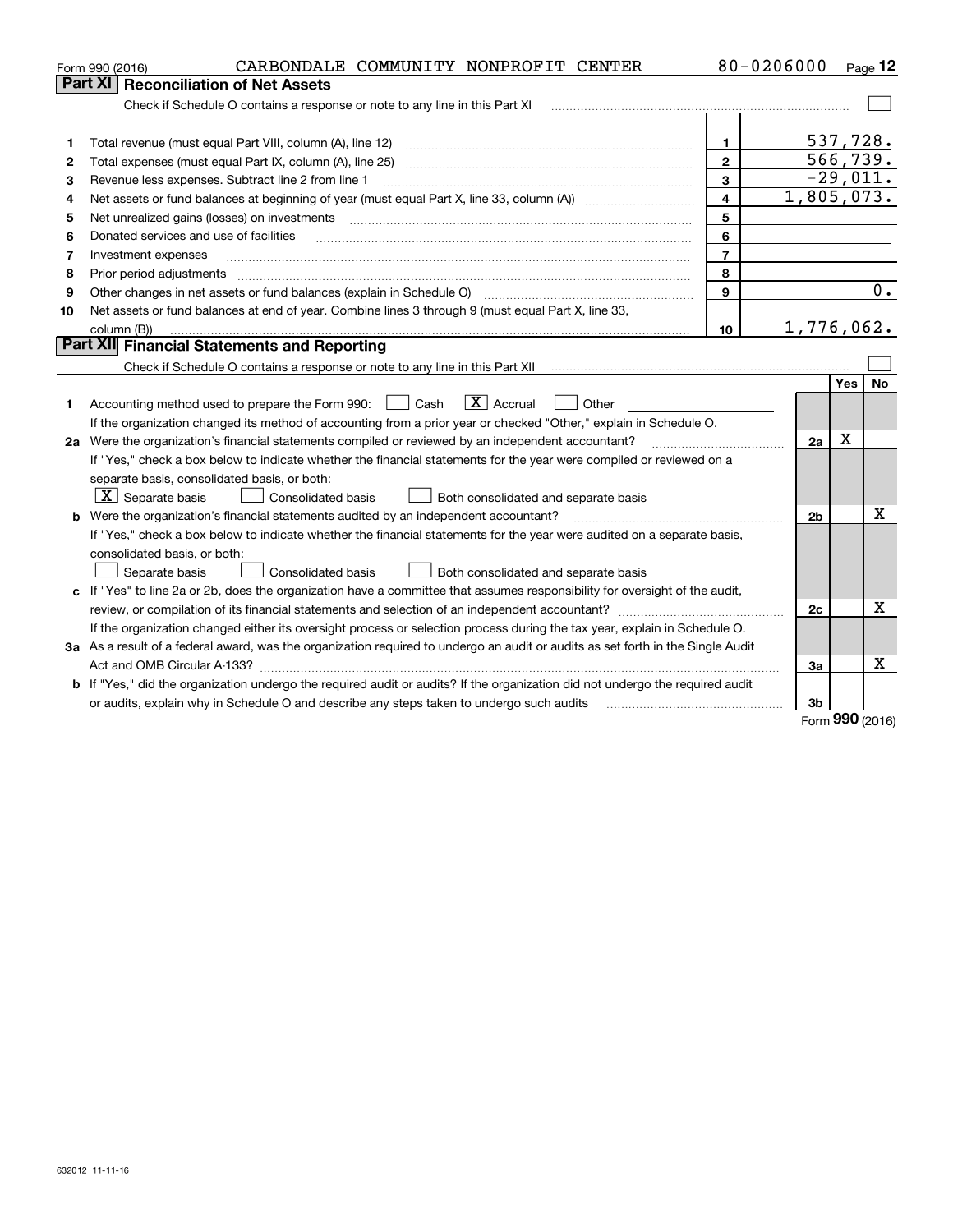| <b>SCHEDULE A</b> |  |
|-------------------|--|
|-------------------|--|

Department of the Treasury

| (Form 990 or 990-EZ) |  |  |  |  |
|----------------------|--|--|--|--|
|----------------------|--|--|--|--|

# **Public Charity Status and Public Support**

OMB No. 1545-0047

**Open to Public**

**2016**

**Complete if the organization is a section 501(c)(3) organization or a section 4947(a)(1) nonexempt charitable trust.**

**| Attach to Form 990 or Form 990-EZ.** 

|                  | nternal Revenue Service<br><b>Inspection</b><br>Information about Schedule A (Form 990 or 990-EZ) and its instructions is at $www.irs.gov/form990$ . |                          |                                             |                                                                        |                                                                                                                                               |                             |                                 |                            |  |                                       |  |
|------------------|------------------------------------------------------------------------------------------------------------------------------------------------------|--------------------------|---------------------------------------------|------------------------------------------------------------------------|-----------------------------------------------------------------------------------------------------------------------------------------------|-----------------------------|---------------------------------|----------------------------|--|---------------------------------------|--|
|                  |                                                                                                                                                      | Name of the organization |                                             |                                                                        |                                                                                                                                               |                             |                                 |                            |  | <b>Employer identification number</b> |  |
|                  |                                                                                                                                                      |                          |                                             |                                                                        | CARBONDALE COMMUNITY NONPROFIT CENTER                                                                                                         |                             |                                 |                            |  | 80-0206000                            |  |
|                  | Part I                                                                                                                                               |                          |                                             |                                                                        | Reason for Public Charity Status (All organizations must complete this part.) See instructions.                                               |                             |                                 |                            |  |                                       |  |
|                  |                                                                                                                                                      |                          |                                             |                                                                        | The organization is not a private foundation because it is: (For lines 1 through 12, check only one box.)                                     |                             |                                 |                            |  |                                       |  |
| 1.               |                                                                                                                                                      |                          |                                             |                                                                        | A church, convention of churches, or association of churches described in section 170(b)(1)(A)(i).                                            |                             |                                 |                            |  |                                       |  |
| 2                |                                                                                                                                                      |                          |                                             |                                                                        | A school described in section 170(b)(1)(A)(ii). (Attach Schedule E (Form 990 or 990-EZ).)                                                     |                             |                                 |                            |  |                                       |  |
| З                |                                                                                                                                                      |                          |                                             |                                                                        | A hospital or a cooperative hospital service organization described in section 170(b)(1)(A)(iii).                                             |                             |                                 |                            |  |                                       |  |
| 4                |                                                                                                                                                      |                          |                                             |                                                                        | A medical research organization operated in conjunction with a hospital described in section 170(b)(1)(A)(iii). Enter the hospital's name,    |                             |                                 |                            |  |                                       |  |
|                  | city, and state:                                                                                                                                     |                          |                                             |                                                                        |                                                                                                                                               |                             |                                 |                            |  |                                       |  |
| 5                | An organization operated for the benefit of a college or university owned or operated by a governmental unit described in                            |                          |                                             |                                                                        |                                                                                                                                               |                             |                                 |                            |  |                                       |  |
|                  |                                                                                                                                                      |                          |                                             | section 170(b)(1)(A)(iv). (Complete Part II.)                          |                                                                                                                                               |                             |                                 |                            |  |                                       |  |
| 6                | A federal, state, or local government or governmental unit described in section 170(b)(1)(A)(v).                                                     |                          |                                             |                                                                        |                                                                                                                                               |                             |                                 |                            |  |                                       |  |
| 7                |                                                                                                                                                      |                          |                                             |                                                                        | An organization that normally receives a substantial part of its support from a governmental unit or from the general public described in     |                             |                                 |                            |  |                                       |  |
|                  |                                                                                                                                                      |                          |                                             | section 170(b)(1)(A)(vi). (Complete Part II.)                          |                                                                                                                                               |                             |                                 |                            |  |                                       |  |
| 8                |                                                                                                                                                      |                          |                                             |                                                                        | A community trust described in section 170(b)(1)(A)(vi). (Complete Part II.)                                                                  |                             |                                 |                            |  |                                       |  |
| 9                |                                                                                                                                                      |                          |                                             |                                                                        | An agricultural research organization described in section 170(b)(1)(A)(ix) operated in conjunction with a land-grant college                 |                             |                                 |                            |  |                                       |  |
|                  |                                                                                                                                                      |                          |                                             |                                                                        | or university or a non-land-grant college of agriculture (see instructions). Enter the name, city, and state of the college or                |                             |                                 |                            |  |                                       |  |
|                  |                                                                                                                                                      | university:              |                                             |                                                                        |                                                                                                                                               |                             |                                 |                            |  |                                       |  |
| $10 \mid X \mid$ |                                                                                                                                                      |                          |                                             |                                                                        | An organization that normally receives: (1) more than 33 1/3% of its support from contributions, membership fees, and gross receipts from     |                             |                                 |                            |  |                                       |  |
|                  |                                                                                                                                                      |                          |                                             |                                                                        | activities related to its exempt functions - subject to certain exceptions, and (2) no more than 33 1/3% of its support from gross investment |                             |                                 |                            |  |                                       |  |
|                  |                                                                                                                                                      |                          |                                             |                                                                        | income and unrelated business taxable income (less section 511 tax) from businesses acquired by the organization after June 30, 1975.         |                             |                                 |                            |  |                                       |  |
|                  |                                                                                                                                                      |                          | See section 509(a)(2). (Complete Part III.) |                                                                        |                                                                                                                                               |                             |                                 |                            |  |                                       |  |
| 11               |                                                                                                                                                      |                          |                                             |                                                                        | An organization organized and operated exclusively to test for public safety. See section 509(a)(4).                                          |                             |                                 |                            |  |                                       |  |
| 12               |                                                                                                                                                      |                          |                                             |                                                                        | An organization organized and operated exclusively for the benefit of, to perform the functions of, or to carry out the purposes of one or    |                             |                                 |                            |  |                                       |  |
|                  |                                                                                                                                                      |                          |                                             |                                                                        | more publicly supported organizations described in section 509(a)(1) or section 509(a)(2). See section 509(a)(3). Check the box in            |                             |                                 |                            |  |                                       |  |
|                  |                                                                                                                                                      |                          |                                             |                                                                        | lines 12a through 12d that describes the type of supporting organization and complete lines 12e, 12f, and 12g.                                |                             |                                 |                            |  |                                       |  |
| а                |                                                                                                                                                      |                          |                                             |                                                                        | Type I. A supporting organization operated, supervised, or controlled by its supported organization(s), typically by giving                   |                             |                                 |                            |  |                                       |  |
|                  |                                                                                                                                                      |                          |                                             |                                                                        | the supported organization(s) the power to regularly appoint or elect a majority of the directors or trustees of the supporting               |                             |                                 |                            |  |                                       |  |
|                  |                                                                                                                                                      |                          |                                             | organization. You must complete Part IV, Sections A and B.             |                                                                                                                                               |                             |                                 |                            |  |                                       |  |
| b                |                                                                                                                                                      |                          |                                             |                                                                        | Type II. A supporting organization supervised or controlled in connection with its supported organization(s), by having                       |                             |                                 |                            |  |                                       |  |
|                  |                                                                                                                                                      |                          |                                             |                                                                        | control or management of the supporting organization vested in the same persons that control or manage the supported                          |                             |                                 |                            |  |                                       |  |
|                  |                                                                                                                                                      |                          |                                             | organization(s). You must complete Part IV, Sections A and C.          |                                                                                                                                               |                             |                                 |                            |  |                                       |  |
| с                |                                                                                                                                                      |                          |                                             |                                                                        | Type III functionally integrated. A supporting organization operated in connection with, and functionally integrated with,                    |                             |                                 |                            |  |                                       |  |
|                  |                                                                                                                                                      |                          |                                             |                                                                        | its supported organization(s) (see instructions). You must complete Part IV, Sections A, D, and E.                                            |                             |                                 |                            |  |                                       |  |
| d                |                                                                                                                                                      |                          |                                             |                                                                        | Type III non-functionally integrated. A supporting organization operated in connection with its supported organization(s)                     |                             |                                 |                            |  |                                       |  |
|                  |                                                                                                                                                      |                          |                                             |                                                                        | that is not functionally integrated. The organization generally must satisfy a distribution requirement and an attentiveness                  |                             |                                 |                            |  |                                       |  |
|                  |                                                                                                                                                      |                          |                                             |                                                                        | requirement (see instructions). You must complete Part IV, Sections A and D, and Part V.                                                      |                             |                                 |                            |  |                                       |  |
| е                |                                                                                                                                                      |                          |                                             |                                                                        | Check this box if the organization received a written determination from the IRS that it is a Type I, Type II, Type III                       |                             |                                 |                            |  |                                       |  |
|                  |                                                                                                                                                      |                          |                                             |                                                                        | functionally integrated, or Type III non-functionally integrated supporting organization.                                                     |                             |                                 |                            |  |                                       |  |
| f.               |                                                                                                                                                      |                          | Enter the number of supported organizations |                                                                        |                                                                                                                                               |                             |                                 |                            |  |                                       |  |
| a                |                                                                                                                                                      |                          |                                             | Provide the following information about the supported organization(s). |                                                                                                                                               |                             |                                 |                            |  |                                       |  |
|                  |                                                                                                                                                      | (i) Name of supported    |                                             | (ii) EIN                                                               | (iii) Type of organization<br>(described on lines 1-10                                                                                        | in your governing document? | (iv) Is the organization listed | (v) Amount of monetary     |  | (vi) Amount of other                  |  |
|                  |                                                                                                                                                      | organization             |                                             |                                                                        | above (see instructions))                                                                                                                     | Yes                         | No                              | support (see instructions) |  | support (see instructions)            |  |
|                  |                                                                                                                                                      |                          |                                             |                                                                        |                                                                                                                                               |                             |                                 |                            |  |                                       |  |
|                  |                                                                                                                                                      |                          |                                             |                                                                        |                                                                                                                                               |                             |                                 |                            |  |                                       |  |
|                  |                                                                                                                                                      |                          |                                             |                                                                        |                                                                                                                                               |                             |                                 |                            |  |                                       |  |
|                  |                                                                                                                                                      |                          |                                             |                                                                        |                                                                                                                                               |                             |                                 |                            |  |                                       |  |
|                  |                                                                                                                                                      |                          |                                             |                                                                        |                                                                                                                                               |                             |                                 |                            |  |                                       |  |
|                  |                                                                                                                                                      |                          |                                             |                                                                        |                                                                                                                                               |                             |                                 |                            |  |                                       |  |
|                  |                                                                                                                                                      |                          |                                             |                                                                        |                                                                                                                                               |                             |                                 |                            |  |                                       |  |
|                  |                                                                                                                                                      |                          |                                             |                                                                        |                                                                                                                                               |                             |                                 |                            |  |                                       |  |
|                  |                                                                                                                                                      |                          |                                             |                                                                        |                                                                                                                                               |                             |                                 |                            |  |                                       |  |
|                  |                                                                                                                                                      |                          |                                             |                                                                        |                                                                                                                                               |                             |                                 |                            |  |                                       |  |
| Total            |                                                                                                                                                      |                          |                                             |                                                                        |                                                                                                                                               |                             |                                 |                            |  |                                       |  |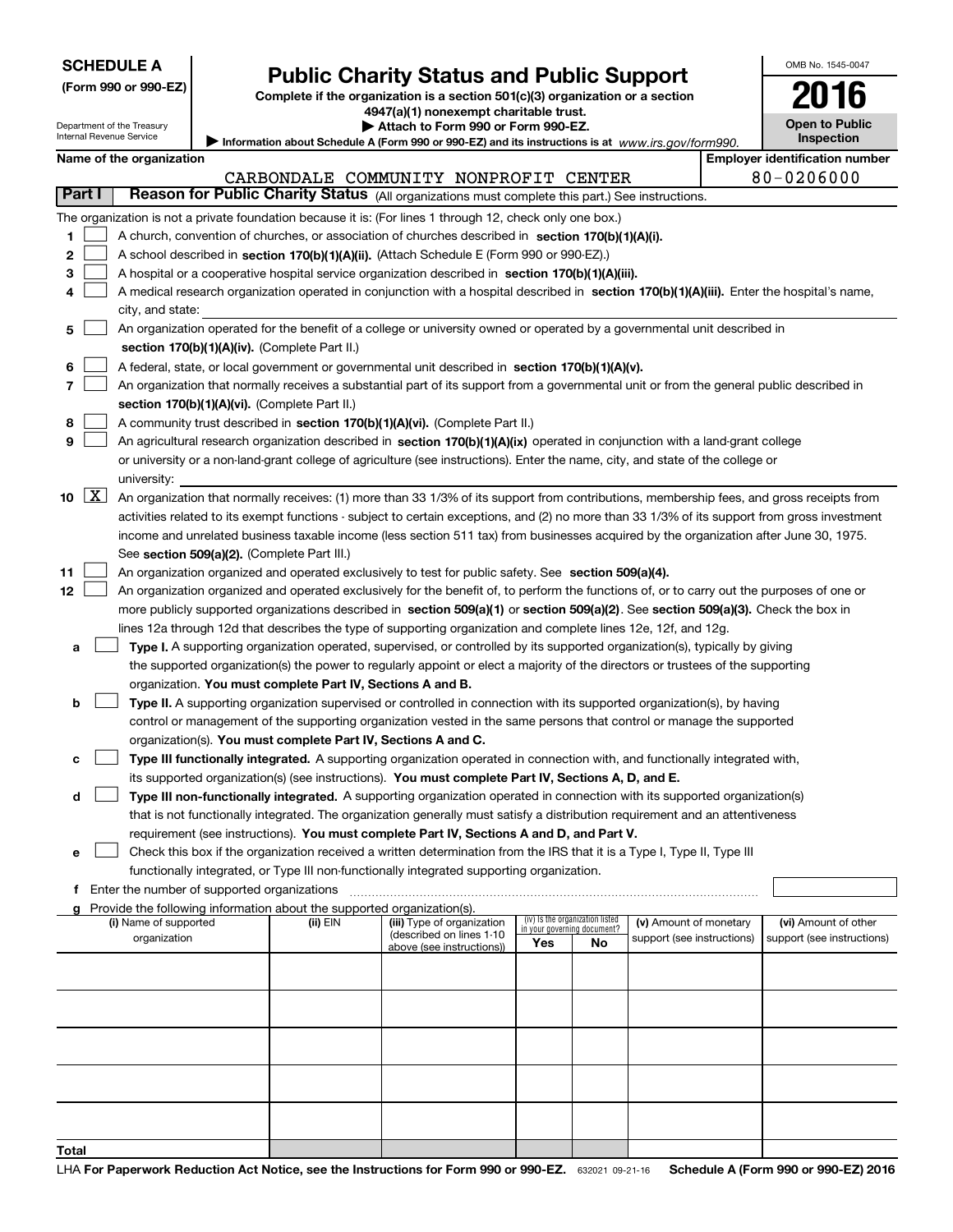#### **2** Schedule A (Form 990 or 990-EZ) 2016  $\,$  CARBONDALE  $\,$  COMMUNITY  $\,$  NONPROFIT  $\,$  CENTER  $\,$   $\,$   $\,$  80  $-$  0.206000  $\,$  Page **Part II Support Schedule for Organizations Described in Sections 170(b)(1)(A)(iv) and 170(b)(1)(A)(vi)**

(Complete only if you checked the box on line 5, 7, or 8 of Part I or if the organization failed to qualify under Part III. If the organization fails to qualify under the tests listed below, please complete Part III.)

|    | <b>Section A. Public Support</b>                                                                                                               |          |          |                 |            |          |           |
|----|------------------------------------------------------------------------------------------------------------------------------------------------|----------|----------|-----------------|------------|----------|-----------|
|    | Calendar year (or fiscal year beginning in) $\blacktriangleright$                                                                              | (a) 2012 | (b) 2013 | <b>(c)</b> 2014 | $(d)$ 2015 | (e) 2016 | (f) Total |
|    | 1 Gifts, grants, contributions, and                                                                                                            |          |          |                 |            |          |           |
|    | membership fees received. (Do not                                                                                                              |          |          |                 |            |          |           |
|    | include any "unusual grants.")                                                                                                                 |          |          |                 |            |          |           |
|    | 2 Tax revenues levied for the organ-                                                                                                           |          |          |                 |            |          |           |
|    | ization's benefit and either paid to                                                                                                           |          |          |                 |            |          |           |
|    | or expended on its behalf                                                                                                                      |          |          |                 |            |          |           |
|    | 3 The value of services or facilities                                                                                                          |          |          |                 |            |          |           |
|    | furnished by a governmental unit to                                                                                                            |          |          |                 |            |          |           |
|    | the organization without charge                                                                                                                |          |          |                 |            |          |           |
|    | 4 Total. Add lines 1 through 3<br>$\sim$                                                                                                       |          |          |                 |            |          |           |
| 5. | The portion of total contributions                                                                                                             |          |          |                 |            |          |           |
|    | by each person (other than a                                                                                                                   |          |          |                 |            |          |           |
|    | governmental unit or publicly                                                                                                                  |          |          |                 |            |          |           |
|    | supported organization) included                                                                                                               |          |          |                 |            |          |           |
|    | on line 1 that exceeds 2% of the                                                                                                               |          |          |                 |            |          |           |
|    | amount shown on line 11,                                                                                                                       |          |          |                 |            |          |           |
|    | column (f)                                                                                                                                     |          |          |                 |            |          |           |
|    | 6 Public support. Subtract line 5 from line 4.                                                                                                 |          |          |                 |            |          |           |
|    | <b>Section B. Total Support</b>                                                                                                                |          |          |                 |            |          |           |
|    | Calendar year (or fiscal year beginning in) $\blacktriangleright$                                                                              | (a) 2012 | (b) 2013 | $(c)$ 2014      | $(d)$ 2015 | (e) 2016 | (f) Total |
|    | 7 Amounts from line 4                                                                                                                          |          |          |                 |            |          |           |
| 8  | Gross income from interest,                                                                                                                    |          |          |                 |            |          |           |
|    | dividends, payments received on                                                                                                                |          |          |                 |            |          |           |
|    | securities loans, rents, royalties                                                                                                             |          |          |                 |            |          |           |
|    | and income from similar sources                                                                                                                |          |          |                 |            |          |           |
| 9. | Net income from unrelated business                                                                                                             |          |          |                 |            |          |           |
|    | activities, whether or not the                                                                                                                 |          |          |                 |            |          |           |
|    | business is regularly carried on                                                                                                               |          |          |                 |            |          |           |
|    | <b>10</b> Other income. Do not include gain                                                                                                    |          |          |                 |            |          |           |
|    | or loss from the sale of capital                                                                                                               |          |          |                 |            |          |           |
|    | assets (Explain in Part VI.)                                                                                                                   |          |          |                 |            |          |           |
|    | <b>11 Total support.</b> Add lines 7 through 10                                                                                                |          |          |                 |            |          |           |
|    | <b>12</b> Gross receipts from related activities, etc. (see instructions)                                                                      |          |          |                 |            | 12       |           |
|    | 13 First five years. If the Form 990 is for the organization's first, second, third, fourth, or fifth tax year as a section 501(c)(3)          |          |          |                 |            |          |           |
|    | organization, check this box and stop here                                                                                                     |          |          |                 |            |          |           |
|    | Section C. Computation of Public Support Percentage                                                                                            |          |          |                 |            |          |           |
|    | 14 Public support percentage for 2016 (line 6, column (f) divided by line 11, column (f) <i>mummention</i>                                     |          |          |                 |            | 14       | %         |
|    |                                                                                                                                                |          |          |                 |            | 15       | %         |
|    | 16a 33 1/3% support test - 2016. If the organization did not check the box on line 13, and line 14 is 33 1/3% or more, check this box and      |          |          |                 |            |          |           |
|    | stop here. The organization qualifies as a publicly supported organization                                                                     |          |          |                 |            |          | $\sim$    |
|    | b 33 1/3% support test - 2015. If the organization did not check a box on line 13 or 16a, and line 15 is 33 1/3% or more, check this box       |          |          |                 |            |          |           |
|    | and stop here. The organization qualifies as a publicly supported organization                                                                 |          |          |                 |            |          |           |
|    | 17a 10% -facts-and-circumstances test - 2016. If the organization did not check a box on line 13, 16a, or 16b, and line 14 is 10% or more,     |          |          |                 |            |          |           |
|    | and if the organization meets the "facts-and-circumstances" test, check this box and stop here. Explain in Part VI how the organization        |          |          |                 |            |          |           |
|    | meets the "facts-and-circumstances" test. The organization qualifies as a publicly supported organization                                      |          |          |                 |            |          |           |
|    | <b>b 10% -facts-and-circumstances test - 2015.</b> If the organization did not check a box on line 13, 16a, 16b, or 17a, and line 15 is 10% or |          |          |                 |            |          |           |
|    | more, and if the organization meets the "facts-and-circumstances" test, check this box and stop here. Explain in Part VI how the               |          |          |                 |            |          |           |
|    | organization meets the "facts-and-circumstances" test. The organization qualifies as a publicly supported organization                         |          |          |                 |            |          |           |
|    | 18 Private foundation. If the organization did not check a box on line 13, 16a, 16b, 17a, or 17b, check this box and see instructions          |          |          |                 |            |          |           |

**Schedule A (Form 990 or 990-EZ) 2016**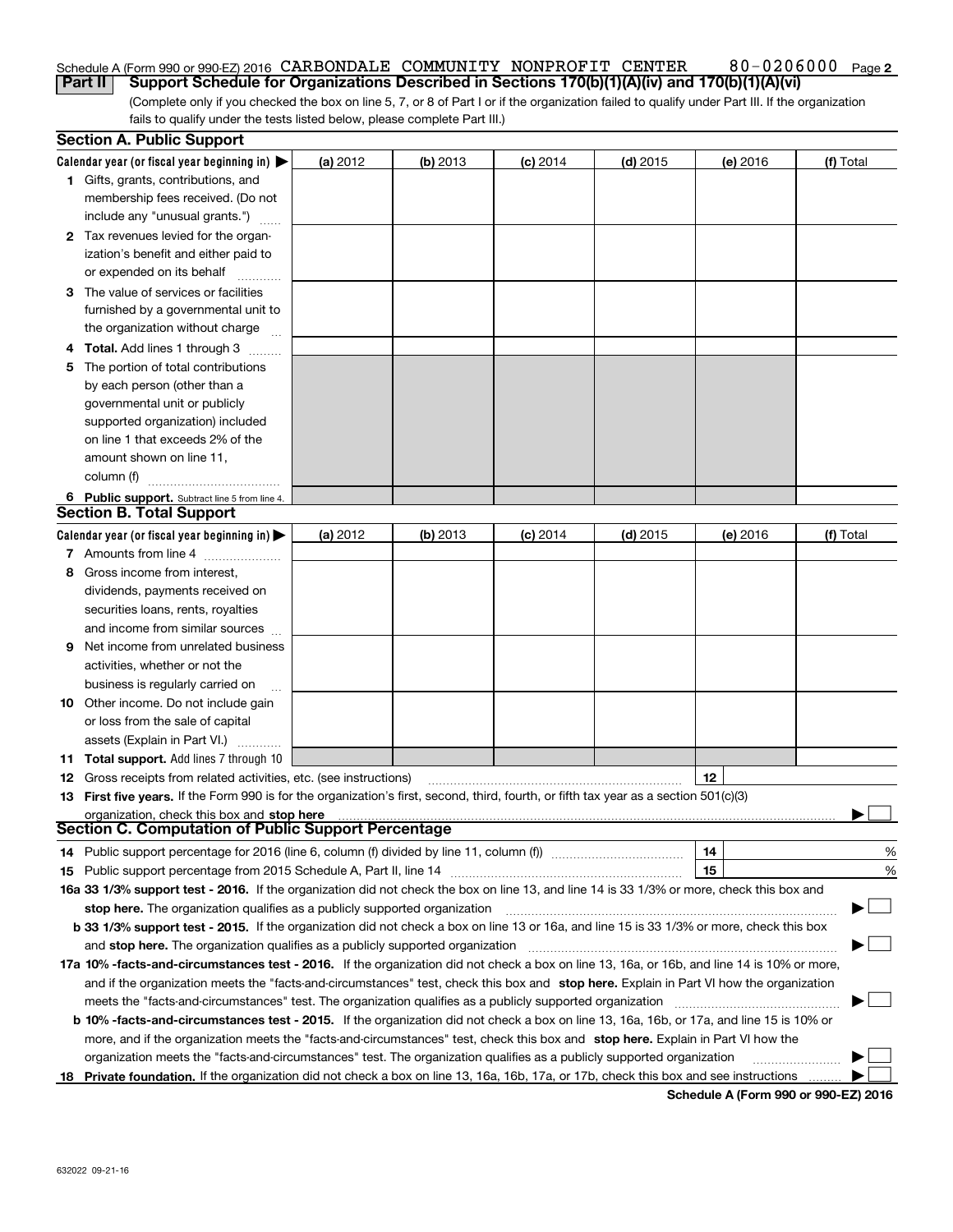#### **3** Schedule A (Form 990 or 990-EZ) 2016  $\,$  CARBONDALE  $\,$  COMMUNITY  $\,$  NONPROFIT  $\,$  CENTER  $\,$   $\,$   $\,$  80  $-$  0.206000  $\,$  Page **Part III** | Support Schedule for Organizations Described in Section 509(a)(2)

(Complete only if you checked the box on line 10 of Part I or if the organization failed to qualify under Part II. If the organization fails to qualify under the tests listed below, please complete Part II.)

| <b>Section A. Public Support</b>                                                                                                                                                                                                                                 |                         |                        |                        |                      |          |                                          |
|------------------------------------------------------------------------------------------------------------------------------------------------------------------------------------------------------------------------------------------------------------------|-------------------------|------------------------|------------------------|----------------------|----------|------------------------------------------|
| Calendar year (or fiscal year beginning in)                                                                                                                                                                                                                      | (a) 2012                | (b) 2013               | $(c)$ 2014             | $(d)$ 2015           | (e) 2016 | (f) Total                                |
| 1 Gifts, grants, contributions, and                                                                                                                                                                                                                              |                         |                        |                        |                      |          |                                          |
| membership fees received. (Do not                                                                                                                                                                                                                                |                         |                        |                        |                      |          |                                          |
| include any "unusual grants.")                                                                                                                                                                                                                                   | 82,424.                 | 126,746.               | 40,831.                | 40,363.              | 84,533.  | 374,897.                                 |
| 2 Gross receipts from admissions,<br>merchandise sold or services per-<br>formed, or facilities furnished in<br>any activity that is related to the<br>organization's tax-exempt purpose                                                                         | 477,841.                | 461,945.               | 479,033.               | 465, 198.            | 452,521. | 2336538.                                 |
| 3 Gross receipts from activities that                                                                                                                                                                                                                            |                         |                        |                        |                      |          |                                          |
| are not an unrelated trade or bus-<br>iness under section 513                                                                                                                                                                                                    |                         |                        |                        |                      |          |                                          |
| 4 Tax revenues levied for the organ-<br>ization's benefit and either paid to                                                                                                                                                                                     |                         |                        |                        |                      |          |                                          |
| or expended on its behalf                                                                                                                                                                                                                                        |                         |                        |                        |                      |          |                                          |
| 5 The value of services or facilities                                                                                                                                                                                                                            |                         |                        |                        |                      |          |                                          |
| furnished by a governmental unit to<br>the organization without charge                                                                                                                                                                                           |                         |                        |                        |                      |          |                                          |
| 6 Total. Add lines 1 through 5                                                                                                                                                                                                                                   | 560, 265.               | 588,691.               | 519,864.               | 505, 561.            | 537,054. | 2711435.                                 |
| 7a Amounts included on lines 1, 2, and<br>3 received from disqualified persons                                                                                                                                                                                   |                         |                        |                        |                      |          | 0.                                       |
| <b>b</b> Amounts included on lines 2 and 3 received<br>from other than disqualified persons that<br>exceed the greater of \$5,000 or 1% of the                                                                                                                   |                         |                        |                        |                      |          |                                          |
| amount on line 13 for the year                                                                                                                                                                                                                                   |                         |                        | 9,798.                 | 2,444.               |          | 12,242.                                  |
| c Add lines 7a and 7b                                                                                                                                                                                                                                            |                         |                        | 9,798.                 | 2,444.               |          | 12, 242.                                 |
| 8 Public support. (Subtract line 7c from line 6.)                                                                                                                                                                                                                |                         |                        |                        |                      |          | 2699193.                                 |
| <b>Section B. Total Support</b>                                                                                                                                                                                                                                  |                         |                        |                        |                      |          |                                          |
| Calendar year (or fiscal year beginning in)                                                                                                                                                                                                                      | (a) 2012                | (b) 2013               | $(c)$ 2014             | $(d)$ 2015           | (e) 2016 | (f) Total                                |
| <b>9</b> Amounts from line 6                                                                                                                                                                                                                                     | $\overline{560, 265}$ . | $\overline{588,691}$ . | $\overline{519,864}$ . | 505, 561.            | 537,054. | 2711435.                                 |
| 10a Gross income from interest,<br>dividends, payments received on<br>securities loans, rents, royalties                                                                                                                                                         |                         |                        |                        |                      |          |                                          |
| and income from similar sources                                                                                                                                                                                                                                  | 783.                    | 5,332.                 | 363.                   | 62.                  | 674.     | 7,214.                                   |
| <b>b</b> Unrelated business taxable income                                                                                                                                                                                                                       |                         |                        |                        |                      |          |                                          |
| (less section 511 taxes) from businesses                                                                                                                                                                                                                         |                         |                        |                        |                      |          |                                          |
| acquired after June 30, 1975                                                                                                                                                                                                                                     |                         |                        |                        |                      |          |                                          |
| c Add lines 10a and 10b<br>11 Net income from unrelated business<br>activities not included in line 10b,<br>whether or not the business is<br>regularly carried on                                                                                               | $\overline{783}$ .      | 5,332.                 | 363.                   | 62.                  | 674.     | 7,214.                                   |
| 12 Other income. Do not include gain<br>or loss from the sale of capital<br>assets (Explain in Part VI.)                                                                                                                                                         |                         |                        |                        |                      |          |                                          |
| 13 Total support. (Add lines 9, 10c, 11, and 12.)                                                                                                                                                                                                                | 561,048.                | 594,023.               |                        | $520, 227.$ 505,623. | 537,728. | 2718649.                                 |
| 14 First five years. If the Form 990 is for the organization's first, second, third, fourth, or fifth tax year as a section 501(c)(3) organization,                                                                                                              |                         |                        |                        |                      |          |                                          |
| check this box and stop here                                                                                                                                                                                                                                     |                         |                        |                        |                      |          |                                          |
| <b>Section C. Computation of Public Support Percentage</b>                                                                                                                                                                                                       |                         |                        |                        |                      |          |                                          |
| 15 Public support percentage for 2016 (line 8, column (f) divided by line 13, column (f))                                                                                                                                                                        |                         |                        |                        |                      | 15       | 99.28<br>%                               |
| 16 Public support percentage from 2015 Schedule A, Part III, line 15                                                                                                                                                                                             |                         |                        |                        |                      | 16       | 99.31<br>$\%$                            |
| Section D. Computation of Investment Income Percentage                                                                                                                                                                                                           |                         |                        |                        |                      |          |                                          |
| 17 Investment income percentage for 2016 (line 10c, column (f) divided by line 13, column (f))                                                                                                                                                                   |                         |                        |                        |                      | 17       | .27<br>%                                 |
| 18 Investment income percentage from 2015 Schedule A, Part III, line 17                                                                                                                                                                                          |                         |                        |                        |                      | 18       | .25<br>%                                 |
| 19a 33 1/3% support tests - 2016. If the organization did not check the box on line 14, and line 15 is more than 33 1/3%, and line 17 is not                                                                                                                     |                         |                        |                        |                      |          |                                          |
| more than 33 1/3%, check this box and stop here. The organization qualifies as a publicly supported organization<br><b>b 33 1/3% support tests - 2015.</b> If the organization did not check a box on line 14 or line 19a, and line 16 is more than 33 1/3%, and |                         |                        |                        |                      |          | $\blacktriangleright$ $\boxed{\text{X}}$ |
| line 18 is not more than 33 1/3%, check this box and stop here. The organization qualifies as a publicly supported organization                                                                                                                                  |                         |                        |                        |                      |          |                                          |
| 20 Private foundation. If the organization did not check a box on line 14, 19a, or 19b, check this box and see instructions                                                                                                                                      |                         |                        |                        |                      |          |                                          |

**Schedule A (Form 990 or 990-EZ) 2016**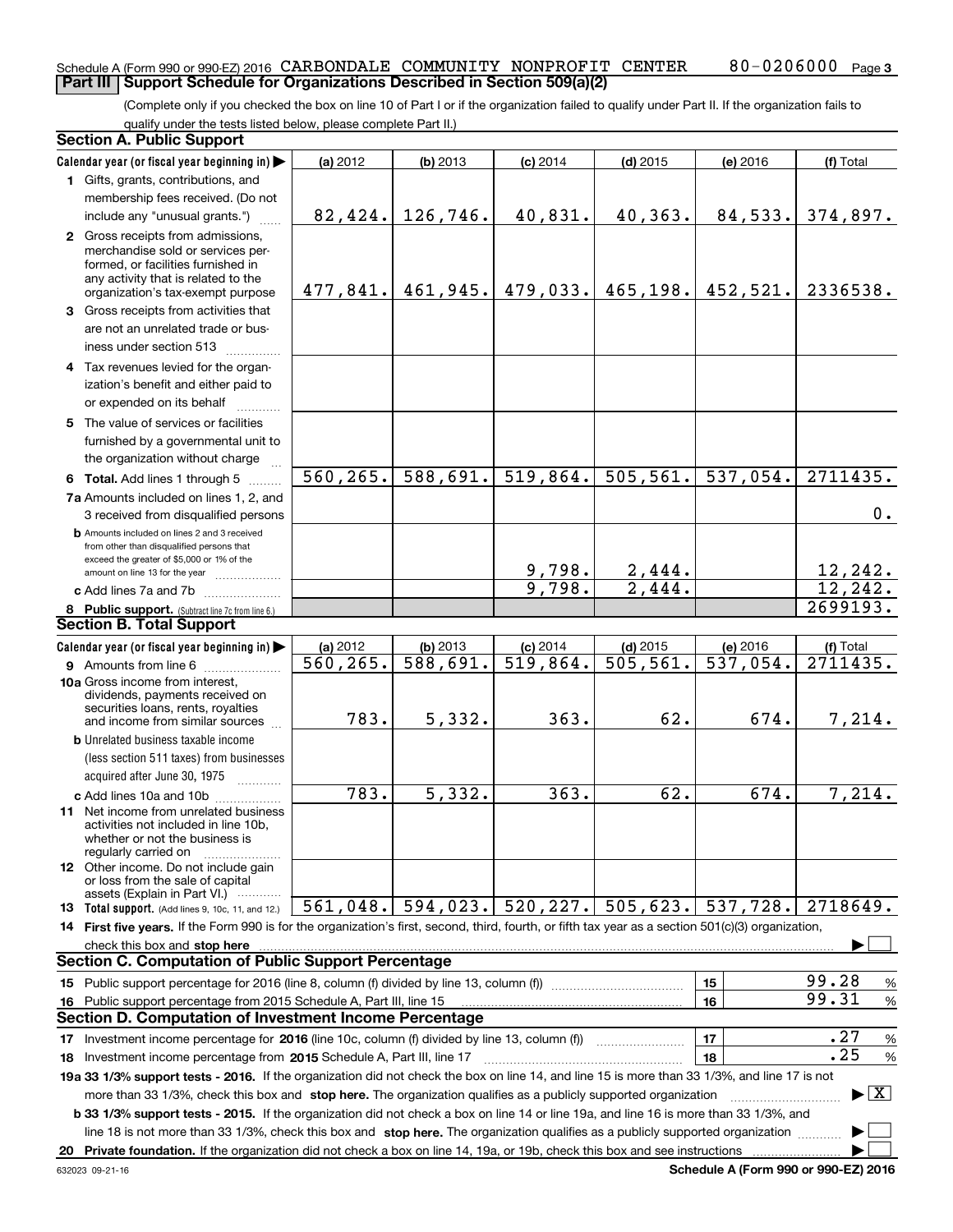#### 80-0206000 Page 4 Schedule A (Form 990 or 990-EZ) 2016  $\,$  CARBONDALE  $\,$  COMMUNITY  $\,$  NONPROFIT  $\,$  CENTER  $\,$   $\,$   $\,$  80  $-$  0.206000  $\,$  Page

# **Part IV Supporting Organizations**

(Complete only if you checked a box in line 12 on Part I. If you checked 12a of Part I, complete Sections A and B. If you checked 12b of Part I, complete Sections A and C. If you checked 12c of Part I, complete Sections A, D, and E. If you checked 12d of Part I, complete Sections A and D, and complete Part V.)

## **Section A. All Supporting Organizations**

- **1** Are all of the organization's supported organizations listed by name in the organization's governing documents? If "No," describe in Part VI how the supported organizations are designated. If designated by *class or purpose, describe the designation. If historic and continuing relationship, explain.*
- **2** Did the organization have any supported organization that does not have an IRS determination of status under section 509(a)(1) or (2)? If "Yes," explain in Part VI how the organization determined that the supported *organization was described in section 509(a)(1) or (2).*
- **3a** Did the organization have a supported organization described in section 501(c)(4), (5), or (6)? If "Yes," answer *(b) and (c) below.*
- **b** Did the organization confirm that each supported organization qualified under section 501(c)(4), (5), or (6) and satisfied the public support tests under section 509(a)(2)? If "Yes," describe in Part VI when and how the *organization made the determination.*
- **c**Did the organization ensure that all support to such organizations was used exclusively for section 170(c)(2)(B) purposes? If "Yes," explain in Part VI what controls the organization put in place to ensure such use.
- **4a***If* Was any supported organization not organized in the United States ("foreign supported organization")? *"Yes," and if you checked 12a or 12b in Part I, answer (b) and (c) below.*
- **b** Did the organization have ultimate control and discretion in deciding whether to make grants to the foreign supported organization? If "Yes," describe in Part VI how the organization had such control and discretion *despite being controlled or supervised by or in connection with its supported organizations.*
- **c** Did the organization support any foreign supported organization that does not have an IRS determination under sections 501(c)(3) and 509(a)(1) or (2)? If "Yes," explain in Part VI what controls the organization used *to ensure that all support to the foreign supported organization was used exclusively for section 170(c)(2)(B) purposes.*
- **5a***If "Yes,"* Did the organization add, substitute, or remove any supported organizations during the tax year? answer (b) and (c) below (if applicable). Also, provide detail in Part VI, including (i) the names and EIN *numbers of the supported organizations added, substituted, or removed; (ii) the reasons for each such action; (iii) the authority under the organization's organizing document authorizing such action; and (iv) how the action was accomplished (such as by amendment to the organizing document).*
- **b** Type I or Type II only. Was any added or substituted supported organization part of a class already designated in the organization's organizing document?
- **cSubstitutions only.**  Was the substitution the result of an event beyond the organization's control?
- **6** Did the organization provide support (whether in the form of grants or the provision of services or facilities) to *If "Yes," provide detail in* support or benefit one or more of the filing organization's supported organizations? anyone other than (i) its supported organizations, (ii) individuals that are part of the charitable class benefited by one or more of its supported organizations, or (iii) other supporting organizations that also *Part VI.*
- **7**Did the organization provide a grant, loan, compensation, or other similar payment to a substantial contributor *If "Yes," complete Part I of Schedule L (Form 990 or 990-EZ).* regard to a substantial contributor? (defined in section 4958(c)(3)(C)), a family member of a substantial contributor, or a 35% controlled entity with
- **8** Did the organization make a loan to a disqualified person (as defined in section 4958) not described in line 7? *If "Yes," complete Part I of Schedule L (Form 990 or 990-EZ).*
- **9a** Was the organization controlled directly or indirectly at any time during the tax year by one or more in section 509(a)(1) or (2))? If "Yes," *provide detail in Part VI.* disqualified persons as defined in section 4946 (other than foundation managers and organizations described
- **b** Did one or more disqualified persons (as defined in line 9a) hold a controlling interest in any entity in which the supporting organization had an interest? If "Yes," provide detail in Part VI.
- **c**Did a disqualified person (as defined in line 9a) have an ownership interest in, or derive any personal benefit from, assets in which the supporting organization also had an interest? If "Yes," provide detail in Part VI.
- **10a** Was the organization subject to the excess business holdings rules of section 4943 because of section supporting organizations)? If "Yes," answer 10b below. 4943(f) (regarding certain Type II supporting organizations, and all Type III non-functionally integrated
- **b** Did the organization have any excess business holdings in the tax year? (Use Schedule C, Form 4720, to *determine whether the organization had excess business holdings.)*

**YesNo**

**1**

**2**

**10b**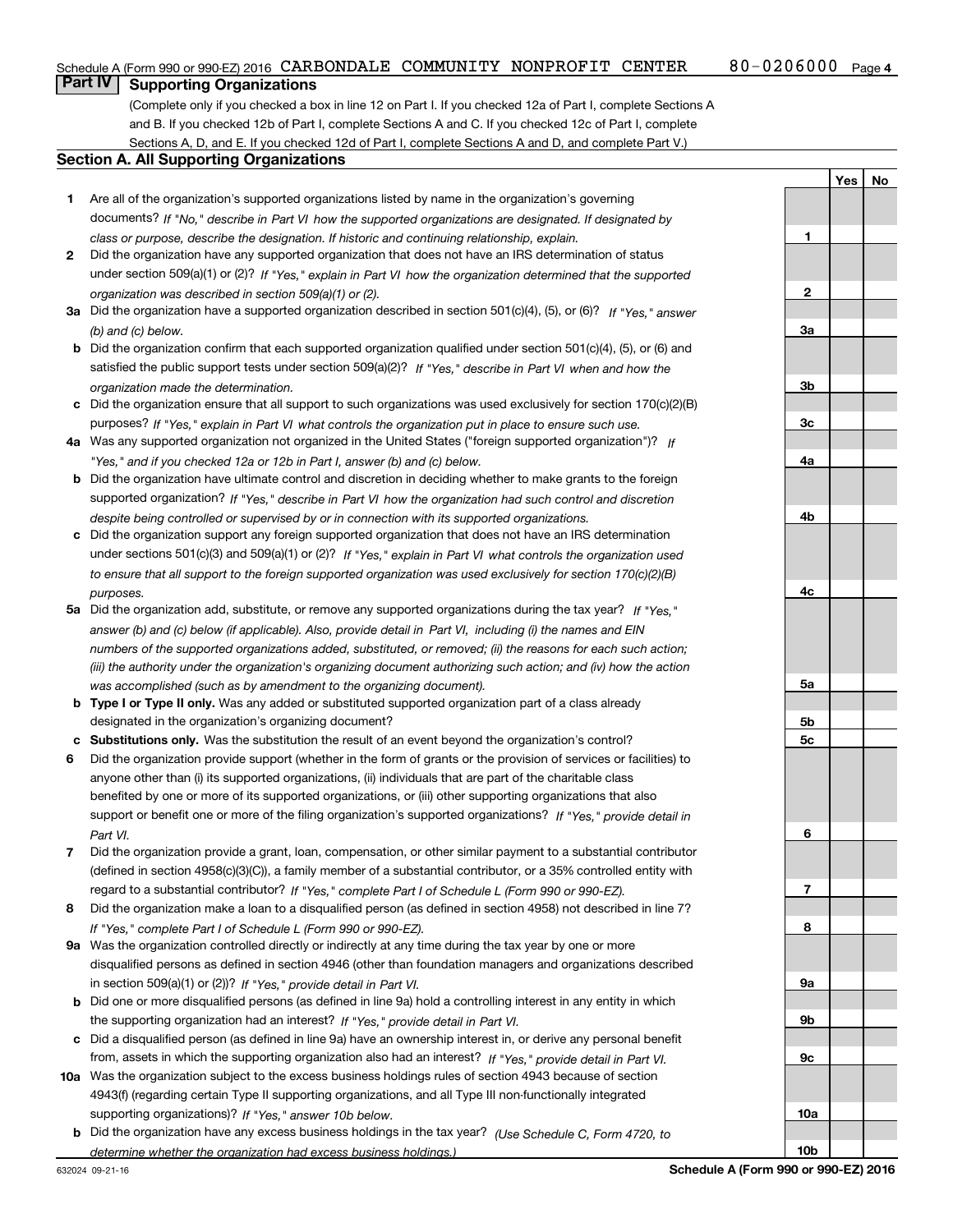#### **5** Schedule A (Form 990 or 990-EZ) 2016  $\,$  CARBONDALE  $\,$  COMMUNITY  $\,$  NONPROFIT  $\,$  CENTER  $\,$   $\,$   $\,$  80  $-$  0.206000  $\,$  Page **Part IV** Supporting Organizations *(continued)*

|        |                                                                                                                                                                               |                 | Yes | No |
|--------|-------------------------------------------------------------------------------------------------------------------------------------------------------------------------------|-----------------|-----|----|
|        | 11 Has the organization accepted a gift or contribution from any of the following persons?                                                                                    |                 |     |    |
|        | a A person who directly or indirectly controls, either alone or together with persons described in (b) and (c)                                                                |                 |     |    |
|        | below, the governing body of a supported organization?                                                                                                                        | 11a             |     |    |
|        | <b>b</b> A family member of a person described in (a) above?                                                                                                                  | 11 <sub>b</sub> |     |    |
|        | c A 35% controlled entity of a person described in (a) or (b) above? If "Yes" to a, b, or c, provide detail in Part VI.                                                       | 11c             |     |    |
|        | <b>Section B. Type I Supporting Organizations</b>                                                                                                                             |                 |     |    |
|        |                                                                                                                                                                               |                 | Yes | No |
| 1      | Did the directors, trustees, or membership of one or more supported organizations have the power to                                                                           |                 |     |    |
|        | regularly appoint or elect at least a majority of the organization's directors or trustees at all times during the                                                            |                 |     |    |
|        | tax year? If "No," describe in Part VI how the supported organization(s) effectively operated, supervised, or                                                                 |                 |     |    |
|        | controlled the organization's activities. If the organization had more than one supported organization,                                                                       |                 |     |    |
|        | describe how the powers to appoint and/or remove directors or trustees were allocated among the supported                                                                     |                 |     |    |
|        | organizations and what conditions or restrictions, if any, applied to such powers during the tax year.                                                                        | 1               |     |    |
| 2      | Did the organization operate for the benefit of any supported organization other than the supported                                                                           |                 |     |    |
|        | organization(s) that operated, supervised, or controlled the supporting organization? If "Yes," explain in                                                                    |                 |     |    |
|        | Part VI how providing such benefit carried out the purposes of the supported organization(s) that operated,                                                                   |                 |     |    |
|        | supervised, or controlled the supporting organization.                                                                                                                        | 2               |     |    |
|        | <b>Section C. Type II Supporting Organizations</b>                                                                                                                            |                 |     |    |
|        |                                                                                                                                                                               |                 | Yes | No |
| 1      | Were a majority of the organization's directors or trustees during the tax year also a majority of the directors                                                              |                 |     |    |
|        | or trustees of each of the organization's supported organization(s)? If "No," describe in Part VI how control                                                                 |                 |     |    |
|        | or management of the supporting organization was vested in the same persons that controlled or managed                                                                        |                 |     |    |
|        | the supported organization(s).                                                                                                                                                | 1               |     |    |
|        | Section D. All Type III Supporting Organizations                                                                                                                              |                 |     |    |
|        |                                                                                                                                                                               |                 | Yes | No |
| 1      | Did the organization provide to each of its supported organizations, by the last day of the fifth month of the                                                                |                 |     |    |
|        | organization's tax year, (i) a written notice describing the type and amount of support provided during the prior tax                                                         |                 |     |    |
|        | year, (ii) a copy of the Form 990 that was most recently filed as of the date of notification, and (iii) copies of the                                                        |                 |     |    |
|        | organization's governing documents in effect on the date of notification, to the extent not previously provided?                                                              | 1               |     |    |
| 2      | Were any of the organization's officers, directors, or trustees either (i) appointed or elected by the supported                                                              |                 |     |    |
|        | organization(s) or (ii) serving on the governing body of a supported organization? If "No," explain in Part VI how                                                            |                 |     |    |
|        | the organization maintained a close and continuous working relationship with the supported organization(s).                                                                   | 2               |     |    |
| 3      | By reason of the relationship described in (2), did the organization's supported organizations have a                                                                         |                 |     |    |
|        | significant voice in the organization's investment policies and in directing the use of the organization's                                                                    |                 |     |    |
|        | income or assets at all times during the tax year? If "Yes," describe in Part VI the role the organization's                                                                  |                 |     |    |
|        | supported organizations played in this regard.<br>Section E. Type III Functionally Integrated Supporting Organizations                                                        | З               |     |    |
|        |                                                                                                                                                                               |                 |     |    |
| 1      | Check the box next to the method that the organization used to satisfy the Integral Part Test during the year (see instructions).                                             |                 |     |    |
| a      | The organization satisfied the Activities Test. Complete line 2 below.                                                                                                        |                 |     |    |
| b      | The organization is the parent of each of its supported organizations. Complete line 3 below.                                                                                 |                 |     |    |
| c<br>2 | The organization supported a governmental entity. Describe in Part VI how you supported a government entity (see instructions).<br>Activities Test. Answer (a) and (b) below. |                 | Yes | No |
|        | Did substantially all of the organization's activities during the tax year directly further the exempt purposes of                                                            |                 |     |    |
| а      | the supported organization(s) to which the organization was responsive? If "Yes," then in Part VI identify                                                                    |                 |     |    |
|        | those supported organizations and explain<br>how these activities directly furthered their exempt purposes,                                                                   |                 |     |    |
|        | how the organization was responsive to those supported organizations, and how the organization determined                                                                     |                 |     |    |
|        | that these activities constituted substantially all of its activities.                                                                                                        | 2a              |     |    |
|        | <b>b</b> Did the activities described in (a) constitute activities that, but for the organization's involvement, one or more                                                  |                 |     |    |
|        | of the organization's supported organization(s) would have been engaged in? If "Yes," explain in Part VI the                                                                  |                 |     |    |
|        | reasons for the organization's position that its supported organization(s) would have engaged in these                                                                        |                 |     |    |
|        | activities but for the organization's involvement.                                                                                                                            | 2b              |     |    |
| з      | Parent of Supported Organizations. Answer (a) and (b) below.                                                                                                                  |                 |     |    |
|        | a Did the organization have the power to regularly appoint or elect a majority of the officers, directors, or                                                                 |                 |     |    |
|        | trustees of each of the supported organizations? Provide details in Part VI.                                                                                                  | За              |     |    |
|        | <b>b</b> Did the organization exercise a substantial degree of direction over the policies, programs, and activities of each                                                  |                 |     |    |
|        | of its supported organizations? If "Yes." describe in Part VI the role played by the organization in this regard.                                                             | 3b              |     |    |

**Schedule A (Form 990 or 990-EZ) 2016**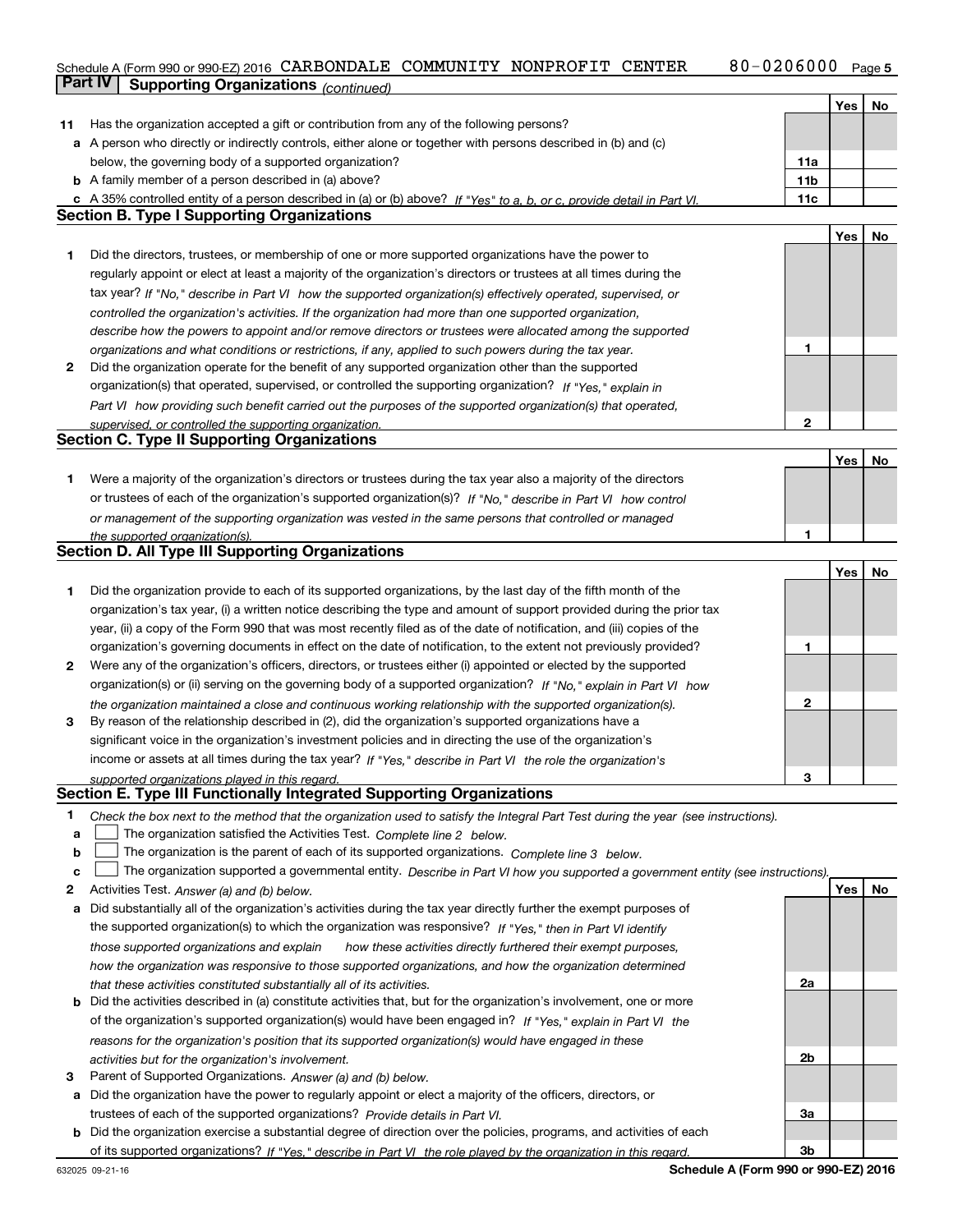| <b>Part V</b> | Schedule A (Form 990 or 990-EZ) 2016 CARBONDALE COMMUNITY NONPROFIT CENTER<br>Type III Non-Functionally Integrated 509(a)(3) Supporting Organizations |                |                | 80-0206000<br>Page 6           |
|---------------|-------------------------------------------------------------------------------------------------------------------------------------------------------|----------------|----------------|--------------------------------|
| 1             | Check here if the organization satisfied the Integral Part Test as a qualifying trust on Nov. 20, 1970 (explain in Part VI.) See instructions. All    |                |                |                                |
|               | other Type III non-functionally integrated supporting organizations must complete Sections A through E.                                               |                |                |                                |
|               | Section A - Adjusted Net Income                                                                                                                       |                | (A) Prior Year | (B) Current Year<br>(optional) |
|               | Net short-term capital gain                                                                                                                           | 1              |                |                                |
| 2             | Recoveries of prior-year distributions                                                                                                                | $\mathbf{2}$   |                |                                |
| 3             | Other gross income (see instructions)                                                                                                                 | 3              |                |                                |
| 4             | Add lines 1 through 3                                                                                                                                 | 4              |                |                                |
| 5             | Depreciation and depletion                                                                                                                            | 5              |                |                                |
| 6             | Portion of operating expenses paid or incurred for production or                                                                                      |                |                |                                |
|               | collection of gross income or for management, conservation, or                                                                                        |                |                |                                |
|               | maintenance of property held for production of income (see instructions)                                                                              | 6              |                |                                |
| 7             | Other expenses (see instructions)                                                                                                                     | $\overline{7}$ |                |                                |
| 8             | Adjusted Net Income (subtract lines 5, 6, and 7 from line 4)                                                                                          | 8              |                |                                |
|               | <b>Section B - Minimum Asset Amount</b>                                                                                                               |                | (A) Prior Year | (B) Current Year<br>(optional) |
| 1             | Aggregate fair market value of all non-exempt-use assets (see                                                                                         |                |                |                                |
|               | instructions for short tax year or assets held for part of year):                                                                                     |                |                |                                |
|               | <b>a</b> Average monthly value of securities                                                                                                          | 1a             |                |                                |
|               | <b>b</b> Average monthly cash balances                                                                                                                | 1b             |                |                                |
|               | c Fair market value of other non-exempt-use assets                                                                                                    | 1c             |                |                                |
|               | d Total (add lines 1a, 1b, and 1c)                                                                                                                    | 1d             |                |                                |
|               | <b>e</b> Discount claimed for blockage or other                                                                                                       |                |                |                                |
|               | factors (explain in detail in Part VI):                                                                                                               |                |                |                                |
| $\mathbf{2}$  | Acquisition indebtedness applicable to non-exempt-use assets                                                                                          | $\mathbf{2}$   |                |                                |
| З             | Subtract line 2 from line 1d                                                                                                                          | 3              |                |                                |
| 4             | Cash deemed held for exempt use. Enter 1-1/2% of line 3 (for greater amount,                                                                          |                |                |                                |
|               | see instructions)                                                                                                                                     | 4              |                |                                |
| 5             | Net value of non-exempt-use assets (subtract line 4 from line 3)                                                                                      | 5              |                |                                |
| 6             | Multiply line 5 by .035                                                                                                                               | 6              |                |                                |
| 7             | Recoveries of prior-year distributions                                                                                                                | $\overline{7}$ |                |                                |
| 8             | Minimum Asset Amount (add line 7 to line 6)                                                                                                           | 8              |                |                                |
|               | <b>Section C - Distributable Amount</b>                                                                                                               |                |                | <b>Current Year</b>            |
|               | Adjusted net income for prior year (from Section A, line 8, Column A)                                                                                 | 1              |                |                                |
|               | Enter 85% of line 1                                                                                                                                   | 2              |                |                                |
| 3             | Minimum asset amount for prior year (from Section B, line 8, Column A)                                                                                | 3              |                |                                |
| 4             | Enter greater of line 2 or line 3                                                                                                                     | 4              |                |                                |
| 5             | Income tax imposed in prior year                                                                                                                      | 5              |                |                                |
| 6             | <b>Distributable Amount.</b> Subtract line 5 from line 4, unless subject to                                                                           |                |                |                                |
|               | emergency temporary reduction (see instructions)                                                                                                      | 6              |                |                                |
| 7             | Check here if the current year is the organization's first as a non-functionally integrated Type III supporting organization (see                     |                |                |                                |

instructions).

**Schedule A (Form 990 or 990-EZ) 2016**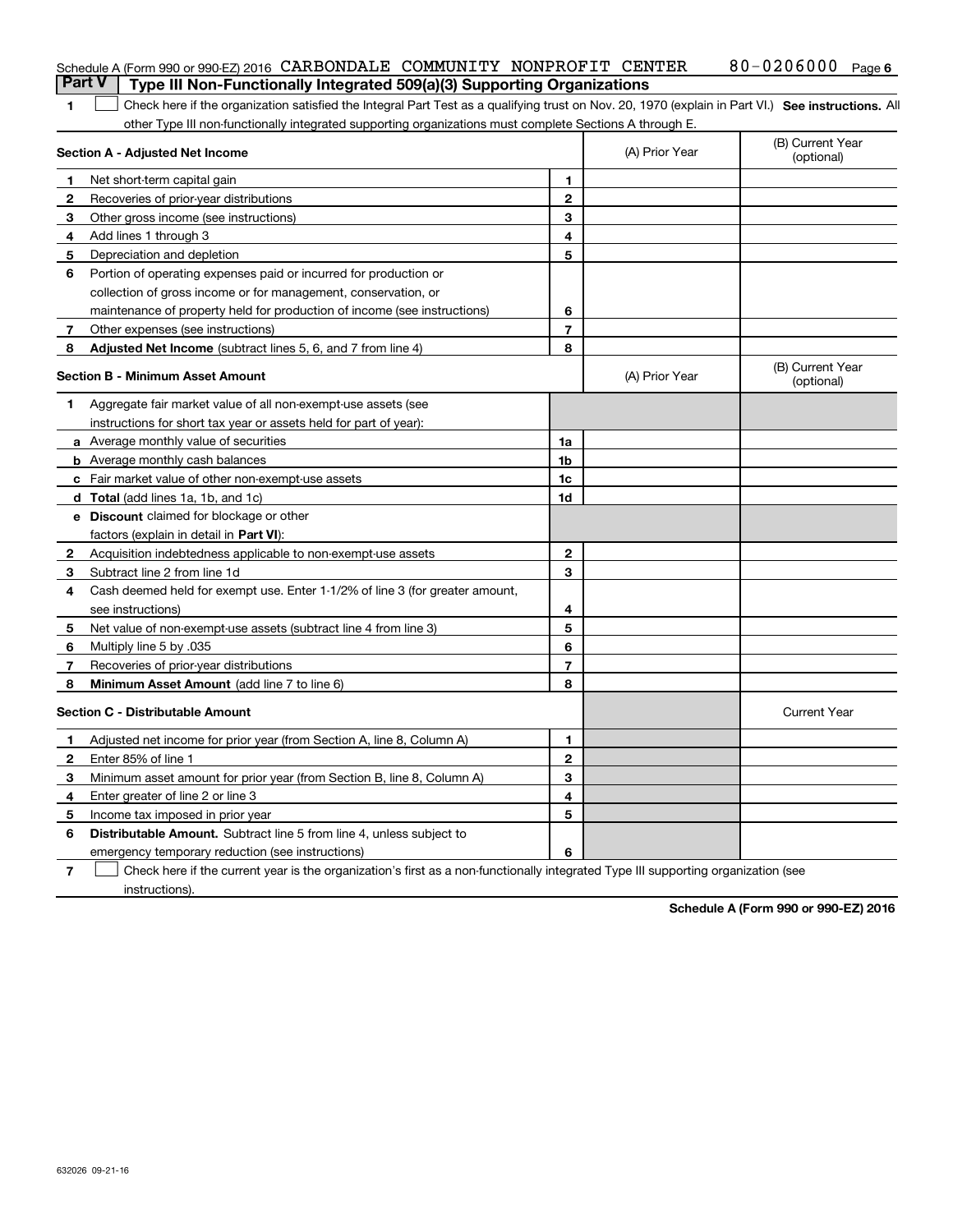## Schedule A (Form 990 or 990-EZ) 2016 CARBONDALE COMMUNITY NONPROFIT CENTER  $80$  – 0206000  $\,$  Page 7

| Part V | Type III Non-Functionally Integrated 509(a)(3) Supporting Organizations                    |                                    | (continued)                                   |                                                  |
|--------|--------------------------------------------------------------------------------------------|------------------------------------|-----------------------------------------------|--------------------------------------------------|
|        | <b>Section D - Distributions</b>                                                           |                                    |                                               | <b>Current Year</b>                              |
| 1      | Amounts paid to supported organizations to accomplish exempt purposes                      |                                    |                                               |                                                  |
| 2      | Amounts paid to perform activity that directly furthers exempt purposes of supported       |                                    |                                               |                                                  |
|        | organizations, in excess of income from activity                                           |                                    |                                               |                                                  |
| з      | Administrative expenses paid to accomplish exempt purposes of supported organizations      |                                    |                                               |                                                  |
| 4      | Amounts paid to acquire exempt-use assets                                                  |                                    |                                               |                                                  |
| 5      | Qualified set-aside amounts (prior IRS approval required)                                  |                                    |                                               |                                                  |
| 6      | Other distributions (describe in Part VI). See instructions                                |                                    |                                               |                                                  |
| 7      | Total annual distributions. Add lines 1 through 6                                          |                                    |                                               |                                                  |
| 8      | Distributions to attentive supported organizations to which the organization is responsive |                                    |                                               |                                                  |
|        | (provide details in Part VI). See instructions                                             |                                    |                                               |                                                  |
| 9      | Distributable amount for 2016 from Section C, line 6                                       |                                    |                                               |                                                  |
| 10     | Line 8 amount divided by Line 9 amount                                                     |                                    |                                               |                                                  |
|        | Section E - Distribution Allocations (see instructions)                                    | (i)<br><b>Excess Distributions</b> | (ii)<br><b>Underdistributions</b><br>Pre-2016 | (iii)<br><b>Distributable</b><br>Amount for 2016 |
| 1      | Distributable amount for 2016 from Section C, line 6                                       |                                    |                                               |                                                  |
| 2      | Underdistributions, if any, for years prior to 2016 (reason-                               |                                    |                                               |                                                  |
|        | able cause required-explain in Part VI). See instructions                                  |                                    |                                               |                                                  |
| 3      | Excess distributions carryover, if any, to 2016:                                           |                                    |                                               |                                                  |
| а      |                                                                                            |                                    |                                               |                                                  |
| b      |                                                                                            |                                    |                                               |                                                  |
|        | c From 2013                                                                                |                                    |                                               |                                                  |
|        | <b>d</b> From 2014                                                                         |                                    |                                               |                                                  |
|        | e From 2015                                                                                |                                    |                                               |                                                  |
|        | Total of lines 3a through e                                                                |                                    |                                               |                                                  |
|        | <b>g</b> Applied to underdistributions of prior years                                      |                                    |                                               |                                                  |
|        | <b>h</b> Applied to 2016 distributable amount                                              |                                    |                                               |                                                  |
|        | Carryover from 2011 not applied (see instructions)                                         |                                    |                                               |                                                  |
|        | Remainder. Subtract lines 3g, 3h, and 3i from 3f.                                          |                                    |                                               |                                                  |
| 4      | Distributions for 2016 from Section D,                                                     |                                    |                                               |                                                  |
|        | line $7:$                                                                                  |                                    |                                               |                                                  |
|        | <b>a</b> Applied to underdistributions of prior years                                      |                                    |                                               |                                                  |
|        | <b>b</b> Applied to 2016 distributable amount                                              |                                    |                                               |                                                  |
| c      | Remainder. Subtract lines 4a and 4b from 4                                                 |                                    |                                               |                                                  |
| 5      | Remaining underdistributions for years prior to 2016, if                                   |                                    |                                               |                                                  |
|        | any. Subtract lines 3g and 4a from line 2. For result greater                              |                                    |                                               |                                                  |
|        | than zero, explain in Part VI. See instructions                                            |                                    |                                               |                                                  |
| 6      | Remaining underdistributions for 2016. Subtract lines 3h                                   |                                    |                                               |                                                  |
|        | and 4b from line 1. For result greater than zero, explain in                               |                                    |                                               |                                                  |
|        | Part VI. See instructions                                                                  |                                    |                                               |                                                  |
| 7      | Excess distributions carryover to 2017. Add lines 3j                                       |                                    |                                               |                                                  |
|        | and 4c                                                                                     |                                    |                                               |                                                  |
| 8      | Breakdown of line 7:                                                                       |                                    |                                               |                                                  |

**b** Excess from 2013 **c** Excess from 2014 **d** Excess from 2015 **e** Excess from 2016

**Schedule A (Form 990 or 990-EZ) 2016**

**a**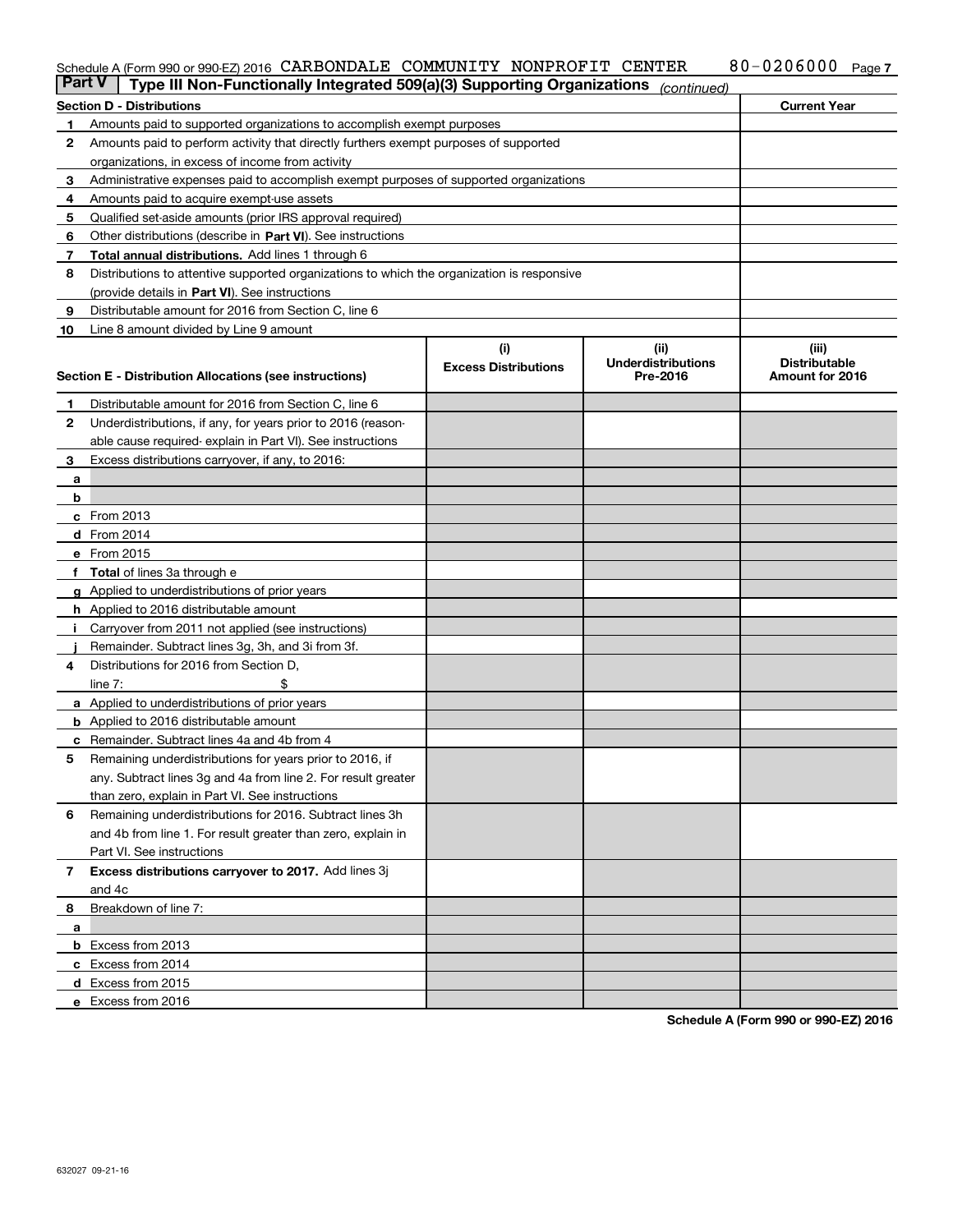|                | Schedule A (Form 990 or 990-EZ) 2016 CARBONDALE COMMUNITY NONPROFIT CENTER                                                                                                                                                                                                                                 |  |  | 80-0206000 Page 8 |  |
|----------------|------------------------------------------------------------------------------------------------------------------------------------------------------------------------------------------------------------------------------------------------------------------------------------------------------------|--|--|-------------------|--|
| <b>Part VI</b> | Supplemental Information. Provide the explanations required by Part II, line 10; Part II, line 17a or 17b; Part III, line 12;<br>Part IV, Section A, lines 1, 2, 3b, 3c, 4b, 4c, 5a, 6, 9a, 9b, 9c, 11a, 11b, and 11c; Part IV, Section B, lines 1 and 2; Part IV, Section C,                              |  |  |                   |  |
|                | line 1; Part IV, Section D, lines 2 and 3; Part IV, Section E, lines 1c, 2a, 2b, 3a, and 3b; Part V, line 1; Part V, Section B, line 1e; Part V,<br>Section D, lines 5, 6, and 8; and Part V, Section E, lines 2, 5, and 6. Also complete this part for any additional information.<br>(See instructions.) |  |  |                   |  |
|                |                                                                                                                                                                                                                                                                                                            |  |  |                   |  |
|                |                                                                                                                                                                                                                                                                                                            |  |  |                   |  |
|                |                                                                                                                                                                                                                                                                                                            |  |  |                   |  |
|                |                                                                                                                                                                                                                                                                                                            |  |  |                   |  |
|                |                                                                                                                                                                                                                                                                                                            |  |  |                   |  |
|                |                                                                                                                                                                                                                                                                                                            |  |  |                   |  |
|                |                                                                                                                                                                                                                                                                                                            |  |  |                   |  |
|                |                                                                                                                                                                                                                                                                                                            |  |  |                   |  |
|                |                                                                                                                                                                                                                                                                                                            |  |  |                   |  |
|                |                                                                                                                                                                                                                                                                                                            |  |  |                   |  |
|                |                                                                                                                                                                                                                                                                                                            |  |  |                   |  |
|                |                                                                                                                                                                                                                                                                                                            |  |  |                   |  |
|                |                                                                                                                                                                                                                                                                                                            |  |  |                   |  |
|                |                                                                                                                                                                                                                                                                                                            |  |  |                   |  |
|                |                                                                                                                                                                                                                                                                                                            |  |  |                   |  |
|                |                                                                                                                                                                                                                                                                                                            |  |  |                   |  |
|                |                                                                                                                                                                                                                                                                                                            |  |  |                   |  |
|                |                                                                                                                                                                                                                                                                                                            |  |  |                   |  |
|                |                                                                                                                                                                                                                                                                                                            |  |  |                   |  |
|                |                                                                                                                                                                                                                                                                                                            |  |  |                   |  |
|                |                                                                                                                                                                                                                                                                                                            |  |  |                   |  |
|                |                                                                                                                                                                                                                                                                                                            |  |  |                   |  |
|                |                                                                                                                                                                                                                                                                                                            |  |  |                   |  |
|                |                                                                                                                                                                                                                                                                                                            |  |  |                   |  |
|                |                                                                                                                                                                                                                                                                                                            |  |  |                   |  |
|                |                                                                                                                                                                                                                                                                                                            |  |  |                   |  |
|                |                                                                                                                                                                                                                                                                                                            |  |  |                   |  |
|                |                                                                                                                                                                                                                                                                                                            |  |  |                   |  |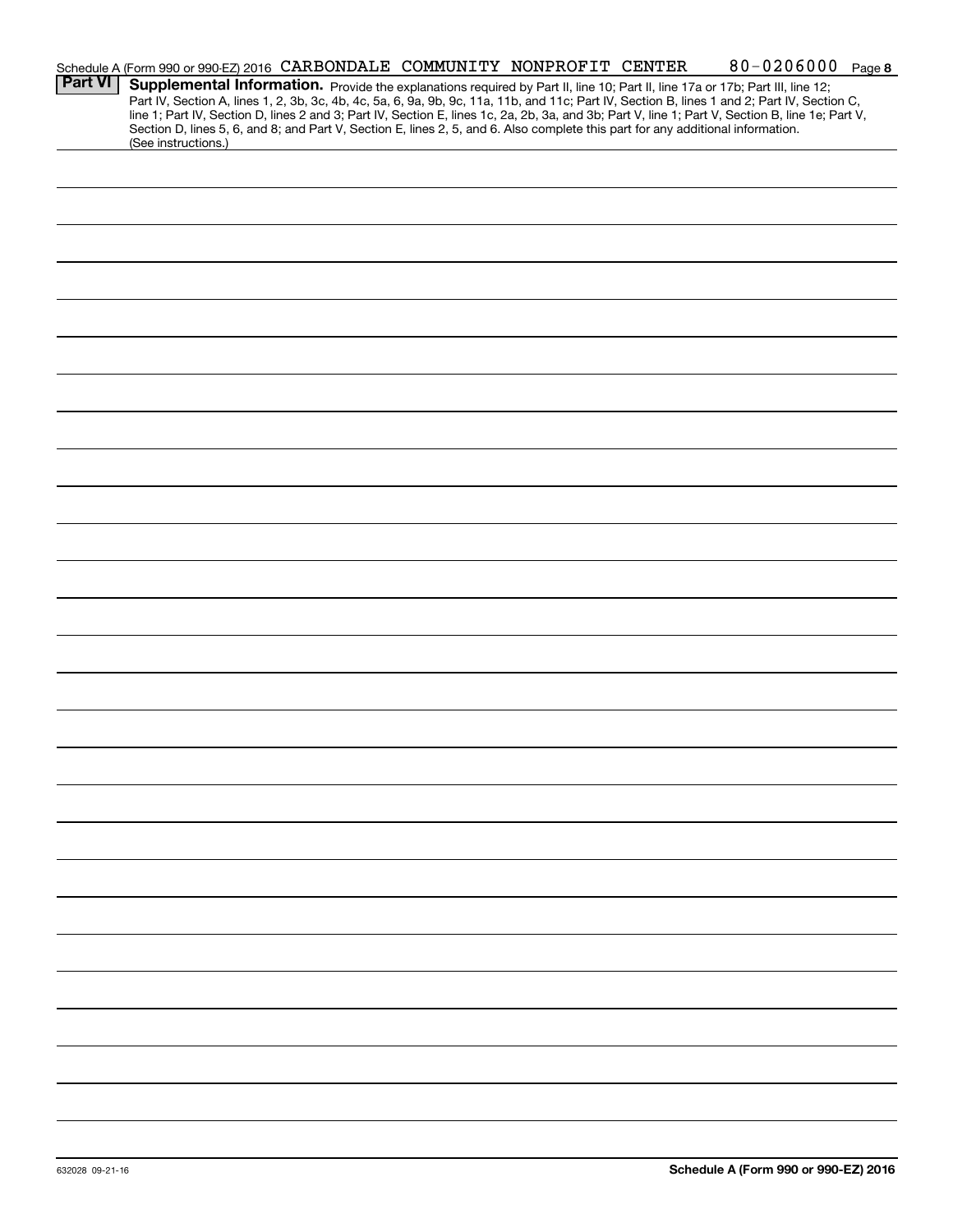Department of the Treasury Internal Revenue Service **(Form 990, 990-EZ, or 990-PF)**

# **Schedule B Schedule of Contributors**

**| Attach to Form 990, Form 990-EZ, or Form 990-PF. | Information about Schedule B (Form 990, 990-EZ, or 990-PF) and its instructions is at** www.irs.gov/form990  $\cdot$ 

**Name of the organization Employer identification number**

**Organization type** (check one):

CARBONDALE COMMUNITY NONPROFIT CENTER 80-0206000

OMB No. 1545-0047

**2016**

| Filers of:         | Section:                                                                    |
|--------------------|-----------------------------------------------------------------------------|
| Form 990 or 990-EZ | $\lfloor x \rfloor$ 501(c)( 3) (enter number) organization                  |
|                    | $4947(a)(1)$ nonexempt charitable trust not treated as a private foundation |
|                    | 527 political organization                                                  |
| Form 990-PF        | 501(c)(3) exempt private foundation                                         |
|                    | 4947(a)(1) nonexempt charitable trust treated as a private foundation       |
|                    | 501(c)(3) taxable private foundation                                        |

Check if your organization is covered by the **General Rule** or a **Special Rule. Note:**  Only a section 501(c)(7), (8), or (10) organization can check boxes for both the General Rule and a Special Rule. See instructions.

## **General Rule**

 $\boxed{\textbf{X}}$  For an organization filing Form 990, 990-EZ, or 990-PF that received, during the year, contributions totaling \$5,000 or more (in money or property) from any one contributor. Complete Parts I and II. See instructions for determining a contributor's total contributions.

### **Special Rules**

 $\Box$ 

 $\mathcal{L}^{\text{max}}$ 

| For an organization described in section 501(c)(3) filing Form 990 or 990-EZ that met the 33 1/3% support test of the regulations under              |
|------------------------------------------------------------------------------------------------------------------------------------------------------|
| sections 509(a)(1) and 170(b)(1)(A)(vi), that checked Schedule A (Form 990 or 990-EZ), Part II, line 13, 16a, or 16b, and that received from         |
| any one contributor, during the year, total contributions of the greater of (1) \$5,000 or (2) 2% of the amount on (i) Form 990, Part VIII, line 1h, |
| or (ii) Form 990-EZ, line 1. Complete Parts I and II.                                                                                                |

year, total contributions of more than \$1,000 *exclusively* for religious, charitable, scientific, literary, or educational purposes, or for For an organization described in section 501(c)(7), (8), or (10) filing Form 990 or 990-EZ that received from any one contributor, during the the prevention of cruelty to children or animals. Complete Parts I, II, and III.  $\mathcal{L}^{\text{max}}$ 

purpose. Don't complete any of the parts unless the **General Rule** applies to this organization because it received *nonexclusively* year, contributions <sub>exclusively</sub> for religious, charitable, etc., purposes, but no such contributions totaled more than \$1,000. If this box is checked, enter here the total contributions that were received during the year for an *exclusively* religious, charitable, etc., For an organization described in section 501(c)(7), (8), or (10) filing Form 990 or 990-EZ that received from any one contributor, during the religious, charitable, etc., contributions totaling \$5,000 or more during the year  $\ldots$  $\ldots$  $\ldots$  $\ldots$  $\ldots$  $\ldots$ 

**Caution:**  An organization that isn't covered by the General Rule and/or the Special Rules doesn't file Schedule B (Form 990, 990-EZ, or 990-PF),  **must** but it answer "No" on Part IV, line 2, of its Form 990; or check the box on line H of its Form 990-EZ or on its Form 990-PF, Part I, line 2, to certify that it doesn't meet the filing requirements of Schedule B (Form 990, 990-EZ, or 990-PF).

**Schedule B (Form 990, 990-EZ, or 990-PF) (2016) For Paperwork Reduction Act Notice, see the Instructions for Form 990, 990-EZ, or 990-PF.** LHA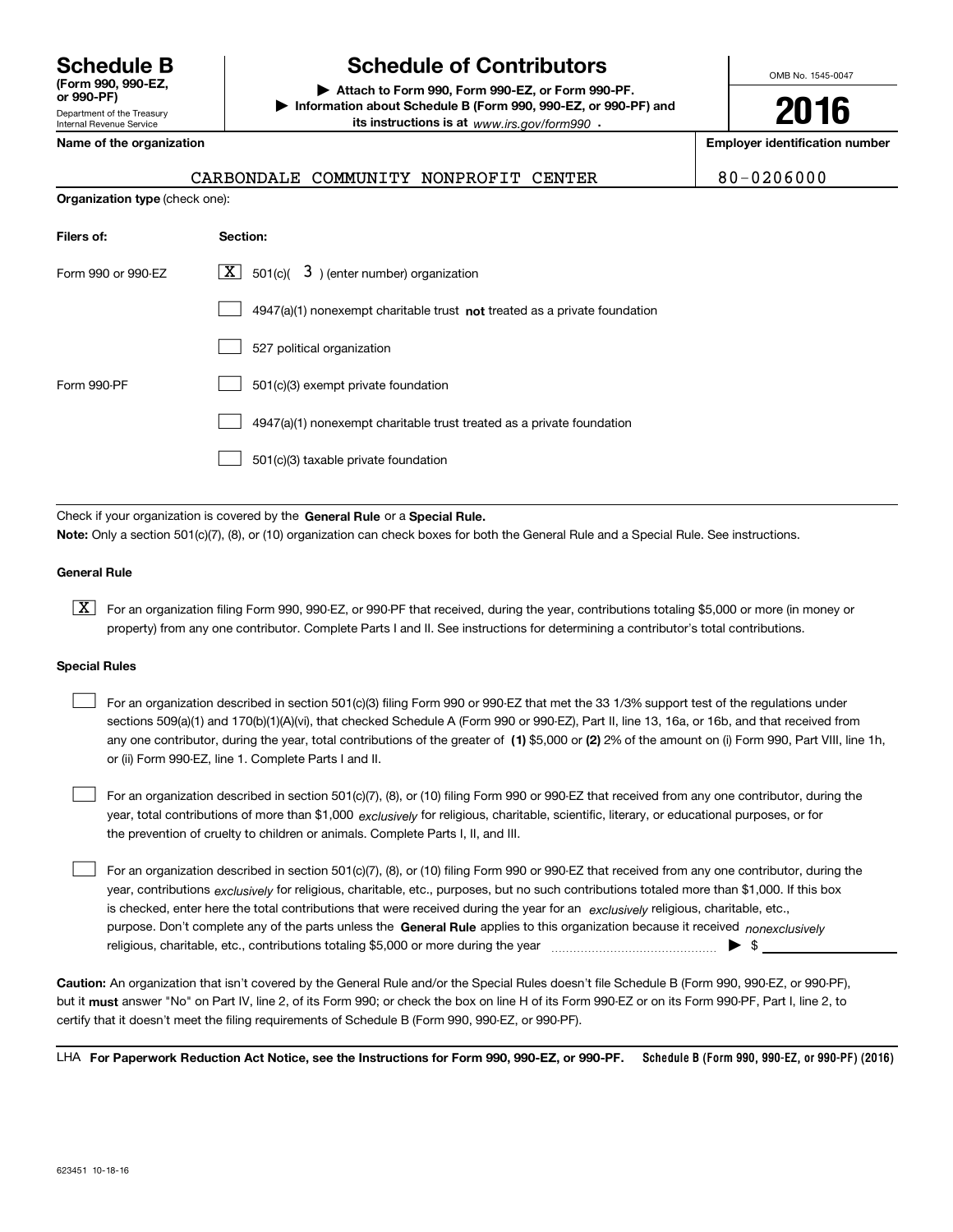# Schedule B (Form 990, 990-EZ, or 990-PF) (2016) Page 2

|                      | Schedule B (Form 990, 990-EZ, or 990-PF) (2016)                                                       |                                   |        | Page 2                                                                                                    |
|----------------------|-------------------------------------------------------------------------------------------------------|-----------------------------------|--------|-----------------------------------------------------------------------------------------------------------|
| Name of organization |                                                                                                       |                                   |        | <b>Employer identification number</b>                                                                     |
|                      | CARBONDALE COMMUNITY NONPROFIT CENTER                                                                 |                                   |        | 80-0206000                                                                                                |
| Part I               | <b>Contributors</b> (See instructions). Use duplicate copies of Part I if additional space is needed. |                                   |        |                                                                                                           |
| (a)<br>No.           | (b)<br>Name, address, and ZIP + 4                                                                     | (c)<br><b>Total contributions</b> |        | (d)<br>Type of contribution                                                                               |
| $\mathbf 1$          | WILLIAM SPENCE AND SUSAN EDELSTEIN<br>678 NORTH BRIDGE DRIVE<br>CARBONDALE, CO 81623                  | 25,000.<br>\$                     |        | $\overline{\text{X}}$<br>Person<br>Payroll<br>Noncash<br>(Complete Part II for<br>noncash contributions.) |
| (a)<br>No.           | (b)<br>Name, address, and ZIP + 4                                                                     | (c)<br><b>Total contributions</b> |        | (d)<br>Type of contribution                                                                               |
| $\overline{a}$       | ANSCHUTZ FAMILY FOUNDATION<br>555 17TH ST<br><b>STE 2400</b><br>DENVER, CO 80202                      | \$                                | 5,000. | $\overline{\text{X}}$<br>Person<br>Payroll<br>Noncash<br>(Complete Part II for<br>noncash contributions.) |
| (a)<br>No.           | (b)<br>Name, address, and ZIP + 4                                                                     | (c)<br><b>Total contributions</b> |        | (d)<br>Type of contribution                                                                               |
| 3                    | TOWN OF CARBONDALE<br>511 COLORADO AVE<br>CARBONDALE, CO 81623                                        | 25,000.<br>\$                     |        | $\overline{\text{X}}$<br>Person<br>Payroll<br>Noncash<br>(Complete Part II for<br>noncash contributions.) |
| (a)<br>No.           | (b)<br>Name, address, and ZIP + 4                                                                     | (c)<br><b>Total contributions</b> |        | (d)<br>Type of contribution                                                                               |
| 4                    | COLORADO ENERGY OFFICE<br>1580 LOGAN STREET, SUITE 100<br>DENVER, CO 80203                            | 11,528.<br>\$                     |        | $\mathbf{X}$<br>Person<br>Payroll<br><b>Noncash</b><br>(Complete Part II for<br>noncash contributions.)   |
| (a)<br>No.           | (b)<br>Name, address, and ZIP + 4                                                                     | (c)<br><b>Total contributions</b> |        | (d)<br>Type of contribution                                                                               |
|                      |                                                                                                       | \$                                |        | Person<br>Payroll<br>Noncash<br>(Complete Part II for<br>noncash contributions.)                          |
| (a)<br>No.           | (b)<br>Name, address, and ZIP + 4                                                                     | (c)<br><b>Total contributions</b> |        | (d)<br>Type of contribution                                                                               |
|                      |                                                                                                       | \$                                |        | Person<br>Payroll<br>Noncash<br>(Complete Part II for<br>noncash contributions.)                          |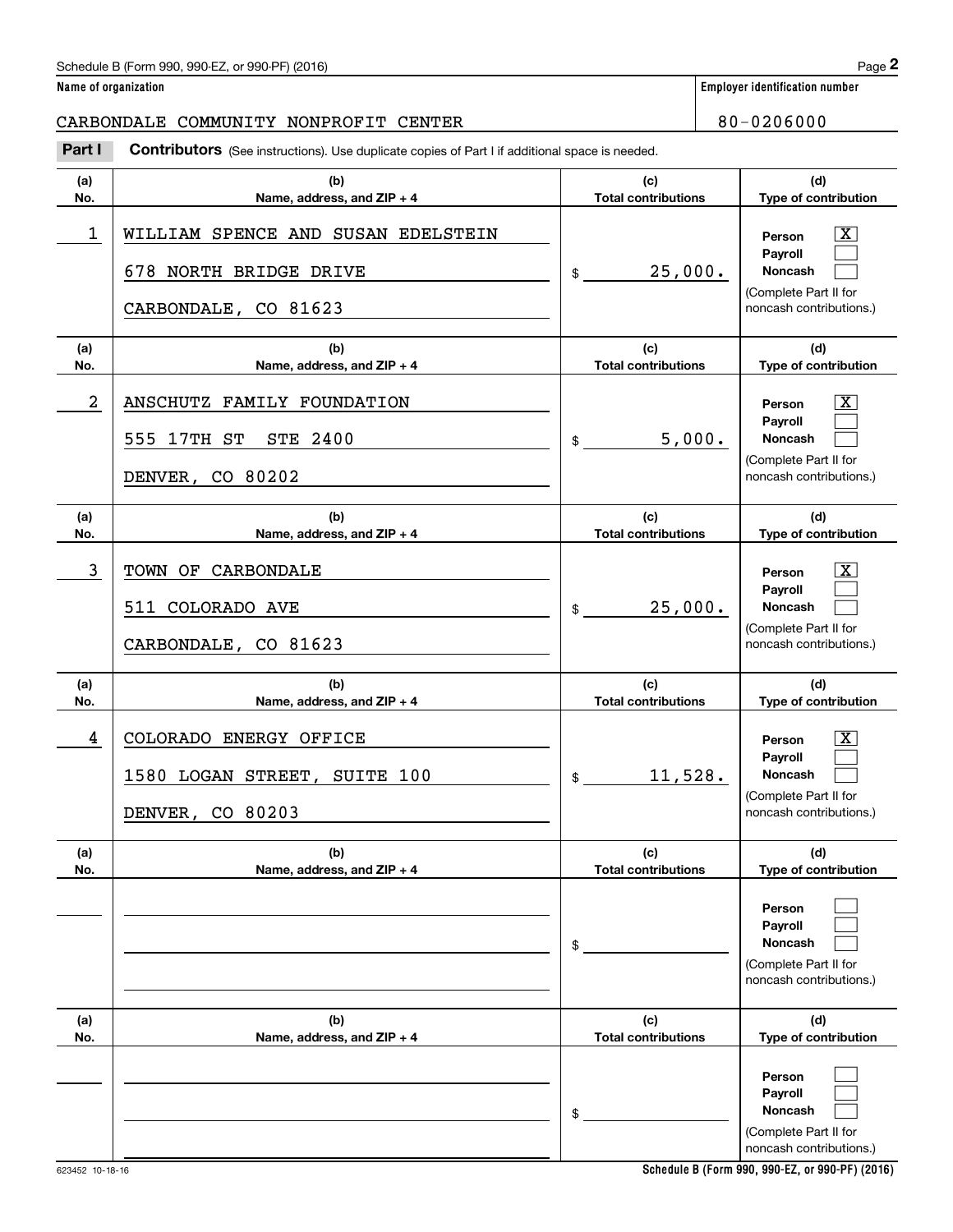CARBONDALE COMMUNITY NONPROFIT CENTER **EXAMPLE 180-0206000** 

#### **(a) No.fromPart I (c)FMV (or estimate) (See instructions) (b) Description of noncash property given (d) Date received (a)No.fromPart I (c) FMV (or estimate) (See instructions) (b) Description of noncash property given (d) Date received (a)No.fromPart I (c)FMV (or estimate) (See instructions) (b) Description of noncash property given (d) Date received (a) No.fromPart I (c) FMV (or estimate) (See instructions) (b)Description of noncash property given (d)Date received (a) No.fromPart I (c) FMV (or estimate) (See instructions) (b) Description of noncash property given (d) Date received (a) No.fromPart I (c)FMV (or estimate) (See instructions) (b)Description of noncash property given (d)Date received Noncash Property** (See instructions). Use duplicate copies of Part II if additional space is needed. \$\$\$\$\$\$Employer identification number<br>ame of organization<br>**2Part II Noncash Property** (See instructions). Use duplicate copies of Part II if additional space is needed.<br>2Part II **Noncash Property** (See instructions). Use duplic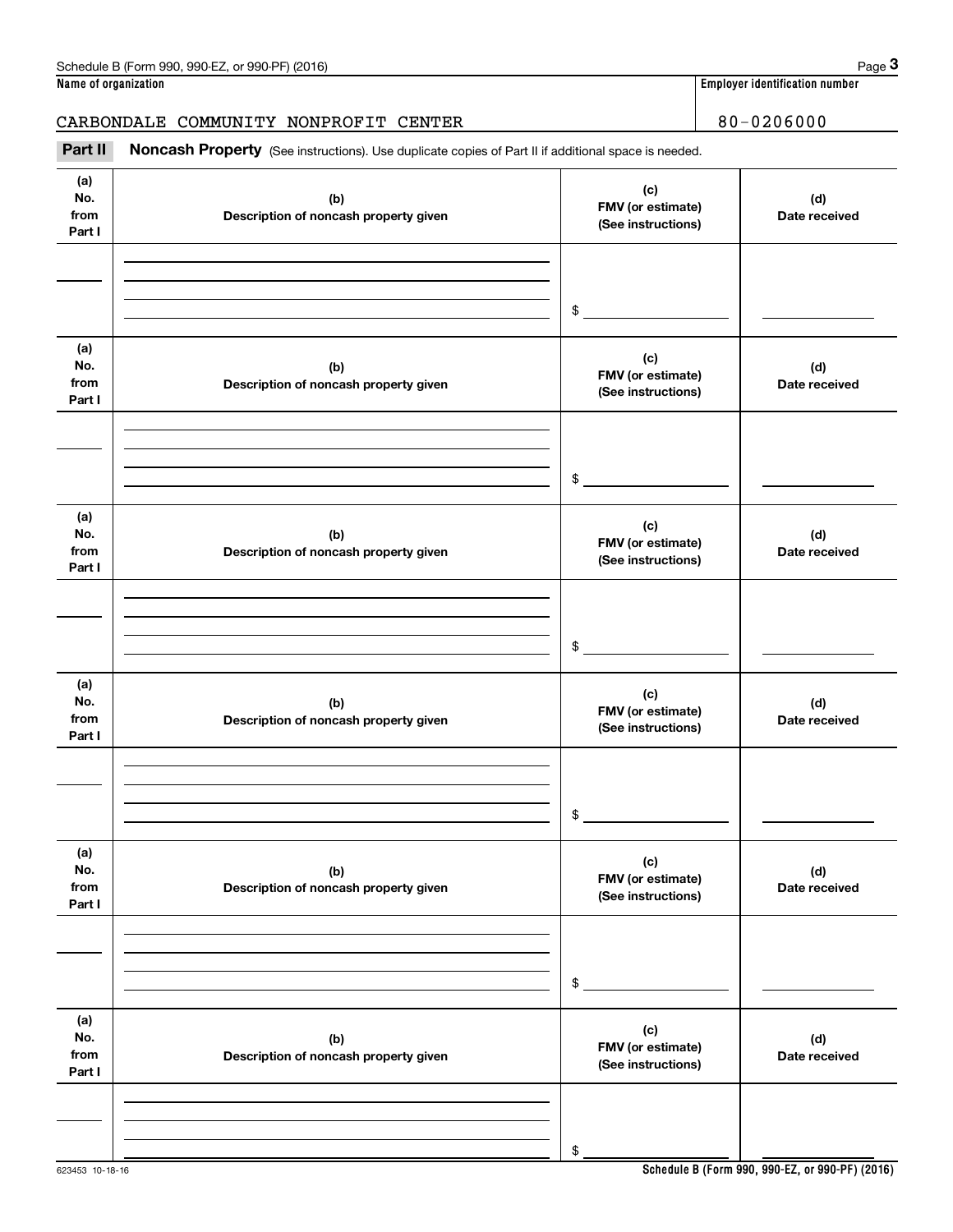| Schedule B (Form 990, 990-EZ, or 990-PF) (2016) | Page |
|-------------------------------------------------|------|
| .                                               |      |

|                           | Schedule B (Form 990, 990-EZ, or 990-PF) (2016)                                                                                                                                                                                                                                 |                      | Page 4                                                                                                                                                  |  |  |  |
|---------------------------|---------------------------------------------------------------------------------------------------------------------------------------------------------------------------------------------------------------------------------------------------------------------------------|----------------------|---------------------------------------------------------------------------------------------------------------------------------------------------------|--|--|--|
| Name of organization      |                                                                                                                                                                                                                                                                                 |                      | <b>Employer identification number</b>                                                                                                                   |  |  |  |
|                           | CARBONDALE COMMUNITY NONPROFIT CENTER                                                                                                                                                                                                                                           |                      | 80-0206000                                                                                                                                              |  |  |  |
| Part III                  |                                                                                                                                                                                                                                                                                 |                      | $Exclusively$ religious, charitable, etc., contributions to organizations described in section 501(c)(7), (8), or (10) that total more than \$1,000 for |  |  |  |
|                           | the year from any one contributor. Complete columns (a) through (e) and the following line entry. For organizations<br>completing Part III, enter the total of exclusively religious, charitable, etc., contributions of \$1,000 or less for the year. (Enter this info. once.) |                      |                                                                                                                                                         |  |  |  |
|                           | Use duplicate copies of Part III if additional space is needed.                                                                                                                                                                                                                 |                      |                                                                                                                                                         |  |  |  |
| (a) No.<br>from<br>Part I | (b) Purpose of gift                                                                                                                                                                                                                                                             | (c) Use of gift      | (d) Description of how gift is held                                                                                                                     |  |  |  |
|                           |                                                                                                                                                                                                                                                                                 |                      |                                                                                                                                                         |  |  |  |
|                           |                                                                                                                                                                                                                                                                                 |                      |                                                                                                                                                         |  |  |  |
|                           |                                                                                                                                                                                                                                                                                 |                      |                                                                                                                                                         |  |  |  |
|                           |                                                                                                                                                                                                                                                                                 | (e) Transfer of gift |                                                                                                                                                         |  |  |  |
|                           | Transferee's name, address, and $ZIP + 4$                                                                                                                                                                                                                                       |                      | Relationship of transferor to transferee                                                                                                                |  |  |  |
|                           |                                                                                                                                                                                                                                                                                 |                      |                                                                                                                                                         |  |  |  |
|                           |                                                                                                                                                                                                                                                                                 |                      |                                                                                                                                                         |  |  |  |
|                           |                                                                                                                                                                                                                                                                                 |                      |                                                                                                                                                         |  |  |  |
| (a) No.<br>from           |                                                                                                                                                                                                                                                                                 |                      |                                                                                                                                                         |  |  |  |
| Part I                    | (b) Purpose of gift                                                                                                                                                                                                                                                             | (c) Use of gift      | (d) Description of how gift is held                                                                                                                     |  |  |  |
|                           |                                                                                                                                                                                                                                                                                 |                      |                                                                                                                                                         |  |  |  |
|                           |                                                                                                                                                                                                                                                                                 |                      |                                                                                                                                                         |  |  |  |
|                           |                                                                                                                                                                                                                                                                                 |                      |                                                                                                                                                         |  |  |  |
|                           | (e) Transfer of gift                                                                                                                                                                                                                                                            |                      |                                                                                                                                                         |  |  |  |
|                           | Transferee's name, address, and $ZIP + 4$                                                                                                                                                                                                                                       |                      | Relationship of transferor to transferee                                                                                                                |  |  |  |
|                           |                                                                                                                                                                                                                                                                                 |                      |                                                                                                                                                         |  |  |  |
|                           |                                                                                                                                                                                                                                                                                 |                      |                                                                                                                                                         |  |  |  |
|                           |                                                                                                                                                                                                                                                                                 |                      |                                                                                                                                                         |  |  |  |
| (a) No.<br>from           | (b) Purpose of gift<br>(c) Use of gift                                                                                                                                                                                                                                          |                      | (d) Description of how gift is held                                                                                                                     |  |  |  |
| Part I                    |                                                                                                                                                                                                                                                                                 |                      |                                                                                                                                                         |  |  |  |
|                           |                                                                                                                                                                                                                                                                                 |                      |                                                                                                                                                         |  |  |  |
|                           |                                                                                                                                                                                                                                                                                 |                      |                                                                                                                                                         |  |  |  |
|                           | (e) Transfer of gift                                                                                                                                                                                                                                                            |                      |                                                                                                                                                         |  |  |  |
|                           |                                                                                                                                                                                                                                                                                 |                      |                                                                                                                                                         |  |  |  |
|                           | Transferee's name, address, and ZIP + 4                                                                                                                                                                                                                                         |                      | Relationship of transferor to transferee                                                                                                                |  |  |  |
|                           |                                                                                                                                                                                                                                                                                 |                      |                                                                                                                                                         |  |  |  |
|                           |                                                                                                                                                                                                                                                                                 |                      |                                                                                                                                                         |  |  |  |
|                           |                                                                                                                                                                                                                                                                                 |                      |                                                                                                                                                         |  |  |  |
| (a) No.<br>from<br>Part I | (b) Purpose of gift                                                                                                                                                                                                                                                             | (c) Use of gift      | (d) Description of how gift is held                                                                                                                     |  |  |  |
|                           |                                                                                                                                                                                                                                                                                 |                      |                                                                                                                                                         |  |  |  |
|                           |                                                                                                                                                                                                                                                                                 |                      |                                                                                                                                                         |  |  |  |
|                           |                                                                                                                                                                                                                                                                                 |                      |                                                                                                                                                         |  |  |  |
|                           |                                                                                                                                                                                                                                                                                 | (e) Transfer of gift |                                                                                                                                                         |  |  |  |
|                           |                                                                                                                                                                                                                                                                                 |                      |                                                                                                                                                         |  |  |  |
|                           | Transferee's name, address, and $ZIP + 4$                                                                                                                                                                                                                                       |                      | Relationship of transferor to transferee                                                                                                                |  |  |  |
|                           |                                                                                                                                                                                                                                                                                 |                      |                                                                                                                                                         |  |  |  |
|                           |                                                                                                                                                                                                                                                                                 |                      |                                                                                                                                                         |  |  |  |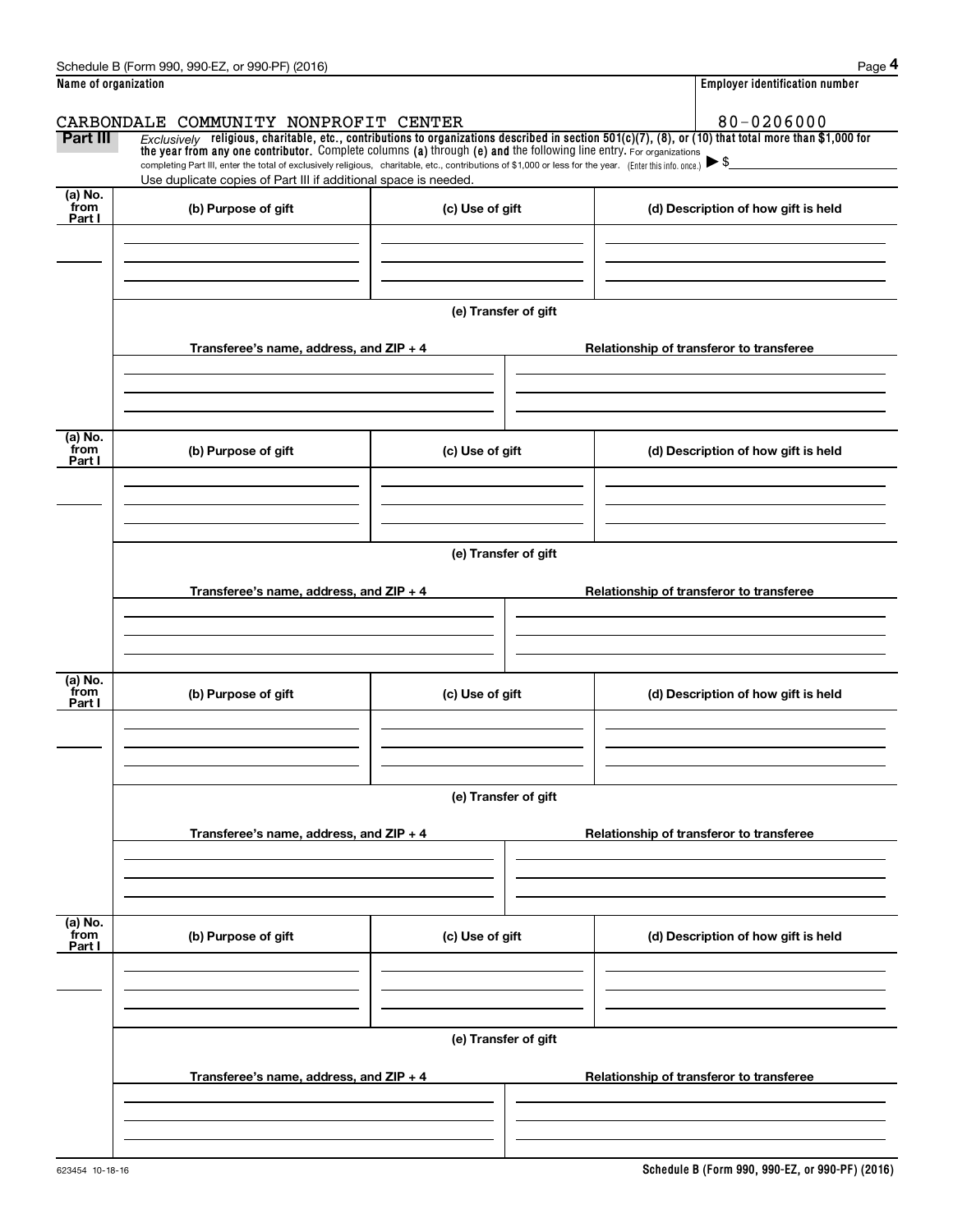# **SCHEDULE D Supplemental Financial Statements**

(Form 990)<br>
Pepartment of the Treasury<br>
Department of the Treasury<br>
Department of the Treasury<br>
Information about Schedule D (Form 990) and its instructions is at www.irs.gov/form990.



|         | Department of the Treasury<br>Internal Revenue Service |                                                                                                                                                                                                                               | Attach to Form 990.<br>Information about Schedule D (Form 990) and its instructions is at www.irs.gov/form990. |    | Open to Public<br>Inspection          |
|---------|--------------------------------------------------------|-------------------------------------------------------------------------------------------------------------------------------------------------------------------------------------------------------------------------------|----------------------------------------------------------------------------------------------------------------|----|---------------------------------------|
|         | Name of the organization                               |                                                                                                                                                                                                                               |                                                                                                                |    | <b>Employer identification number</b> |
|         |                                                        |                                                                                                                                                                                                                               | CARBONDALE COMMUNITY NONPROFIT CENTER                                                                          |    | 80-0206000                            |
| Part I  |                                                        | Organizations Maintaining Donor Advised Funds or Other Similar Funds or Accounts. Complete if the                                                                                                                             |                                                                                                                |    |                                       |
|         |                                                        | organization answered "Yes" on Form 990, Part IV, line 6.                                                                                                                                                                     |                                                                                                                |    |                                       |
|         |                                                        |                                                                                                                                                                                                                               | (a) Donor advised funds                                                                                        |    | (b) Funds and other accounts          |
| 1.      |                                                        |                                                                                                                                                                                                                               |                                                                                                                |    |                                       |
| 2       |                                                        | Aggregate value of contributions to (during year)                                                                                                                                                                             |                                                                                                                |    |                                       |
| 3       |                                                        | Aggregate value of grants from (during year)                                                                                                                                                                                  |                                                                                                                |    |                                       |
| 4       |                                                        |                                                                                                                                                                                                                               |                                                                                                                |    |                                       |
| 5       |                                                        | Did the organization inform all donors and donor advisors in writing that the assets held in donor advised funds                                                                                                              |                                                                                                                |    |                                       |
|         |                                                        |                                                                                                                                                                                                                               |                                                                                                                |    | Yes<br>No                             |
| 6       |                                                        | Did the organization inform all grantees, donors, and donor advisors in writing that grant funds can be used only                                                                                                             |                                                                                                                |    |                                       |
|         |                                                        | for charitable purposes and not for the benefit of the donor or donor advisor, or for any other purpose conferring                                                                                                            |                                                                                                                |    |                                       |
| Part II | impermissible private benefit?                         | Conservation Easements. Complete if the organization answered "Yes" on Form 990, Part IV, line 7.                                                                                                                             |                                                                                                                |    | Yes<br>No                             |
| 1       |                                                        | Purpose(s) of conservation easements held by the organization (check all that apply).                                                                                                                                         |                                                                                                                |    |                                       |
|         |                                                        | Preservation of land for public use (e.g., recreation or education)                                                                                                                                                           | Preservation of a historically important land area                                                             |    |                                       |
|         |                                                        | Protection of natural habitat                                                                                                                                                                                                 | Preservation of a certified historic structure                                                                 |    |                                       |
|         |                                                        | Preservation of open space                                                                                                                                                                                                    |                                                                                                                |    |                                       |
| 2       |                                                        | Complete lines 2a through 2d if the organization held a qualified conservation contribution in the form of a conservation easement on the last                                                                                |                                                                                                                |    |                                       |
|         | day of the tax year.                                   |                                                                                                                                                                                                                               |                                                                                                                |    | Held at the End of the Tax Year       |
| а       |                                                        | Total number of conservation easements                                                                                                                                                                                        |                                                                                                                | 2a |                                       |
| b       |                                                        | Total acreage restricted by conservation easements                                                                                                                                                                            |                                                                                                                | 2b |                                       |
| с       |                                                        |                                                                                                                                                                                                                               |                                                                                                                | 2c |                                       |
| d       |                                                        | Number of conservation easements included in (c) acquired after 8/17/06, and not on a historic structure                                                                                                                      |                                                                                                                |    |                                       |
|         |                                                        | listed in the National Register [111] Marshall Register [11] Marshall Register [11] Marshall Register [11] Marshall Register [11] Marshall Register [11] Marshall Register [11] Marshall Register [11] Marshall Register [11] |                                                                                                                | 2d |                                       |
| 3       |                                                        | Number of conservation easements modified, transferred, released, extinguished, or terminated by the organization during the tax                                                                                              |                                                                                                                |    |                                       |
|         | year $\blacktriangleright$                             |                                                                                                                                                                                                                               |                                                                                                                |    |                                       |
| 4       |                                                        | Number of states where property subject to conservation easement is located                                                                                                                                                   |                                                                                                                |    |                                       |
| 5       |                                                        | Does the organization have a written policy regarding the periodic monitoring, inspection, handling of                                                                                                                        |                                                                                                                |    |                                       |
|         |                                                        | violations, and enforcement of the conservation easements it holds?                                                                                                                                                           |                                                                                                                |    | Yes<br>No                             |
| 6       |                                                        | Staff and volunteer hours devoted to monitoring, inspecting, handling of violations, and enforcing conservation easements during the year                                                                                     |                                                                                                                |    |                                       |
|         |                                                        |                                                                                                                                                                                                                               |                                                                                                                |    |                                       |
| 7       |                                                        | Amount of expenses incurred in monitoring, inspecting, handling of violations, and enforcing conservation easements during the year                                                                                           |                                                                                                                |    |                                       |
|         | $\blacktriangleright$ \$                               |                                                                                                                                                                                                                               |                                                                                                                |    |                                       |
| 8       |                                                        | Does each conservation easement reported on line 2(d) above satisfy the requirements of section 170(h)(4)(B)(i)                                                                                                               |                                                                                                                |    |                                       |
|         | and section 170(h)(4)(B)(ii)?                          |                                                                                                                                                                                                                               |                                                                                                                |    | No<br>Yes                             |
| 9       |                                                        | In Part XIII, describe how the organization reports conservation easements in its revenue and expense statement, and balance sheet, and                                                                                       |                                                                                                                |    |                                       |
|         |                                                        | include, if applicable, the text of the footnote to the organization's financial statements that describes the organization's accounting for                                                                                  |                                                                                                                |    |                                       |
|         | conservation easements.<br>Part III                    | Organizations Maintaining Collections of Art, Historical Treasures, or Other Similar Assets.                                                                                                                                  |                                                                                                                |    |                                       |
|         |                                                        | Complete if the organization answered "Yes" on Form 990, Part IV, line 8.                                                                                                                                                     |                                                                                                                |    |                                       |
|         |                                                        | 1a If the organization elected, as permitted under SFAS 116 (ASC 958), not to report in its revenue statement and balance sheet works of art,                                                                                 |                                                                                                                |    |                                       |
|         |                                                        | historical treasures, or other similar assets held for public exhibition, education, or research in furtherance of public service, provide, in Part XIII,                                                                     |                                                                                                                |    |                                       |
|         |                                                        | the text of the footnote to its financial statements that describes these items.                                                                                                                                              |                                                                                                                |    |                                       |
|         |                                                        | If the organization elected, as permitted under SFAS 116 (ASC 958), to report in its revenue statement and balance sheet works of art, historical                                                                             |                                                                                                                |    |                                       |
| b       |                                                        | treasures, or other similar assets held for public exhibition, education, or research in furtherance of public service, provide the following amounts                                                                         |                                                                                                                |    |                                       |
|         | relating to these items:                               |                                                                                                                                                                                                                               |                                                                                                                |    |                                       |
|         | (I)                                                    |                                                                                                                                                                                                                               |                                                                                                                | \$ |                                       |
|         |                                                        | (ii) Assets included in Form 990, Part X                                                                                                                                                                                      |                                                                                                                | \$ |                                       |
| 2       |                                                        | If the organization received or held works of art, historical treasures, or other similar assets for financial gain, provide                                                                                                  |                                                                                                                |    |                                       |
|         |                                                        | the following amounts required to be reported under SFAS 116 (ASC 958) relating to these items:                                                                                                                               |                                                                                                                |    |                                       |

| Revenue included on Form 990, Part VIII, line |  |
|-----------------------------------------------|--|
| Assets included in Form 990, Part X           |  |

**For Paperwork Reduction Act Notice, see the Instructions for Form 990. Schedule D (Form 990) 2016** LHA

 $\blacktriangleright$  \$

 $\blacktriangleright$  \$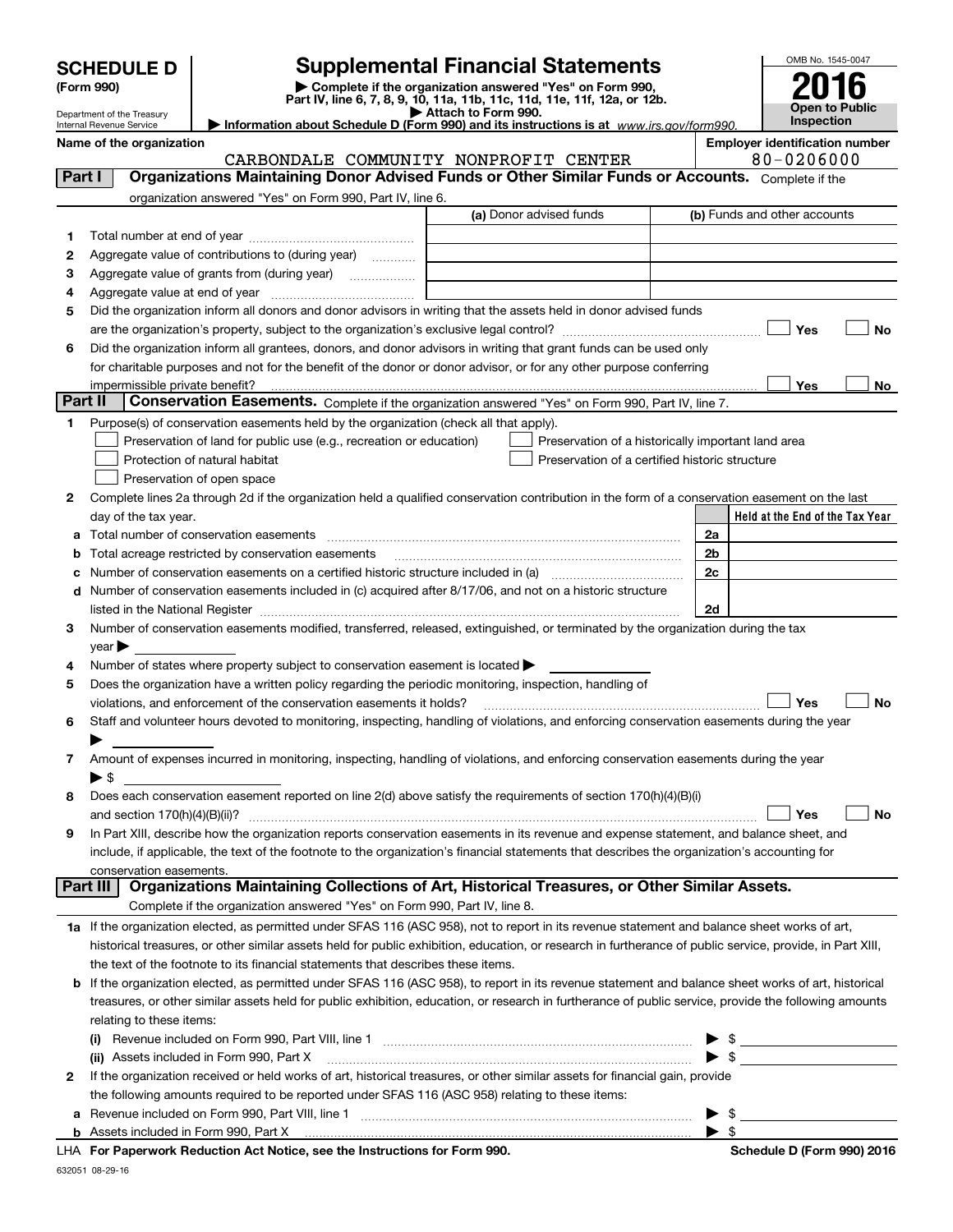|        | Schedule D (Form 990) 2016                                                                                                                                                                                                     | CARBONDALE COMMUNITY NONPROFIT CENTER   |   |                |                                                                                                                                                                                                                                      |                                 | 80-0206000 Page 2                    |                     |            |    |
|--------|--------------------------------------------------------------------------------------------------------------------------------------------------------------------------------------------------------------------------------|-----------------------------------------|---|----------------|--------------------------------------------------------------------------------------------------------------------------------------------------------------------------------------------------------------------------------------|---------------------------------|--------------------------------------|---------------------|------------|----|
|        | Part III<br>Organizations Maintaining Collections of Art, Historical Treasures, or Other Similar Assets (continued)                                                                                                            |                                         |   |                |                                                                                                                                                                                                                                      |                                 |                                      |                     |            |    |
| з      | Using the organization's acquisition, accession, and other records, check any of the following that are a significant use of its collection items                                                                              |                                         |   |                |                                                                                                                                                                                                                                      |                                 |                                      |                     |            |    |
|        | (check all that apply):                                                                                                                                                                                                        |                                         |   |                |                                                                                                                                                                                                                                      |                                 |                                      |                     |            |    |
| a      | Public exhibition                                                                                                                                                                                                              |                                         |   |                | Loan or exchange programs                                                                                                                                                                                                            |                                 |                                      |                     |            |    |
| b      | Scholarly research                                                                                                                                                                                                             | e                                       |   |                | Other <u>with the contract of the contract of the contract of the contract of the contract of the contract of the contract of the contract of the contract of the contract of the contract of the contract of the contract of th</u> |                                 |                                      |                     |            |    |
| c      | Preservation for future generations                                                                                                                                                                                            |                                         |   |                |                                                                                                                                                                                                                                      |                                 |                                      |                     |            |    |
|        | Provide a description of the organization's collections and explain how they further the organization's exempt purpose in Part XIII.                                                                                           |                                         |   |                |                                                                                                                                                                                                                                      |                                 |                                      |                     |            |    |
| 5      | During the year, did the organization solicit or receive donations of art, historical treasures, or other similar assets                                                                                                       |                                         |   |                |                                                                                                                                                                                                                                      |                                 |                                      |                     |            |    |
|        | to be sold to raise funds rather than to be maintained as part of the organization's collection?                                                                                                                               |                                         |   |                |                                                                                                                                                                                                                                      |                                 |                                      | Yes                 |            | No |
|        | Part IV<br>Escrow and Custodial Arrangements. Complete if the organization answered "Yes" on Form 990, Part IV, line 9, or                                                                                                     |                                         |   |                |                                                                                                                                                                                                                                      |                                 |                                      |                     |            |    |
|        | reported an amount on Form 990, Part X, line 21.                                                                                                                                                                               |                                         |   |                |                                                                                                                                                                                                                                      |                                 |                                      |                     |            |    |
|        | 1a Is the organization an agent, trustee, custodian or other intermediary for contributions or other assets not included                                                                                                       |                                         |   |                |                                                                                                                                                                                                                                      |                                 |                                      |                     |            |    |
|        | on Form 990, Part X? [11] matter contracts and contracts and contracts are contracted and contracts are contracted and contract and contract of the set of the set of the set of the set of the set of the set of the set of t |                                         |   |                |                                                                                                                                                                                                                                      |                                 |                                      | Yes                 |            | No |
|        | b If "Yes," explain the arrangement in Part XIII and complete the following table:                                                                                                                                             |                                         |   |                |                                                                                                                                                                                                                                      |                                 |                                      |                     |            |    |
|        |                                                                                                                                                                                                                                |                                         |   |                |                                                                                                                                                                                                                                      |                                 |                                      | Amount              |            |    |
|        | c Beginning balance measurements and the contract of the contract of the contract of the contract of the contract of the contract of the contract of the contract of the contract of the contract of the contract of the contr |                                         |   |                |                                                                                                                                                                                                                                      | 1c<br>1d                        |                                      |                     |            |    |
|        | d Additions during the year measurements are all an according to the year measurement of the year measurement of the state of the state of the state of the state of the state of the state of the state of the state of the s |                                         |   |                |                                                                                                                                                                                                                                      | 1e                              |                                      |                     |            |    |
|        | Distributions during the year manufactured and continuum and the year manufactured and the year manufactured and the year manufactured and the year manufactured and the year manufactured and the year manufactured and the y |                                         |   |                |                                                                                                                                                                                                                                      | 1f                              |                                      |                     |            |    |
|        | 2a Did the organization include an amount on Form 990, Part X, line 21, for escrow or custodial account liability?                                                                                                             |                                         |   |                |                                                                                                                                                                                                                                      |                                 |                                      | Yes                 |            | No |
|        | <b>b</b> If "Yes," explain the arrangement in Part XIII. Check here if the explanation has been provided on Part XIII                                                                                                          |                                         |   |                |                                                                                                                                                                                                                                      |                                 |                                      |                     |            |    |
| Part V | Endowment Funds. Complete if the organization answered "Yes" on Form 990, Part IV, line 10.                                                                                                                                    |                                         |   |                |                                                                                                                                                                                                                                      |                                 |                                      |                     |            |    |
|        |                                                                                                                                                                                                                                | (a) Current year                        |   | (b) Prior year | (c) Two years back                                                                                                                                                                                                                   |                                 | $\vert$ (d) Three years back $\vert$ | (e) Four years back |            |    |
| 1a     | Beginning of year balance                                                                                                                                                                                                      |                                         |   |                |                                                                                                                                                                                                                                      |                                 |                                      |                     |            |    |
|        |                                                                                                                                                                                                                                |                                         |   |                |                                                                                                                                                                                                                                      |                                 |                                      |                     |            |    |
|        | Net investment earnings, gains, and losses                                                                                                                                                                                     |                                         |   |                |                                                                                                                                                                                                                                      |                                 |                                      |                     |            |    |
|        |                                                                                                                                                                                                                                |                                         |   |                |                                                                                                                                                                                                                                      |                                 |                                      |                     |            |    |
|        | e Other expenditures for facilities                                                                                                                                                                                            |                                         |   |                |                                                                                                                                                                                                                                      |                                 |                                      |                     |            |    |
|        | and programs                                                                                                                                                                                                                   |                                         |   |                |                                                                                                                                                                                                                                      |                                 |                                      |                     |            |    |
|        |                                                                                                                                                                                                                                |                                         |   |                |                                                                                                                                                                                                                                      |                                 |                                      |                     |            |    |
| g      |                                                                                                                                                                                                                                |                                         |   |                |                                                                                                                                                                                                                                      |                                 |                                      |                     |            |    |
| 2      | Provide the estimated percentage of the current year end balance (line 1g, column (a)) held as:                                                                                                                                |                                         |   |                |                                                                                                                                                                                                                                      |                                 |                                      |                     |            |    |
| а      | Board designated or quasi-endowment                                                                                                                                                                                            |                                         | % |                |                                                                                                                                                                                                                                      |                                 |                                      |                     |            |    |
|        | Permanent endowment $\blacktriangleright$                                                                                                                                                                                      | %                                       |   |                |                                                                                                                                                                                                                                      |                                 |                                      |                     |            |    |
|        | Temporarily restricted endowment $\blacktriangleright$                                                                                                                                                                         | %                                       |   |                |                                                                                                                                                                                                                                      |                                 |                                      |                     |            |    |
|        | The percentages on lines 2a, 2b, and 2c should equal 100%.                                                                                                                                                                     |                                         |   |                |                                                                                                                                                                                                                                      |                                 |                                      |                     |            |    |
|        | 3a Are there endowment funds not in the possession of the organization that are held and administered for the organization                                                                                                     |                                         |   |                |                                                                                                                                                                                                                                      |                                 |                                      |                     |            |    |
|        | by:                                                                                                                                                                                                                            |                                         |   |                |                                                                                                                                                                                                                                      |                                 |                                      |                     | <b>Yes</b> | No |
|        | (i)                                                                                                                                                                                                                            |                                         |   |                |                                                                                                                                                                                                                                      |                                 |                                      | 3a(i)               |            |    |
|        | related organizations<br>(ii)                                                                                                                                                                                                  |                                         |   |                |                                                                                                                                                                                                                                      |                                 |                                      | 3a(ii)              |            |    |
|        |                                                                                                                                                                                                                                |                                         |   |                |                                                                                                                                                                                                                                      |                                 |                                      | 3b                  |            |    |
|        | Describe in Part XIII the intended uses of the organization's endowment funds.<br><b>Part VI</b><br>Land, Buildings, and Equipment.                                                                                            |                                         |   |                |                                                                                                                                                                                                                                      |                                 |                                      |                     |            |    |
|        |                                                                                                                                                                                                                                |                                         |   |                |                                                                                                                                                                                                                                      |                                 |                                      |                     |            |    |
|        | Complete if the organization answered "Yes" on Form 990, Part IV, line 11a. See Form 990, Part X, line 10.                                                                                                                     |                                         |   |                |                                                                                                                                                                                                                                      |                                 |                                      |                     |            |    |
|        | Description of property                                                                                                                                                                                                        | (a) Cost or other<br>basis (investment) |   |                | (b) Cost or other<br>basis (other)                                                                                                                                                                                                   | (c) Accumulated<br>depreciation |                                      | (d) Book value      |            |    |
|        |                                                                                                                                                                                                                                |                                         |   |                |                                                                                                                                                                                                                                      |                                 |                                      |                     |            |    |
|        |                                                                                                                                                                                                                                |                                         |   |                |                                                                                                                                                                                                                                      |                                 |                                      |                     |            | υ. |
|        |                                                                                                                                                                                                                                |                                         |   |                | 4,493,048.                                                                                                                                                                                                                           | 722,229.                        |                                      | 3,770,819.          |            |    |
|        |                                                                                                                                                                                                                                |                                         |   |                | 3,127.                                                                                                                                                                                                                               | 3,127.                          |                                      |                     |            | О. |
|        |                                                                                                                                                                                                                                |                                         |   |                | 136,073.                                                                                                                                                                                                                             | 92,141.                         |                                      |                     | 43,932.    |    |
|        | Total. Add lines 1a through 1e. (Column (d) must equal Form 990. Part X. column (B). line 10c.)                                                                                                                                |                                         |   |                |                                                                                                                                                                                                                                      |                                 |                                      | 3,814,751.          |            |    |

**Schedule D (Form 990) 2016**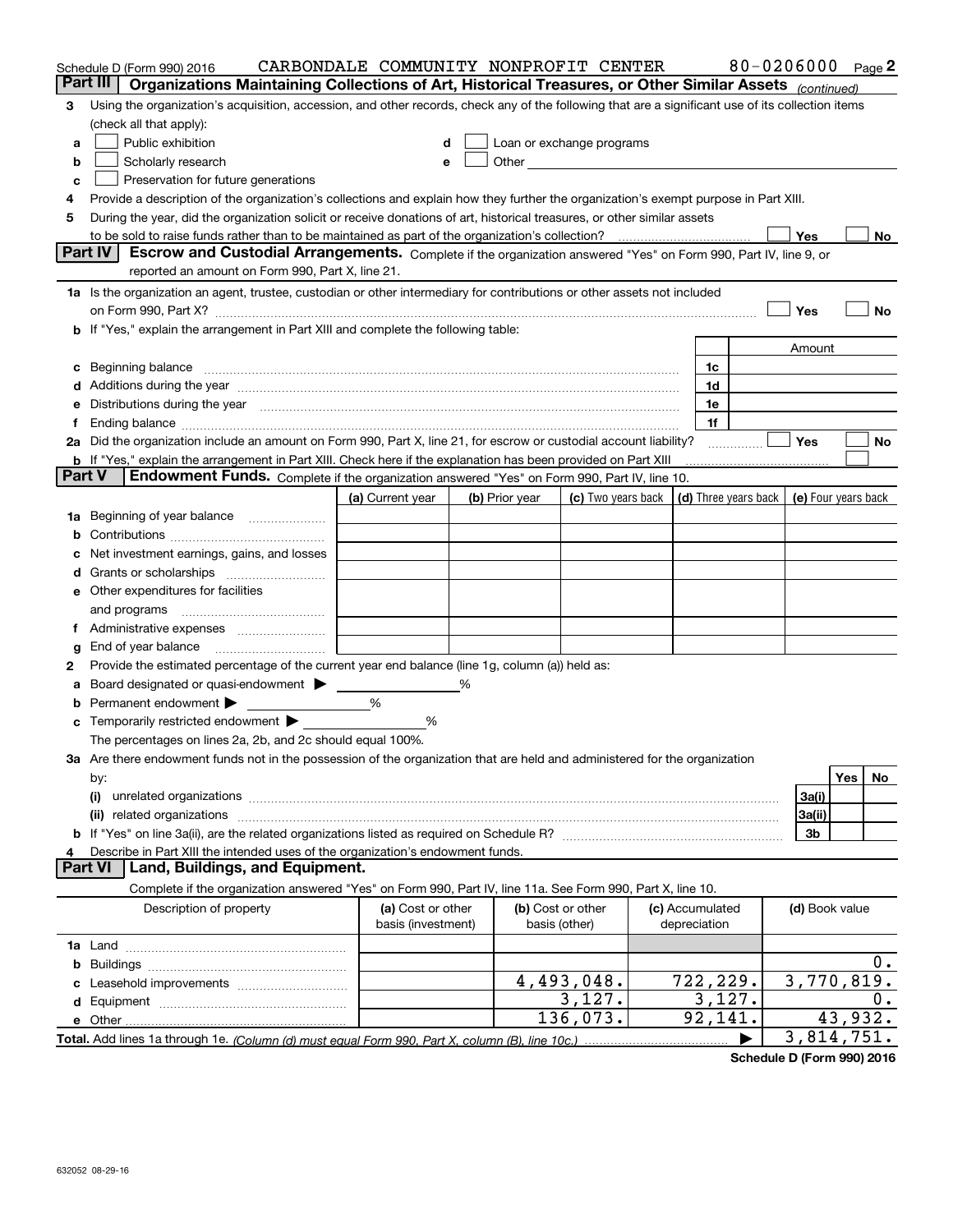|    | Complete if the organization answered "Yes" on Form 990, Part IV, line 11b. See Form 990, Part X, line 12.        |                 |                |                |                                                           |
|----|-------------------------------------------------------------------------------------------------------------------|-----------------|----------------|----------------|-----------------------------------------------------------|
|    | (a) Description of security or category (including name of security)                                              |                 | (b) Book value |                | (c) Method of valuation: Cost or end-of-year market value |
|    |                                                                                                                   |                 |                |                |                                                           |
|    |                                                                                                                   |                 |                |                |                                                           |
|    | (3) Other                                                                                                         |                 |                |                |                                                           |
|    | (A)                                                                                                               |                 |                |                |                                                           |
|    | (B)                                                                                                               |                 |                |                |                                                           |
|    | (C)                                                                                                               |                 |                |                |                                                           |
|    | (D)                                                                                                               |                 |                |                |                                                           |
|    | (E)                                                                                                               |                 |                |                |                                                           |
|    | (F)                                                                                                               |                 |                |                |                                                           |
|    | (G)                                                                                                               |                 |                |                |                                                           |
|    | (H)                                                                                                               |                 |                |                |                                                           |
|    | <b>Total.</b> (Col. (b) must equal Form 990, Part X, col. (B) line 12.)                                           |                 |                |                |                                                           |
|    | Part VIII Investments - Program Related.                                                                          |                 |                |                |                                                           |
|    | Complete if the organization answered "Yes" on Form 990, Part IV, line 11c. See Form 990, Part X, line 13.        |                 |                |                |                                                           |
|    | (a) Description of investment                                                                                     |                 | (b) Book value |                | (c) Method of valuation: Cost or end-of-year market value |
|    | (1)                                                                                                               |                 |                |                |                                                           |
|    | (2)                                                                                                               |                 |                |                |                                                           |
|    | (3)                                                                                                               |                 |                |                |                                                           |
|    | (4)                                                                                                               |                 |                |                |                                                           |
|    | (5)                                                                                                               |                 |                |                |                                                           |
|    | (6)                                                                                                               |                 |                |                |                                                           |
|    | (7)                                                                                                               |                 |                |                |                                                           |
|    | (8)                                                                                                               |                 |                |                |                                                           |
|    | (9)                                                                                                               |                 |                |                |                                                           |
|    |                                                                                                                   |                 |                |                |                                                           |
|    | <b>Total.</b> (Col. (b) must equal Form 990, Part X, col. (B) line 13.)                                           |                 |                |                |                                                           |
|    | <b>Other Assets.</b><br><b>Part IX</b>                                                                            |                 |                |                |                                                           |
|    | Complete if the organization answered "Yes" on Form 990, Part IV, line 11d. See Form 990, Part X, line 15.        |                 |                |                |                                                           |
|    |                                                                                                                   | (a) Description |                |                | (b) Book value                                            |
|    | (1)                                                                                                               |                 |                |                |                                                           |
|    | (2)                                                                                                               |                 |                |                |                                                           |
|    | (3)                                                                                                               |                 |                |                |                                                           |
|    | (4)                                                                                                               |                 |                |                |                                                           |
|    | (5)                                                                                                               |                 |                |                |                                                           |
|    | (6)                                                                                                               |                 |                |                |                                                           |
|    | (7)                                                                                                               |                 |                |                |                                                           |
|    | (8)                                                                                                               |                 |                |                |                                                           |
|    | (9)                                                                                                               |                 |                |                |                                                           |
|    | Total. (Column (b) must equal Form 990. Part X. col. (B) line 15.)                                                |                 |                |                |                                                           |
|    | <b>Part X</b><br><b>Other Liabilities.</b>                                                                        |                 |                |                |                                                           |
|    | Complete if the organization answered "Yes" on Form 990, Part IV, line 11e or 11f. See Form 990, Part X, line 25. |                 |                |                |                                                           |
| 1. | (a) Description of liability                                                                                      |                 |                | (b) Book value |                                                           |
|    | (1)<br>Federal income taxes                                                                                       |                 |                |                |                                                           |
|    | SECURITY DEPOSITS<br>(2)                                                                                          |                 |                | 60,872.        |                                                           |
|    | (3)                                                                                                               |                 |                |                |                                                           |
|    | (4)                                                                                                               |                 |                |                |                                                           |
|    | (5)                                                                                                               |                 |                |                |                                                           |
|    | (6)                                                                                                               |                 |                |                |                                                           |
|    | (7)                                                                                                               |                 |                |                |                                                           |
|    | (8)                                                                                                               |                 |                |                |                                                           |
|    | (9)                                                                                                               |                 |                |                |                                                           |
|    | Total. (Column (b) must equal Form 990. Part X, col. (B) line 25.)                                                |                 |                | 60,872.        |                                                           |

**2.** Liability for uncertain tax positions. In Part XIII, provide the text of the footnote to the organization's financial statements that reports the organization's liability for uncertain tax positions under FIN 48 (ASC 740). Check here if the text of the footnote has been provided in Part XIII  $~\boxed{\rm X}$ 

# Schedule D (Form 990) 2016 CARBONDALE COMMUNITY NONPROFIT CENTER 80-0206000 <sub>Page</sub> 3<br>| **Part VII** | Investments - Other Securities.

| ັ                                                                    |                |                                                           |
|----------------------------------------------------------------------|----------------|-----------------------------------------------------------|
| (a) Description of security or category (including name of security) | (b) Book value | (c) Method of valuation: Cost or end-of-year market value |
| 1) Financial derivatives                                             |                |                                                           |
| (2) Closely-held equity interests                                    |                |                                                           |
| 3) Other                                                             |                |                                                           |
| (A)                                                                  |                |                                                           |
| (B)                                                                  |                |                                                           |
| (C)                                                                  |                |                                                           |
| (D)                                                                  |                |                                                           |
| (E)                                                                  |                |                                                           |
| (F)                                                                  |                |                                                           |
| (G)                                                                  |                |                                                           |
| (H)                                                                  |                |                                                           |
| $\blacksquare$ . In the second the second contract $\blacksquare$    |                |                                                           |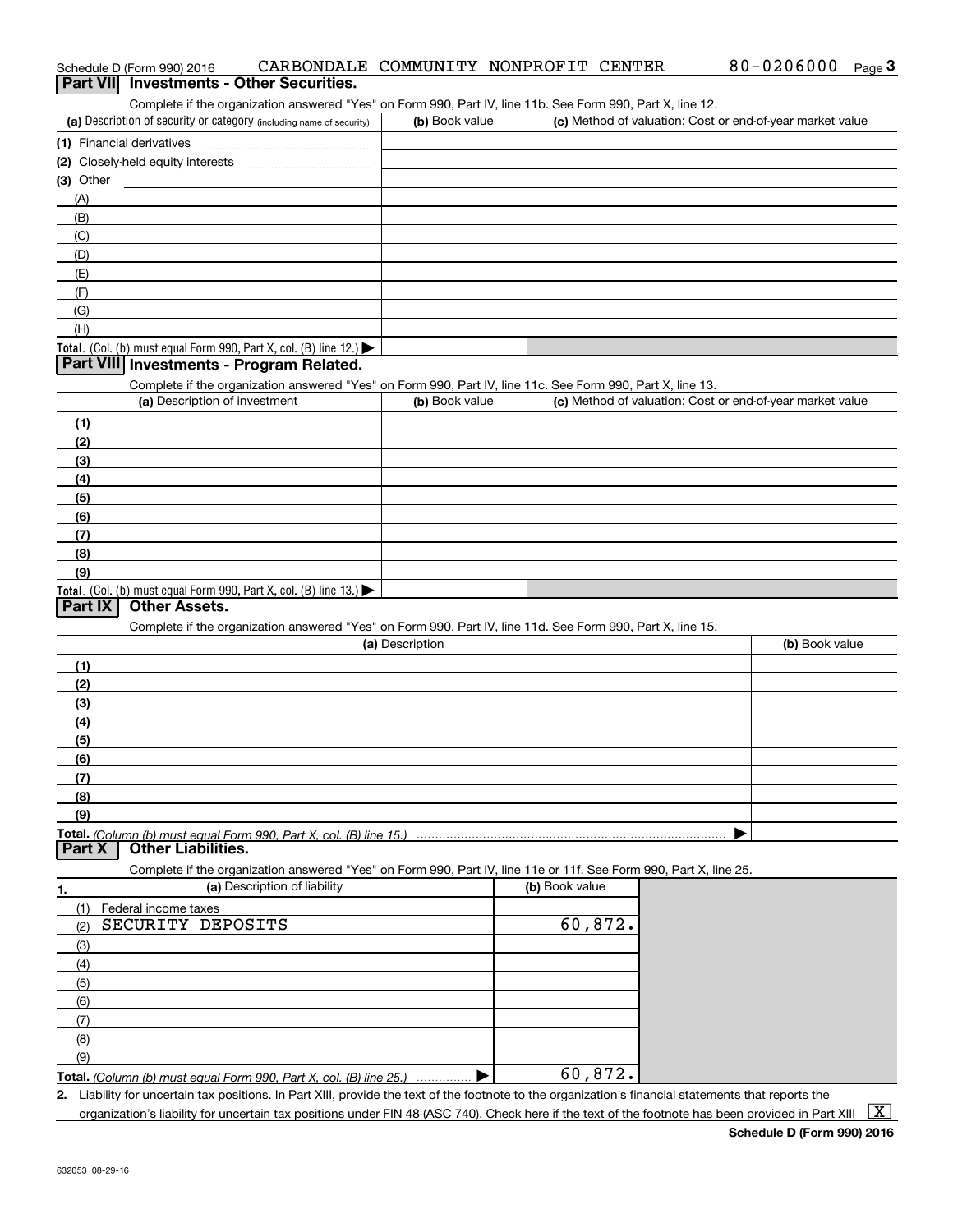|    | CARBONDALE COMMUNITY NONPROFIT CENTER<br>Schedule D (Form 990) 2016                                                                                                                                                                                                                      |                | 80-0206000<br>Page 4 |
|----|------------------------------------------------------------------------------------------------------------------------------------------------------------------------------------------------------------------------------------------------------------------------------------------|----------------|----------------------|
|    | <b>Part XI</b><br>Reconciliation of Revenue per Audited Financial Statements With Revenue per Return.                                                                                                                                                                                    |                |                      |
|    | Complete if the organization answered "Yes" on Form 990, Part IV, line 12a.                                                                                                                                                                                                              |                |                      |
| 1  | Total revenue, gains, and other support per audited financial statements                                                                                                                                                                                                                 |                | $\blacksquare$       |
| 2  | Amounts included on line 1 but not on Form 990, Part VIII, line 12:                                                                                                                                                                                                                      |                |                      |
| a  | Net unrealized gains (losses) on investments [11] matter contracts and the unrealized gains (losses) on investments                                                                                                                                                                      | 2a             |                      |
|    |                                                                                                                                                                                                                                                                                          | 2 <sub>b</sub> |                      |
|    | Recoveries of prior year grants [111] matter contracts and prior year grants and matter contracts and all all                                                                                                                                                                            | 2c             |                      |
| d  | Other (Describe in Part XIII.) <b>2006</b> 2007 2010 2010 2010 2010 2011 2012 2013 2014 2014 2015 2016 2017 2018 2019 2016 2017 2018 2019 2016 2017 2018 2019 2016 2017 2018 2019 2018 2019 2019 2016 2017 2018 2019 2018 2019 2019                                                      | 2d             |                      |
| е  | Add lines 2a through 2d <b>[10]</b> [20] <b>All (20)</b> [20] [20] <b>All (20)</b> [30] <b>All (20)</b> [30] <b>All (20)</b> [30] <b>All (20)</b> [30] <b>All (20)</b> [30] <b>All (20)</b> [30] <b>All (20)</b> [30] <b>All (20)</b> [30] <b>All (20)</b> [30] <b>All (20) All (20)</b> |                | 2e                   |
| 3  |                                                                                                                                                                                                                                                                                          |                | 3                    |
| 4  | Amounts included on Form 990, Part VIII, line 12, but not on line 1:                                                                                                                                                                                                                     |                |                      |
|    | Investment expenses not included on Form 990, Part VIII, line 7b [111] [11] Investment expenses not included on Form 990, Part VIII, line 7b                                                                                                                                             | 4a             |                      |
|    | Other (Describe in Part XIII.) <b>Construction Construction</b> Chern Construction Chern Chern Chern Chern Chern Chern                                                                                                                                                                   | 4 <sub>b</sub> |                      |
| c. | Add lines 4a and 4b                                                                                                                                                                                                                                                                      |                | 4с                   |
|    |                                                                                                                                                                                                                                                                                          |                | 5                    |
|    | Part XII   Reconciliation of Expenses per Audited Financial Statements With Expenses per Return.                                                                                                                                                                                         |                |                      |
|    | Complete if the organization answered "Yes" on Form 990, Part IV, line 12a.                                                                                                                                                                                                              |                |                      |
| 1  |                                                                                                                                                                                                                                                                                          |                | 1.                   |
| 2  | Amounts included on line 1 but not on Form 990, Part IX, line 25:                                                                                                                                                                                                                        |                |                      |
| a  |                                                                                                                                                                                                                                                                                          | 2a             |                      |
| b  |                                                                                                                                                                                                                                                                                          | 2 <sub>b</sub> |                      |
| с  |                                                                                                                                                                                                                                                                                          | 2c             |                      |
| d  |                                                                                                                                                                                                                                                                                          | 2d             |                      |
| е  | Add lines 2a through 2d <b>must be a constructed as the constant of the S2a</b> through 2d mess construction of the construction of the construction of the construction of the construction of the construction of the constructio                                                      |                | <b>2e</b>            |
| з  |                                                                                                                                                                                                                                                                                          |                | 3                    |
| 4  | Amounts included on Form 990, Part IX, line 25, but not on line 1:                                                                                                                                                                                                                       |                |                      |
| a  | Investment expenses not included on Form 990, Part VIII, line 7b [111] [11] Investment expenses not included on Form 990, Part VIII, line 7b                                                                                                                                             | 4a l           |                      |
|    | Other (Describe in Part XIII.)                                                                                                                                                                                                                                                           | 4 <sub>b</sub> |                      |
| c  | Add lines 4a and 4b                                                                                                                                                                                                                                                                      |                | 4c                   |
|    |                                                                                                                                                                                                                                                                                          |                | 5                    |
|    | Part XIII Supplemental Information.                                                                                                                                                                                                                                                      |                |                      |

Provide the descriptions required for Part II, lines 3, 5, and 9; Part III, lines 1a and 4; Part IV, lines 1b and 2b; Part V, line 4; Part X, line 2; Part XI, lines 2d and 4b; and Part XII, lines 2d and 4b. Also complete this part to provide any additional information.

# PART X, LINE 2:

# THE ORGANIZATION HAD NO MATERIAL UNRECOGNIZED TAX BENEFITS FOR THE YEAR

# ENDED DECEMBER 31, 2016.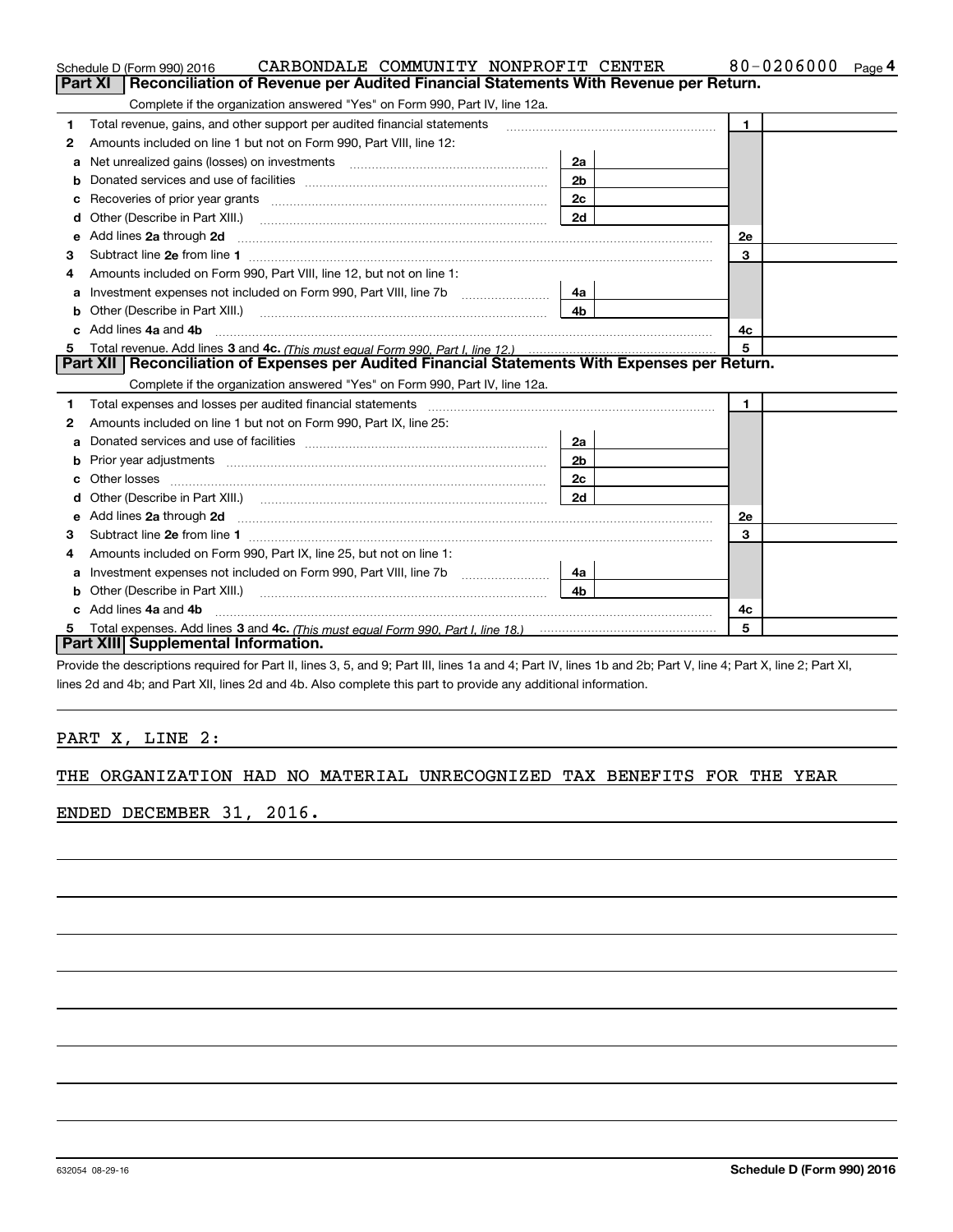**(Form 990 or 990-EZ)**

Department of the Treasury Internal Revenue Service Name of the organization

# **SCHEDULE O Supplemental Information to Form 990 or 990-EZ**

**Information about Schedule O (Form 990 or 990-EZ) and its instructions is at**  $www.irs.gov/form990.$ **Complete to provide information for responses to specific questions on Form 990 or 990-EZ or to provide any additional information. | Attach to Form 990 or 990-EZ.**



CARBONDALE COMMUNITY NONPROFIT CENTER | 80-0206000

FORM 990, PART VI, SECTION B, LINE 11B:

CIRCULATED 990 TO B/D & REVIEWED BY AT BOARD MEETING

FORM 990, PART VI, SECTION B, LINE 12C:

DIRECTORS SIGN CONFLICT OF INTEREST POLICY EACH YEAR

FORM 990, PART VI, SECTION B, LINE 15:

THE NONPROFIT COMPARES ITS SALARIES WITH THE SALARIES LISTED IN NATIONAL

COMEPNSATION SURVEYS.

FORM 990, PART VI, SECTION C, LINE 19:

GOVERNING DOCUMENTS, FINANCIAL STATEMENTS AND THE CONFLICT OF INTEREST

POLICY ARE AVAILABLE TO THE PUBLIC UPON REQUEST.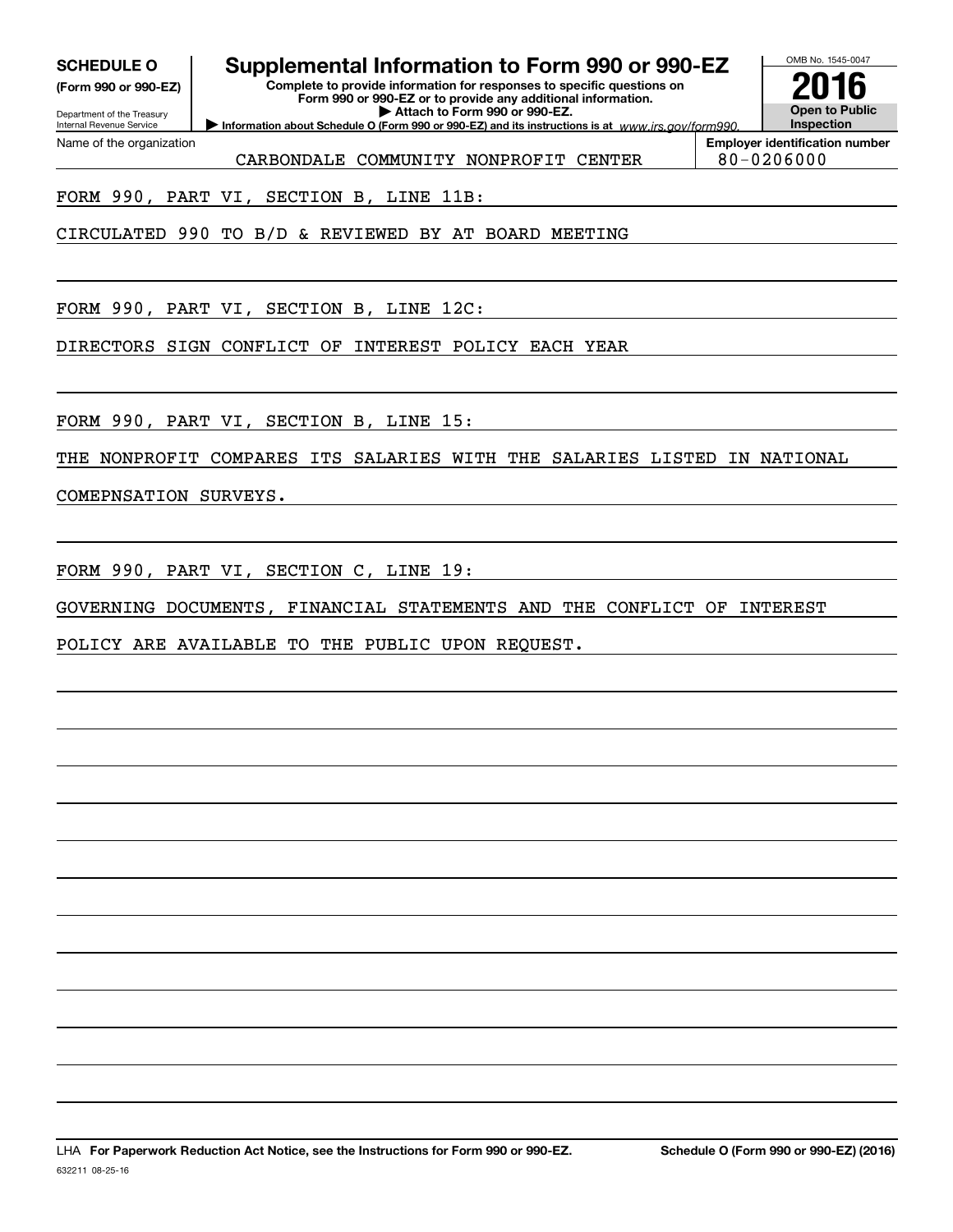|                     |                                                                                                                                                                                                                             |                           | <b>Depreciation and Amortization</b>                                                                      |                              |                    |                                                 |                   | OMB No. 1545-0172              |
|---------------------|-----------------------------------------------------------------------------------------------------------------------------------------------------------------------------------------------------------------------------|---------------------------|-----------------------------------------------------------------------------------------------------------|------------------------------|--------------------|-------------------------------------------------|-------------------|--------------------------------|
|                     | 4562                                                                                                                                                                                                                        |                           | (Including Information on Listed Property)<br>Attach to your tax return.                                  |                              |                    | 990                                             |                   |                                |
|                     | Department of the Treasury<br>(99)<br>Internal Revenue Service                                                                                                                                                              |                           | Information about Form 4562 and its separate instructions is at www.irs.gov/form4562.                     |                              |                    |                                                 |                   | Attachment<br>Sequence No. 179 |
|                     | Name(s) shown on return                                                                                                                                                                                                     |                           |                                                                                                           |                              |                    | Business or activity to which this form relates |                   | Identifying number             |
|                     | CARBONDALE COMMUNITY NONPROFIT CENTER                                                                                                                                                                                       |                           |                                                                                                           | <b>FORM 990 PAGE 10</b>      |                    |                                                 |                   | $80 - 0206000$                 |
| Part I              | Election To Expense Certain Property Under Section 179 Note: If you have any listed property, complete Part V before you complete Part I.                                                                                   |                           |                                                                                                           |                              |                    |                                                 |                   |                                |
|                     | <b>1</b> Maximum amount (see instructions)                                                                                                                                                                                  |                           |                                                                                                           |                              |                    |                                                 | 1                 | 500,000.                       |
|                     | 2 Total cost of section 179 property placed in service (see instructions) manufactured cost of section 179 property placed in service (see instructions)                                                                    |                           |                                                                                                           |                              |                    |                                                 | $\mathbf{2}$<br>3 |                                |
|                     |                                                                                                                                                                                                                             |                           |                                                                                                           |                              |                    |                                                 | 4                 | 2,010,000.                     |
|                     | Reduction in limitation. Subtract line 3 from line 2. If zero or less, enter -0-                                                                                                                                            |                           |                                                                                                           |                              |                    |                                                 | 5                 |                                |
| 5<br>6              | (a) Description of property                                                                                                                                                                                                 |                           |                                                                                                           | (b) Cost (business use only) |                    | (c) Elected cost                                |                   |                                |
|                     |                                                                                                                                                                                                                             |                           |                                                                                                           |                              |                    |                                                 |                   |                                |
|                     |                                                                                                                                                                                                                             |                           |                                                                                                           |                              |                    |                                                 |                   |                                |
|                     |                                                                                                                                                                                                                             |                           |                                                                                                           |                              |                    |                                                 |                   |                                |
|                     |                                                                                                                                                                                                                             |                           |                                                                                                           |                              |                    |                                                 |                   |                                |
|                     | 7 Listed property. Enter the amount from line 29                                                                                                                                                                            |                           |                                                                                                           |                              | $\overline{7}$     |                                                 |                   |                                |
|                     |                                                                                                                                                                                                                             |                           |                                                                                                           |                              |                    |                                                 | 8                 |                                |
|                     |                                                                                                                                                                                                                             |                           |                                                                                                           |                              |                    |                                                 | 9                 |                                |
|                     |                                                                                                                                                                                                                             |                           |                                                                                                           |                              |                    |                                                 | 10                |                                |
|                     |                                                                                                                                                                                                                             |                           |                                                                                                           |                              |                    |                                                 | 11                |                                |
|                     |                                                                                                                                                                                                                             |                           |                                                                                                           |                              |                    |                                                 | 12                |                                |
|                     | 13 Carryover of disallowed deduction to 2017. Add lines 9 and 10, less line 12                                                                                                                                              |                           |                                                                                                           |                              | 13                 |                                                 |                   |                                |
|                     | Note: Don't use Part II or Part III below for listed property. Instead, use Part V.                                                                                                                                         |                           |                                                                                                           |                              |                    |                                                 |                   |                                |
| <b>Part II</b>      | Special Depreciation Allowance and Other Depreciation (Don't include listed property.)                                                                                                                                      |                           |                                                                                                           |                              |                    |                                                 |                   |                                |
|                     | 14 Special depreciation allowance for qualified property (other than listed property) placed in service during                                                                                                              |                           |                                                                                                           |                              |                    |                                                 |                   |                                |
|                     | the tax year                                                                                                                                                                                                                |                           |                                                                                                           |                              |                    |                                                 | 14                |                                |
|                     | 15 Property subject to section 168(f)(1) election material content content and property subject to section 168(f)(1) election                                                                                               |                           |                                                                                                           |                              |                    |                                                 | 15                |                                |
| Part III            | <b>16</b> Other depreciation (including ACRS)                                                                                                                                                                               |                           |                                                                                                           |                              |                    |                                                 | 16                | 130,940.                       |
|                     | MACRS Depreciation (Don't include listed property.) (See instructions.)                                                                                                                                                     |                           | <b>Section A</b>                                                                                          |                              |                    |                                                 |                   |                                |
|                     |                                                                                                                                                                                                                             |                           |                                                                                                           |                              |                    |                                                 | 17                | 58.                            |
|                     | 17 MACRS deductions for assets placed in service in tax years beginning before 2016<br>18 If you are electing to group any assets placed in service during the tax year into one or more general asset accounts, check here |                           |                                                                                                           |                              |                    |                                                 |                   |                                |
|                     | Section B - Assets Placed in Service During 2016 Tax Year Using the General Depreciation System                                                                                                                             |                           |                                                                                                           |                              |                    |                                                 |                   |                                |
|                     |                                                                                                                                                                                                                             |                           | (b) Month and (c) Basis for depreciation $\left\{\begin{array}{c} (1) \text{ Boogon} \end{array}\right\}$ |                              | (d) Recovery       |                                                 |                   |                                |
|                     | (a) Classification of property                                                                                                                                                                                              | year placed<br>in service | (business/investment use<br>only - see instructions)                                                      |                              | period             | (e) Convention                                  | (f) Method        | (g) Depreciation deduction     |
| 19a                 | 3-year property                                                                                                                                                                                                             |                           |                                                                                                           |                              |                    |                                                 |                   |                                |
| b                   | 5-year property                                                                                                                                                                                                             |                           |                                                                                                           |                              |                    |                                                 |                   |                                |
| c                   | 7-year property                                                                                                                                                                                                             |                           |                                                                                                           |                              |                    |                                                 |                   |                                |
| d                   | 10-year property                                                                                                                                                                                                            |                           |                                                                                                           |                              |                    |                                                 |                   |                                |
| е                   | 15-year property                                                                                                                                                                                                            |                           |                                                                                                           |                              |                    |                                                 |                   |                                |
| f                   | 20-year property                                                                                                                                                                                                            |                           |                                                                                                           |                              |                    |                                                 |                   |                                |
| g                   | 25-year property                                                                                                                                                                                                            |                           |                                                                                                           |                              | 25 yrs.            |                                                 | S/L               |                                |
| h                   | Residential rental property                                                                                                                                                                                                 |                           |                                                                                                           |                              | 27.5 yrs.          | MМ                                              | S/L               |                                |
|                     |                                                                                                                                                                                                                             |                           |                                                                                                           |                              | 27.5 yrs.          | MМ                                              | S/L               |                                |
| j.                  | Nonresidential real property                                                                                                                                                                                                |                           |                                                                                                           |                              | 39 yrs.            | MМ                                              | S/L               |                                |
|                     |                                                                                                                                                                                                                             |                           |                                                                                                           |                              |                    | MM                                              | S/L               |                                |
|                     | Section C - Assets Placed in Service During 2016 Tax Year Using the Alternative Depreciation System                                                                                                                         |                           |                                                                                                           |                              |                    |                                                 |                   |                                |
| 20a                 | Class life                                                                                                                                                                                                                  |                           |                                                                                                           |                              |                    |                                                 | S/L               |                                |
| b                   | 12-year                                                                                                                                                                                                                     |                           |                                                                                                           |                              | 12 yrs.<br>40 yrs. | MМ                                              | S/L<br>S/L        |                                |
| c<br><b>Part IV</b> | 40-year<br><b>Summary (See instructions.)</b>                                                                                                                                                                               |                           |                                                                                                           |                              |                    |                                                 |                   |                                |
|                     | 21 Listed property. Enter amount from line 28                                                                                                                                                                               |                           |                                                                                                           |                              |                    |                                                 | 21                |                                |
|                     | 22 Total. Add amounts from line 12, lines 14 through 17, lines 19 and 20 in column (g), and line 21.                                                                                                                        |                           |                                                                                                           |                              |                    |                                                 |                   |                                |
|                     | Enter here and on the appropriate lines of your return. Partnerships and S corporations - see instr.                                                                                                                        |                           |                                                                                                           |                              |                    |                                                 | 22                | 130,998.                       |
|                     | 23 For assets shown above and placed in service during the current year, enter the                                                                                                                                          |                           |                                                                                                           |                              |                    |                                                 |                   |                                |
|                     |                                                                                                                                                                                                                             |                           |                                                                                                           |                              | 23                 |                                                 |                   |                                |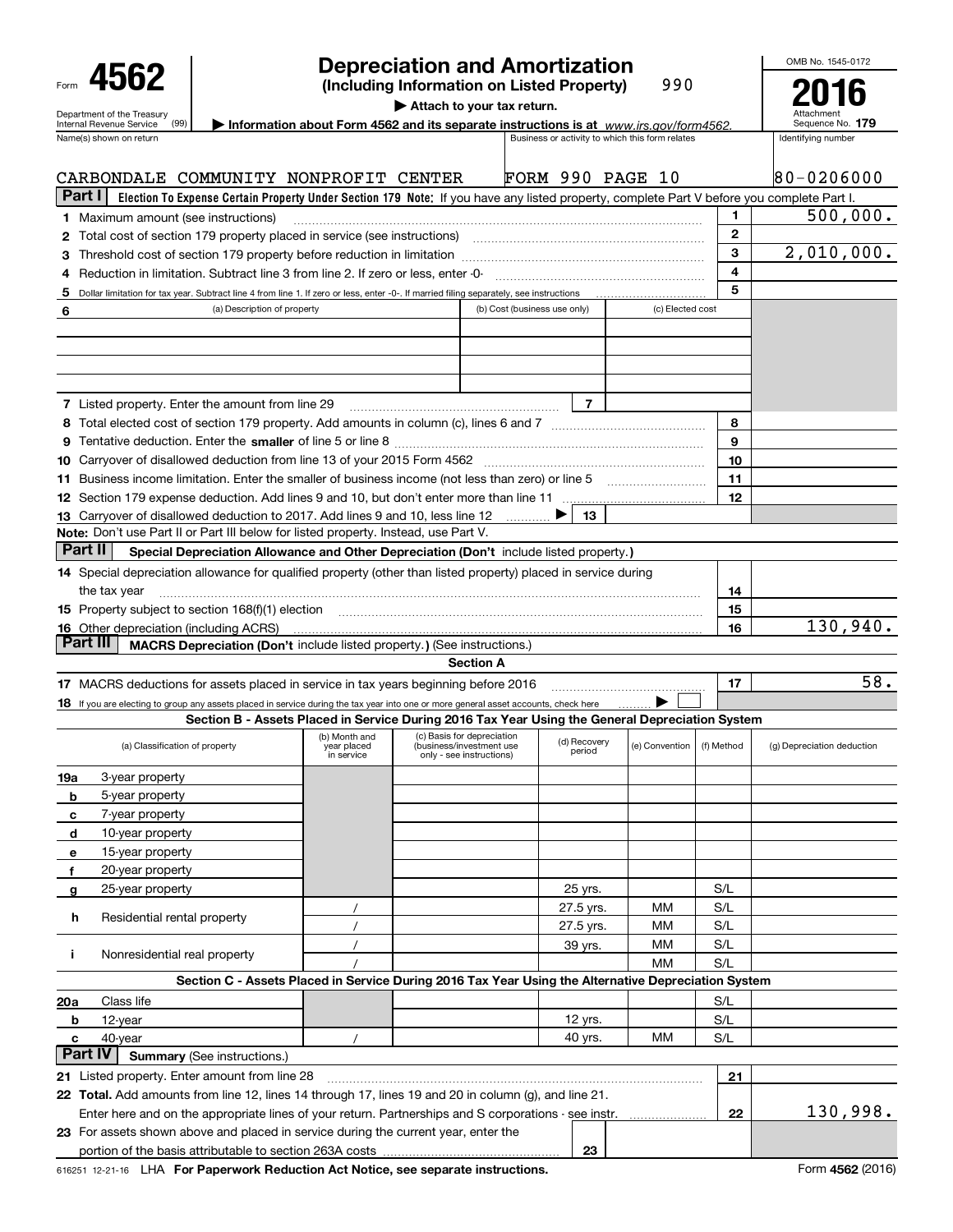| Form 4562 (2016)                                                                                                                                                                                                                                  |                                     | CARBONDALE COMMUNITY NONPROFIT CENTER                                                                                |                                    |                                            |                              |                                                                    |     |                                             |                       |                                             |     |                                  | 80-0206000 Page 2                    |     |
|---------------------------------------------------------------------------------------------------------------------------------------------------------------------------------------------------------------------------------------------------|-------------------------------------|----------------------------------------------------------------------------------------------------------------------|------------------------------------|--------------------------------------------|------------------------------|--------------------------------------------------------------------|-----|---------------------------------------------|-----------------------|---------------------------------------------|-----|----------------------------------|--------------------------------------|-----|
| Listed Property (Include automobiles, certain other vehicles, certain aircraft, certain computers, and property used for entertainment,<br><b>Part V</b>                                                                                          |                                     |                                                                                                                      |                                    |                                            |                              |                                                                    |     |                                             |                       |                                             |     |                                  |                                      |     |
| recreation, or amusement.)<br>Note: For any vehicle for which you are using the standard mileage rate or deducting lease expense, complete only 24a, 24b, columns<br>(a) through (c) of Section A, all of Section B, and Section C if applicable. |                                     |                                                                                                                      |                                    |                                            |                              |                                                                    |     |                                             |                       |                                             |     |                                  |                                      |     |
|                                                                                                                                                                                                                                                   |                                     | Section A - Depreciation and Other Information (Caution: See the instructions for limits for passenger automobiles.) |                                    |                                            |                              |                                                                    |     |                                             |                       |                                             |     |                                  |                                      |     |
| 24a Do you have evidence to support the business/investment use claimed?                                                                                                                                                                          |                                     |                                                                                                                      |                                    |                                            |                              | Yes                                                                |     | No   24b If "Yes," is the evidence written? |                       |                                             |     |                                  | Yes                                  | No  |
| (a)<br>Type of property<br>(list vehicles first)                                                                                                                                                                                                  | (b)<br>Date<br>placed in<br>service | (c)<br>Business/<br>investment<br>use percentage                                                                     |                                    | (d)<br>Cost or<br>other basis              |                              | (e)<br>Basis for depreciation<br>(business/investment<br>use only) |     | (f)<br>Recovery<br>period                   | Method/<br>Convention | (g)                                         |     | (h)<br>Depreciation<br>deduction | Elected<br>section 179<br>cost       | (i) |
| 25 Special depreciation allowance for qualified listed property placed in service during the tax year and                                                                                                                                         |                                     |                                                                                                                      |                                    |                                            |                              |                                                                    |     |                                             |                       |                                             |     |                                  |                                      |     |
|                                                                                                                                                                                                                                                   |                                     |                                                                                                                      |                                    |                                            |                              |                                                                    |     |                                             |                       | 25                                          |     |                                  |                                      |     |
| 26 Property used more than 50% in a qualified business use:                                                                                                                                                                                       |                                     |                                                                                                                      |                                    |                                            |                              |                                                                    |     |                                             |                       |                                             |     |                                  |                                      |     |
|                                                                                                                                                                                                                                                   | 生产于                                 |                                                                                                                      | %                                  |                                            |                              |                                                                    |     |                                             |                       |                                             |     |                                  |                                      |     |
|                                                                                                                                                                                                                                                   | 生产生                                 |                                                                                                                      | %                                  |                                            |                              |                                                                    |     |                                             |                       |                                             |     |                                  |                                      |     |
|                                                                                                                                                                                                                                                   | $\sim 10$                           |                                                                                                                      | %                                  |                                            |                              |                                                                    |     |                                             |                       |                                             |     |                                  |                                      |     |
| 27 Property used 50% or less in a qualified business use:                                                                                                                                                                                         |                                     |                                                                                                                      |                                    |                                            |                              |                                                                    |     |                                             |                       |                                             |     |                                  |                                      |     |
|                                                                                                                                                                                                                                                   | 生产于                                 |                                                                                                                      | %                                  |                                            |                              |                                                                    |     |                                             | $S/L -$               |                                             |     |                                  |                                      |     |
|                                                                                                                                                                                                                                                   | 生产生                                 |                                                                                                                      | %                                  |                                            |                              |                                                                    |     |                                             | $S/L -$               |                                             |     |                                  |                                      |     |
|                                                                                                                                                                                                                                                   | $3 - 3$                             |                                                                                                                      | %                                  |                                            |                              |                                                                    |     |                                             | $S/L -$               | 28                                          |     |                                  |                                      |     |
|                                                                                                                                                                                                                                                   |                                     |                                                                                                                      |                                    |                                            |                              |                                                                    |     |                                             |                       |                                             |     | 29                               |                                      |     |
| 29 Add amounts in column (i), line 26. Enter here and on line 7, page 1                                                                                                                                                                           |                                     |                                                                                                                      |                                    | Section B - Information on Use of Vehicles |                              |                                                                    |     |                                             |                       |                                             |     |                                  |                                      |     |
| Complete this section for vehicles used by a sole proprietor, partner, or other "more than 5% owner," or related person. If you provided vehicles                                                                                                 |                                     |                                                                                                                      |                                    |                                            |                              |                                                                    |     |                                             |                       |                                             |     |                                  |                                      |     |
| to your employees, first answer the questions in Section C to see if you meet an exception to completing this section for those vehicles.                                                                                                         |                                     |                                                                                                                      |                                    |                                            |                              |                                                                    |     |                                             |                       |                                             |     |                                  |                                      |     |
|                                                                                                                                                                                                                                                   |                                     |                                                                                                                      |                                    | (a)                                        |                              | (b)                                                                |     | (c)                                         | (d)                   |                                             |     | (e)                              | (f)                                  |     |
| <b>30</b> Total business/investment miles driven during the                                                                                                                                                                                       |                                     |                                                                                                                      |                                    | Vehicle                                    |                              | Vehicle                                                            |     | Vehicle                                     | Vehicle               |                                             |     | Vehicle                          | Vehicle                              |     |
| year (don't include commuting miles)                                                                                                                                                                                                              |                                     |                                                                                                                      |                                    |                                            |                              |                                                                    |     |                                             |                       |                                             |     |                                  |                                      |     |
| 31 Total commuting miles driven during the year                                                                                                                                                                                                   |                                     |                                                                                                                      |                                    |                                            |                              |                                                                    |     |                                             |                       |                                             |     |                                  |                                      |     |
| 32 Total other personal (noncommuting) miles                                                                                                                                                                                                      |                                     |                                                                                                                      |                                    |                                            |                              |                                                                    |     |                                             |                       |                                             |     |                                  |                                      |     |
| 33 Total miles driven during the year.                                                                                                                                                                                                            |                                     |                                                                                                                      |                                    |                                            |                              |                                                                    |     |                                             |                       |                                             |     |                                  |                                      |     |
|                                                                                                                                                                                                                                                   |                                     |                                                                                                                      |                                    |                                            |                              |                                                                    |     |                                             |                       |                                             |     |                                  |                                      |     |
| 34 Was the vehicle available for personal use                                                                                                                                                                                                     |                                     |                                                                                                                      | Yes                                | No                                         | Yes                          | No                                                                 | Yes | No                                          | Yes                   | No                                          | Yes | No                               | Yes                                  | No  |
|                                                                                                                                                                                                                                                   |                                     |                                                                                                                      |                                    |                                            |                              |                                                                    |     |                                             |                       |                                             |     |                                  |                                      |     |
| 35 Was the vehicle used primarily by a more                                                                                                                                                                                                       |                                     |                                                                                                                      |                                    |                                            |                              |                                                                    |     |                                             |                       |                                             |     |                                  |                                      |     |
| than 5% owner or related person?                                                                                                                                                                                                                  |                                     |                                                                                                                      |                                    |                                            |                              |                                                                    |     |                                             |                       |                                             |     |                                  |                                      |     |
| 36 Is another vehicle available for personal                                                                                                                                                                                                      |                                     |                                                                                                                      |                                    |                                            |                              |                                                                    |     |                                             |                       |                                             |     |                                  |                                      |     |
| use?                                                                                                                                                                                                                                              |                                     |                                                                                                                      |                                    |                                            |                              |                                                                    |     |                                             |                       |                                             |     |                                  |                                      |     |
|                                                                                                                                                                                                                                                   |                                     | Section C - Questions for Employers Who Provide Vehicles for Use by Their Employees                                  |                                    |                                            |                              |                                                                    |     |                                             |                       |                                             |     |                                  |                                      |     |
| Answer these questions to determine if you meet an exception to completing Section B for vehicles used by employees who aren't more than 5%<br>owners or related persons.                                                                         |                                     |                                                                                                                      |                                    |                                            |                              |                                                                    |     |                                             |                       |                                             |     |                                  |                                      |     |
| 37 Do you maintain a written policy statement that prohibits all personal use of vehicles, including commuting, by your                                                                                                                           |                                     |                                                                                                                      |                                    |                                            |                              |                                                                    |     |                                             |                       |                                             |     |                                  | Yes                                  | No  |
| 38 Do you maintain a written policy statement that prohibits personal use of vehicles, except commuting, by your                                                                                                                                  |                                     |                                                                                                                      |                                    |                                            |                              |                                                                    |     |                                             |                       |                                             |     |                                  |                                      |     |
| employees? See the instructions for vehicles used by corporate officers, directors, or 1% or more owners                                                                                                                                          |                                     |                                                                                                                      |                                    |                                            |                              |                                                                    |     |                                             |                       |                                             |     |                                  |                                      |     |
| 39 Do you treat all use of vehicles by employees as personal use?                                                                                                                                                                                 |                                     |                                                                                                                      |                                    |                                            |                              |                                                                    |     |                                             |                       |                                             |     |                                  |                                      |     |
| 40 Do you provide more than five vehicles to your employees, obtain information from your employees about                                                                                                                                         |                                     |                                                                                                                      |                                    |                                            |                              |                                                                    |     |                                             |                       |                                             |     |                                  |                                      |     |
|                                                                                                                                                                                                                                                   |                                     |                                                                                                                      |                                    |                                            |                              |                                                                    |     |                                             |                       |                                             |     |                                  |                                      |     |
|                                                                                                                                                                                                                                                   |                                     |                                                                                                                      |                                    |                                            |                              |                                                                    |     |                                             |                       |                                             |     |                                  |                                      |     |
| Note: If your answer to 37, 38, 39, 40, or 41 is "Yes," don't complete Section B for the covered vehicles.                                                                                                                                        |                                     |                                                                                                                      |                                    |                                            |                              |                                                                    |     |                                             |                       |                                             |     |                                  |                                      |     |
| <b>Part VI</b><br>Amortization                                                                                                                                                                                                                    |                                     |                                                                                                                      |                                    |                                            |                              |                                                                    |     |                                             |                       |                                             |     |                                  |                                      |     |
| (a)<br>Description of costs                                                                                                                                                                                                                       |                                     |                                                                                                                      | (b)<br>Date amortization<br>begins |                                            | (c)<br>Amortizable<br>amount |                                                                    |     | (d)<br>Code<br>section                      |                       | (e)<br>Amortization<br>period or percentage |     |                                  | (f)<br>Amortization<br>for this year |     |
| 42 Amortization of costs that begins during your 2016 tax year:                                                                                                                                                                                   |                                     |                                                                                                                      |                                    |                                            |                              |                                                                    |     |                                             |                       |                                             |     |                                  |                                      |     |
|                                                                                                                                                                                                                                                   |                                     |                                                                                                                      |                                    |                                            |                              |                                                                    |     |                                             |                       |                                             |     |                                  |                                      |     |

| 43 Amortization of costs that began before your 2016 tax year                 | 43 |  |  |        |
|-------------------------------------------------------------------------------|----|--|--|--------|
| 44 Total. Add amounts in column (f). See the instructions for where to report | 44 |  |  |        |
|                                                                               |    |  |  | ------ |